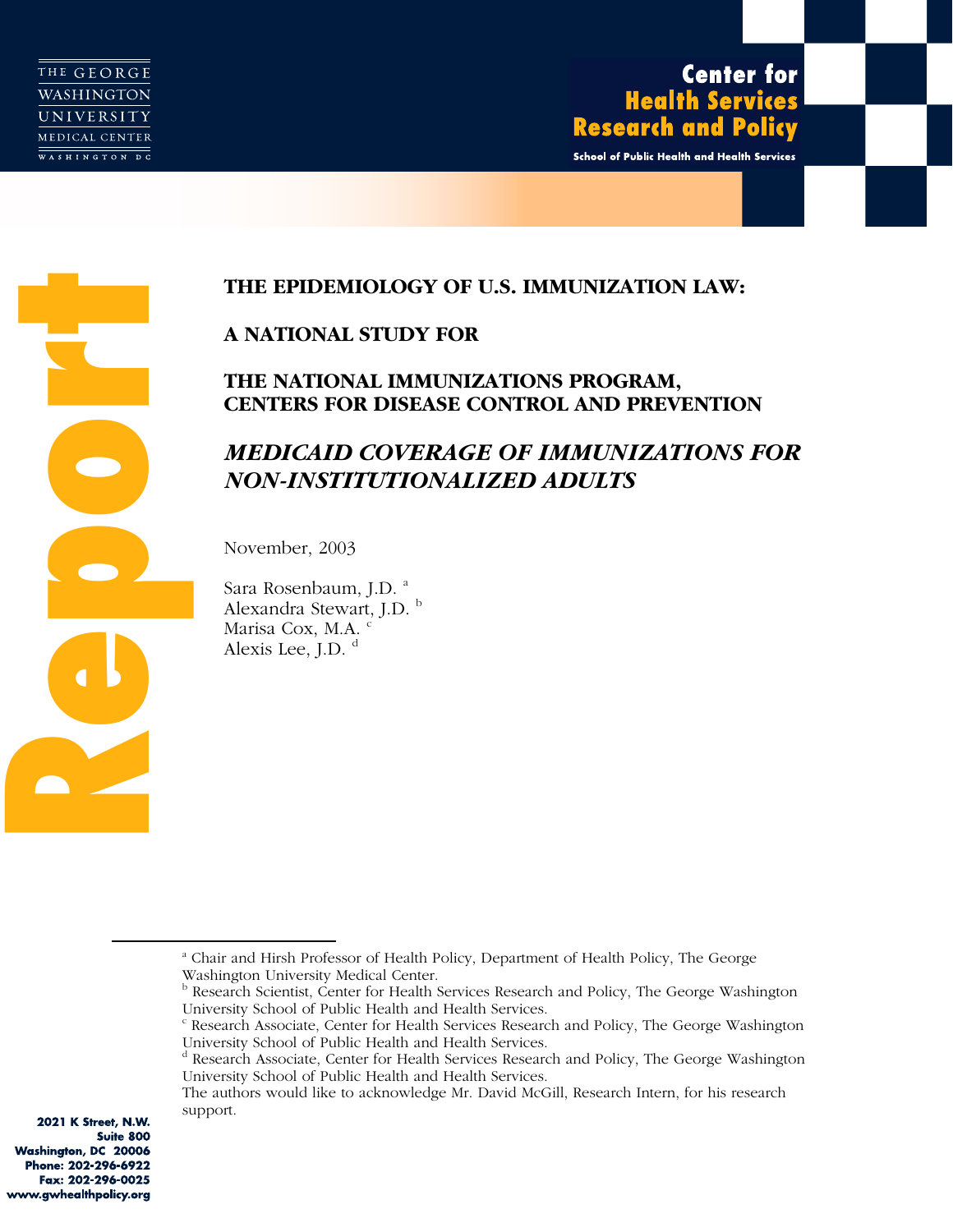## **EXECUTIVE SUMMARY**

As a health policy matter, coverage of immunizations and their administration for all ages at levels recommended by the Advisory Committee on Immunization Practices (ACIP) has grown in importance for several reasons: 1) the growing attention to both manmade and naturally occurring public health threats; 2) recognition of the value of immunization to society; and 3) the relatively high cost of at least certain immunization services in relation to personal income. No population stands to benefit more from immunization coverage than low income persons. Studies suggest that adult immunization status is particularly low, and that financial barriers play a role, especially for low income persons.

Medicaid is the nation's single largest source of health insurance for children and adults. Eligibility for adults is linked to both membership in a recognized categorical status and low income, including individuals age 65 and over, adults (mostly women) in families with children, individuals with disabilities, pregnant women, and certain other categorical groups.

This review is the second in a series of studies which describes the different health insurance coverage options available to individuals and families in the United States for acquiring medically appropriate immunizations. This report analyses the provision of immunization services to adult beneficiaries of Medicaid. Coverage and payment information was reviewed from every state, while data from the District of Columbia was unobtainable. The findings from this study are the following:

> 48 state Medicaid programs furnish at least some immunization coverage and payment for adult immunizations for non-institutionalized adult beneficiaries.

Only Alaska and Louisiana specifically exclude immunization coverage for adults. 32 states offer coverage at ACIP standards.

The most commonly offered vaccines are pneumococcal (48/48) and influenza, (44/48) with the least common vaccines being Hepatitis A (38/48) and meningococcal (39/48) vaccine.

Cost sharing is virtually universal. Copayments are required in 27 states, prohibited in 1 state, and 20 states are silent.

Vaccine replacement programs are almost non-existent. Only 3 states offer full vaccine replacement.

There is great variation in the extent to which states will pay a separate administration fee. Fees are permissible in 26 states. In 15 states, the existence of a fee for administration is assumed as part of a rate setting method. 1 state prohibits any administration fee, and information was not obtained from 6 states.

All states prohibit any payment to the extent that immunizations are offered free of charge. In our discussions with state Medicaid officials, it became evident that there was relatively widespread assumption that vaccines for adults can be secured free of charge and that coverage and payment are not an issue. The two states that exclude coverage and payment, do so entirely on the basis of this assumption.

Our definition of comprehensive Medicaid immunization coverage includes coverage of all ACIP recommended vaccines, elimination of copayment requirements, a vaccine replacement policy, and payment of a separate fee. **No state** met that standard. By permitting nominal copayments meeting federal standards, 2 states, New York and California satisfy the test.

We recommend conducting a technical assistance effort aimed at expanding the regulation of Medicaid immunization coverage, including developing a state-by-state analysis, targeted efforts to improve coverage levels as well as payments for replacement and administration. Additionally, we should ensure that public health agencies understand the Medicaid billing requirements, since the revenues generated through adult vaccine billing could be considerable in those states with relatively high Medicaid eligibility levels.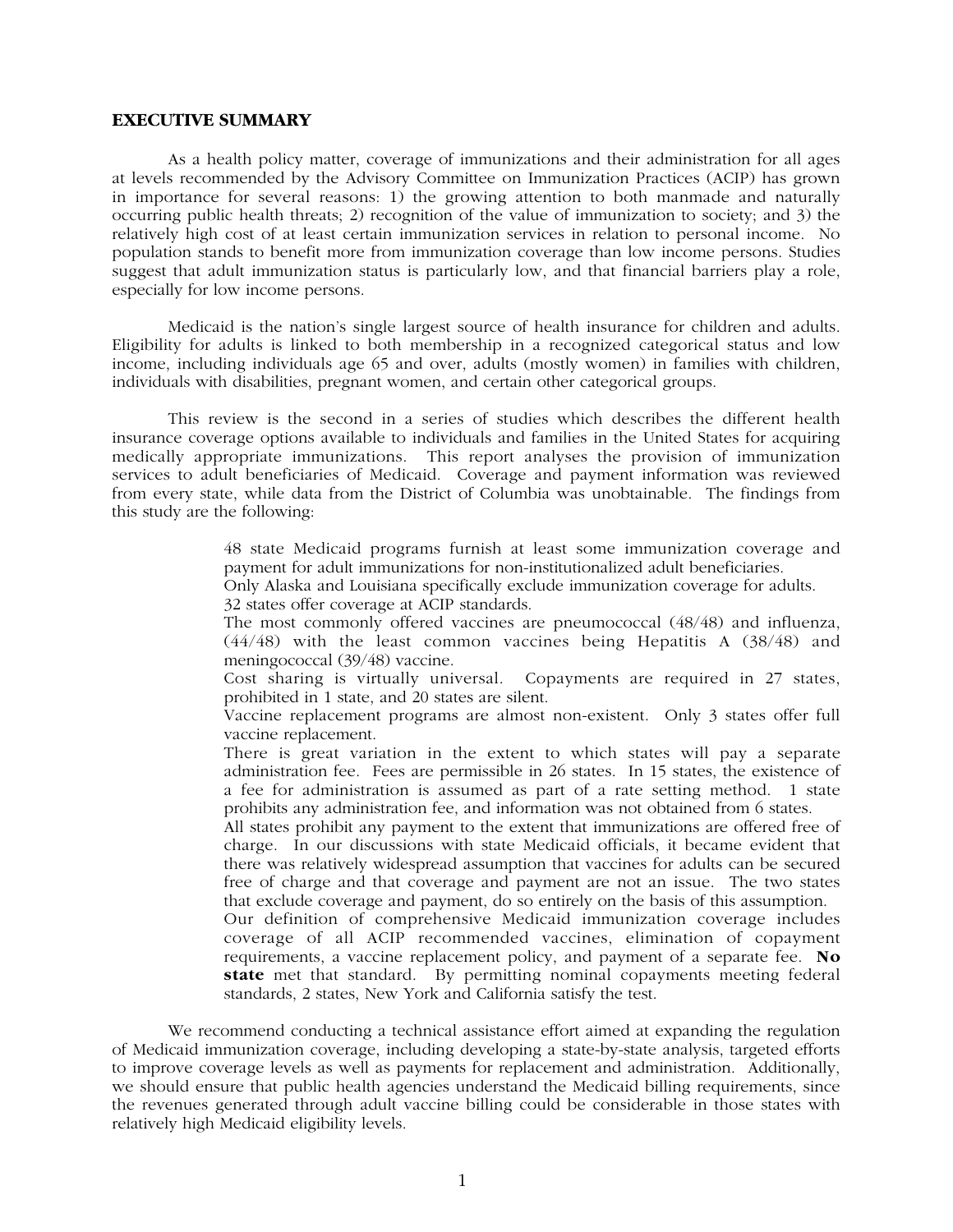# **Introduction**

This review is the second in a series of studies produced under a cooperative agreement funded by the National Immunizations Program (NIP), Centers for Disease Control and Prevention (CDC), which describes the different health insurance coverage options available to individuals and families in the United States for acquiring medically appropriate immunizations.<sup>1</sup> This report is a descriptive, nation-wide, point-in-time analysis detailing the provision of immunization services to adult beneficiaries of Medicaid. Children are excluded from this study because all Medicaid-enrolled children under age 21 are legally entitled to all ACIP recommended vaccines as a matter of federal law. In the case of adults however, states have broad discretion over coverage choices.

The purpose of this project is to facilitate planning for future national immunization policy by providing the NIP with up-to-date information regarding the accessibility of immunizations throughout the life span, and to identify possible gaps in coverage among the various health care delivery systems.

# **Background**

Medicaid is the nation's single largest source of health insurance for children and adults. Eligibility for adults is linked to both membership in a recognized categorical status and low income (either in absolute terms or relative to the cost of necessary care, as in the case of medically needy persons). In 1998, Medicaid provided health services to approximately 20 million low-income adults, $^2$  including individuals age 65 and over, adults (mostly women) in families with children, individuals with disabilities, pregnant women, and certain other categorical groups.

Medicaid is a federal grant in aid program administered by states and funded jointly by the federal and state governments. Persons who meet program eligibility standards are legally entitled to federally required coverage, and states are legally entitled to federal contributions in accordance with a statutory formula toward the cost of necessary medical care.

Participating states with approved plans must cover certain services for enrolled adults and children. The pediatric benefit is very broad<sup>3</sup> and includes all ACIP recommended vaccines. In the case of adults, states have broad discretion where preventive services coverage and payment are concerned. Coverage can be provided for all ACIP-approved vaccines as a discrete preventive service. In addition, even where there is no coverage as part of an approved state plan, vaccines can be *effectively* covered if a state will pay for the vaccine and its administration as an incidental procedure in certain office visits or as part of an institutional payment. Furthermore, a state can pay a discrete fee for vaccine administration or alternatively, could incorporate payment as an assumption in an overall payment for an encounter or an admission.

 <sup>1</sup> The first report in this series, *The Epidemiology of U.S. Immunization Law: Mandated Coverage of Immunizations Under State Health Insurance Laws*, Rosenbaum S., Stewart A., Cox M., Mitchell S, July 2003, is available at http://www.gwhealthpolicy.org.

<sup>2</sup> Schneider, A., Garfield, R., *Chapter II: Medicaid Benefits*, *Medicaid and the Uninsured,* p 52, The Henry J. Kaiser Family Foundation, March 2003. www.kff.org/kcmu.

<sup>3</sup> See Rosenbaum, S., *Medicaid*, N Engl J Med, Vol. 346, No. 8, Feb. 21, 2002, www.nejm.org.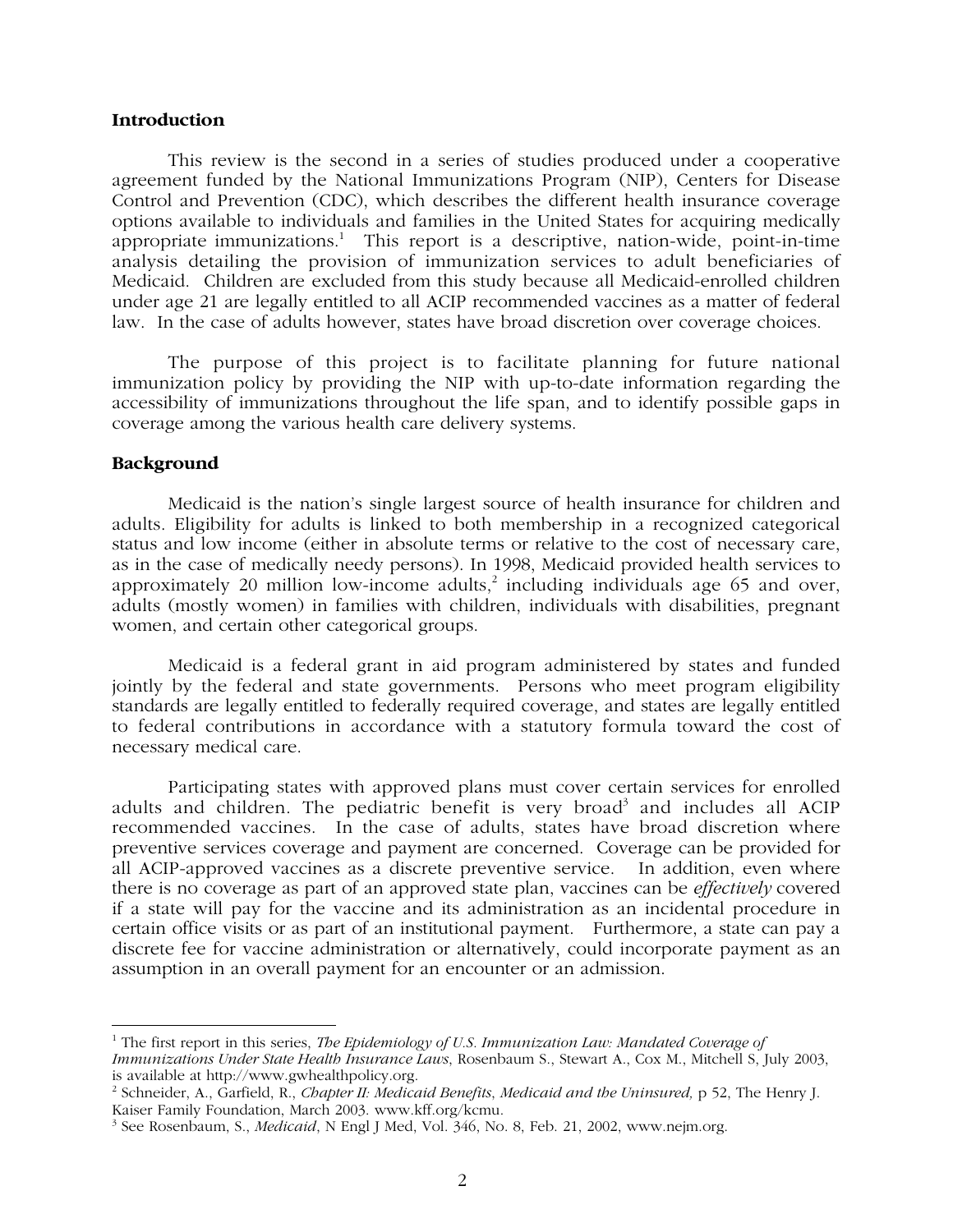In the case of most adult, beneficiaries, nominal copayments can be imposed. <sup>4</sup> Copayments may be as low as \$0.50 to a maximum of \$3.00, depending on how much the state pays for the service. The co-insurance payment equals five percent of the state's payment rate for the service. Despite these cost-sharing provisions, Medicaid providers are not permitted to refuse care or services to any beneficiary due to their inability to pay any portion of a cost sharing arrangement.<sup>5</sup> Additionally, Medicaid has exempted some categories of beneficiaries from copayments including: 1) pregnant women; 2) children under 18; 3) patients in a hospital, nursing facility, intermediate care facility facility/mentally retarded (ICF/MR), or other medical institution who are expected to contribute most of their income to the cost of institutional care; and 4) terminally ill persons receiving hospice care. Thus, individuals who are members of these categories may receive immunizations without incurring any out-of-pocket costs at the time of service. Studies have found that the application of any out-of-pocket requirements reduces the ability of the Medicaid-eligible population to fully utilize preventive services, in particular, immunizations.<sup>6</sup>

Immunizations are an important health service for the Medicaid population for several reasons. First, beneficiaries have greater health care needs and higher health risks than other individuals in the U.S.<sup>7</sup> Adult Medicaid beneficiaries report that they are in fair or poor health at triple the rate of any population group and tend to experience disproportionately low rates of preventive care. <sup>8</sup> Second, Medicaid beneficiaries may be more likely to live with persons who are not citizens, are at elevated risk for communicable disease, and experience reduced access to medical care. Because living arrangements alone may elevate the risk of disease for certain groups of Medicaid eligible persons, immunizations are important.

While immunizations are relatively inexpensive, this is not the case with newer vaccines. Furthermore, beneficiary income levels are so low that even copayments considered modest by middle income standards (e.g., \$10.00 for an influenza immunization) would be high as a point of service expenditure for beneficiaries. Medicaid cost sharing levels are far lower. In the absence of Medicaid coverage, low income adults would depend on public health agencies, community health centers, and other subsidized public clinics for subsidized immunization services. Funds available to public health agencies under the §317 program are quite limited in relation to the total number of institutionalized and non-institutionalized low income adults who need free vaccines.

Although Medicaid coverage and payment for vaccine can be as broad as the proper standard of care, longstanding federal Medicaid policy prohibits payment for services that are available free of charge. Where public health agencies are unable to provide adult immunization coverage or else furnish some level of coverage but bill third

 <sup>4</sup> 42 USCA § 1902(a)(14) and § 1916. Reg. §447.50

<sup>5</sup> 42 USCA § 1916 (e)

 $6\,$  A review of Medicaid claims from 1972-3 showed that a \$1.00 copayment per service caused Medicaid beneficiaries in California to decrease their immunizations by 45% compared to individuals not subject to the copayment. Brian E.W., Gibbens S., *California's Medi-Cal Copayment Experiment,* Medical Care, Vol.12 (12suppl): 4-56, 1974.

<sup>7</sup> See *The Faces of Medicaid: The Complexities of Caring for People with Chronic Illnesses and Disabilities*, Center for Health Care Strategies, Inc., available at http://www.chcs.org.

<sup>8</sup> Schneider, A., Garfield, R., *Chapter II: Medicaid Benefits*, *Medicaid and the Uninsured,* p 52, The Henry J. Kaiser Family Foundation, March 2003. www.kff.org/kcmu.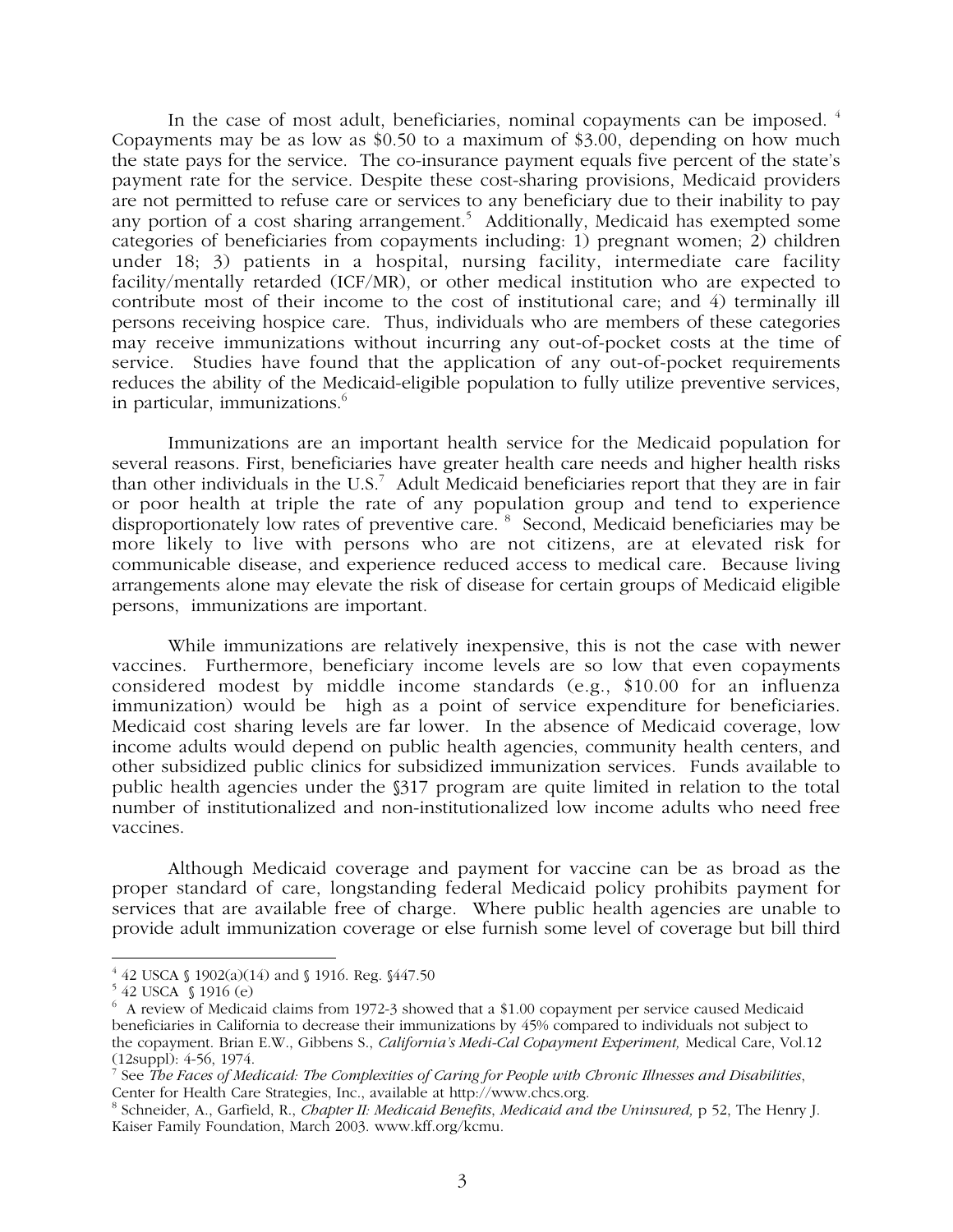party payers and collect fees, the Medicaid free care policy would appear to be inapplicable.

# **Research Methods**

Medicaid's treatment of immunization is complex because of the potential for either overt coverage through insurance design or de-facto coverage through payment methods. Thus, it is often very difficult to know what services are available to Medicaid beneficiaries. This complexity would be true for any insuring arrangement, since access to financing for any particular service can be a function of either coverage or payment principles. Studies of vaccine coverage must take both alternative approaches into account, particularly since it is highly possible that in the case of professionally administered drugs and biologicals, a state would simply fold payment for the procedure into one or more classes of office visits.

This study of access to vaccines among the non-institutionalized Medicaid adult population is an attempt to gauge the question of Medicaid vaccine financing in considerable detail. Our goal was to measure both *any coverage* as well as the *adequacy of coverage* in relation to the ACIP recommendations.

Beginning in early 2003, CHSRP researchers identified and reviewed all available material relating to coverage of and payment for adult immunizations under Medicaid. Our review included data obtained from commercially available state plan summaries,<sup>9</sup> provider manuals, billing procedures, state websites, and discussions with state Medicaid administrators regarding the provision of adult immunizations.<sup>10</sup> Relevant data was gathered from all states; however, we were unable to collect any information from the District of Columbia.

Upon review, we found the majority of materials failed to identify which specific vaccines were covered. To address this issue, we identified the Current Procedure Terminology (CPT) Code associated with the vaccines.<sup>11</sup> For each vaccine, we chose only the most general code, because some vaccines are medically appropriate in several different dosage amounts, and have been assigned several different codes.<sup>12</sup> When we were able to ascertain that a state included the general CPT code for a particular vaccine in its provider billing procedure manual, we reported that the state covered the vaccine.

In order to analyze the adequacy of Medicaid coverage, the information was compared to the immunization recommendations for adults obtained from the Advisory Committee on Immunization Practices (ACIP).<sup>13</sup> ACIP defines adults as individuals age 19

 <sup>9</sup> See Medicare Medicaid Guide, CCH, Inc., Volume 4, Chicago: Il. , Feb. 27, 2001.

<sup>&</sup>lt;sup>10</sup> This project was approved by the George Washington University Institutional Review Board, No. U010327ER.

 $11$  The Current Procedure Terminology (CPT) codes have been developed by the American Medical Association, and function as a nationwide, uniform mechanism to report medical services and procedures. The codes are the most widely accepted reporting system, and are utilized by public and private health insurance programs for administrative management purposes such as claims processing and developing medical care review.

<sup>&</sup>lt;sup>12</sup> The CPT codes and their associated descriptions for the vaccines used in this report, are outlined in Appendix IV of this report.

<sup>&</sup>lt;sup>13</sup> The ACIP is a federally sponsored board that advises the CDC on immunization practices. The ACIP standards have been accepted by the American Academy of Family Physicians (AAFP), the American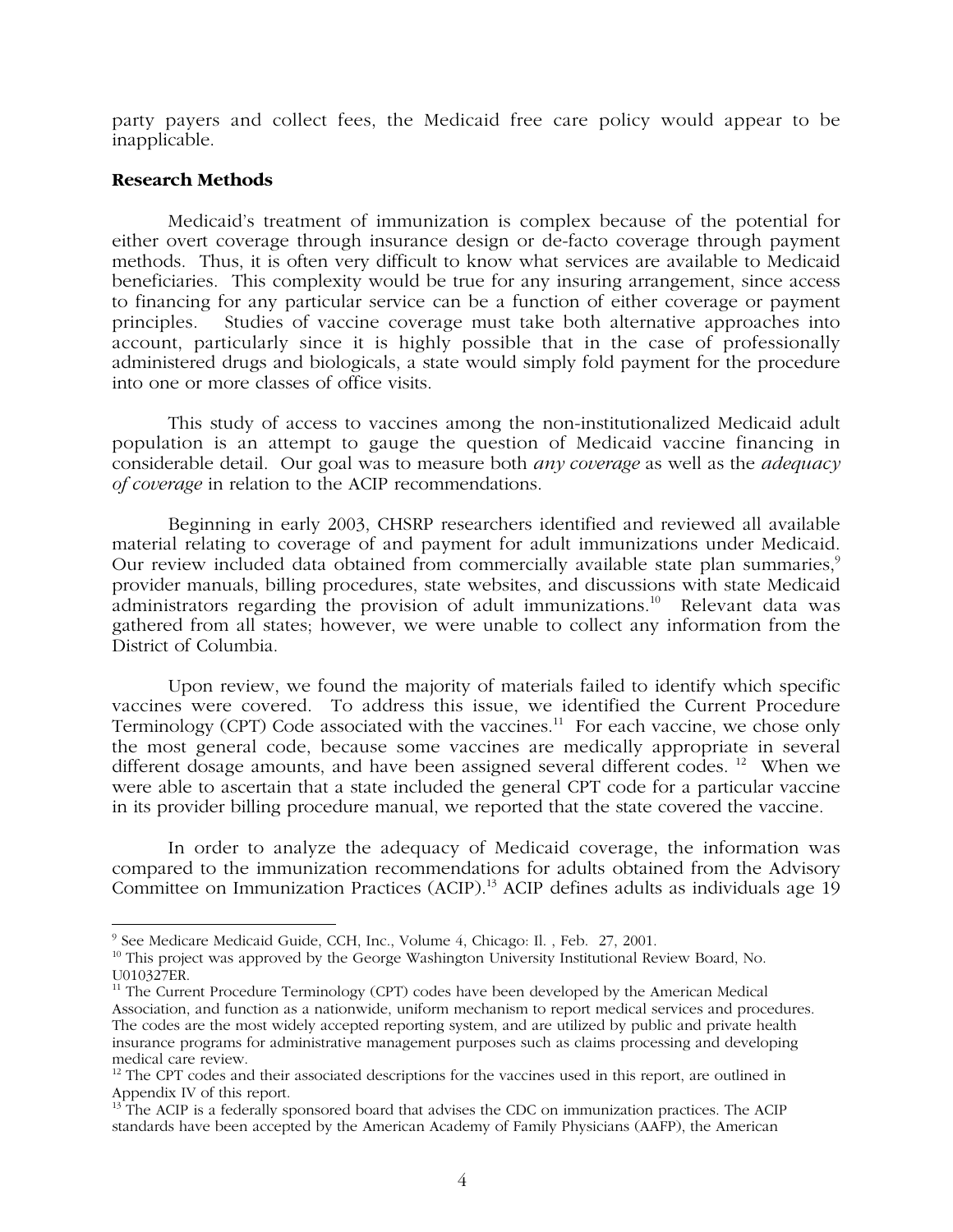and above. The recommended vaccines (with some limitations), are: 1) Hepatitis A, 2) Influenza, 3) Measles, mumps and rubella (MMR), 4) varicella, 5) tetanus and diphtheria, 6) pneumococcal, 7) meningococcal, and 8) hepatitis B.

Researchers reviewed Medicaid coverage using aspects of the typology that was developed for our previous study of state insurance mandates. The typology outlines the essential elements of comprehensive immunization coverage:

whether the program outlines immunization coverage for adults;

whether program administration documents detail which vaccines are covered;

whether the program describes limitations attached to vaccine coverage;

whether the program documents address beneficiary cost-sharing requirements; and

whether the state addresses how providers are reimbursed for immunizations.

Once researchers scrutinized each state's coverage and payment options, states were grouped according to how their programs satisfied the following criteria:

> whether all ACIP recommended vaccines are covered; whether the state permits a nominal copay; whether the state reimburses the provider the full cost of the vaccine; and whether separate provider bill of the administration fee is permitted.

Our findings are presented below:

# **Findings**

# *1. General Levels of Coverage*

Table 1 below, indicates that as of the fall 2003, out of the 50 jurisdictions surveyed, 48 programs provided *at least some degree* of immunization coverage for adults.<sup>14</sup> Two states, Alaska and Louisiana, fail to provide any immunization coverage. Researchers were unable to obtain information from the District of Columbia.

College of Obstetricians and Gynecologist (ACOG), and the American College of Physicians—American Society of Internal Medicine (ACP-ASIM). The recommendations, updated annually, are considered the principal nationwide practice standard.

 $\frac{1}{4}$  Pertinent language is provided in Appendix I of this report.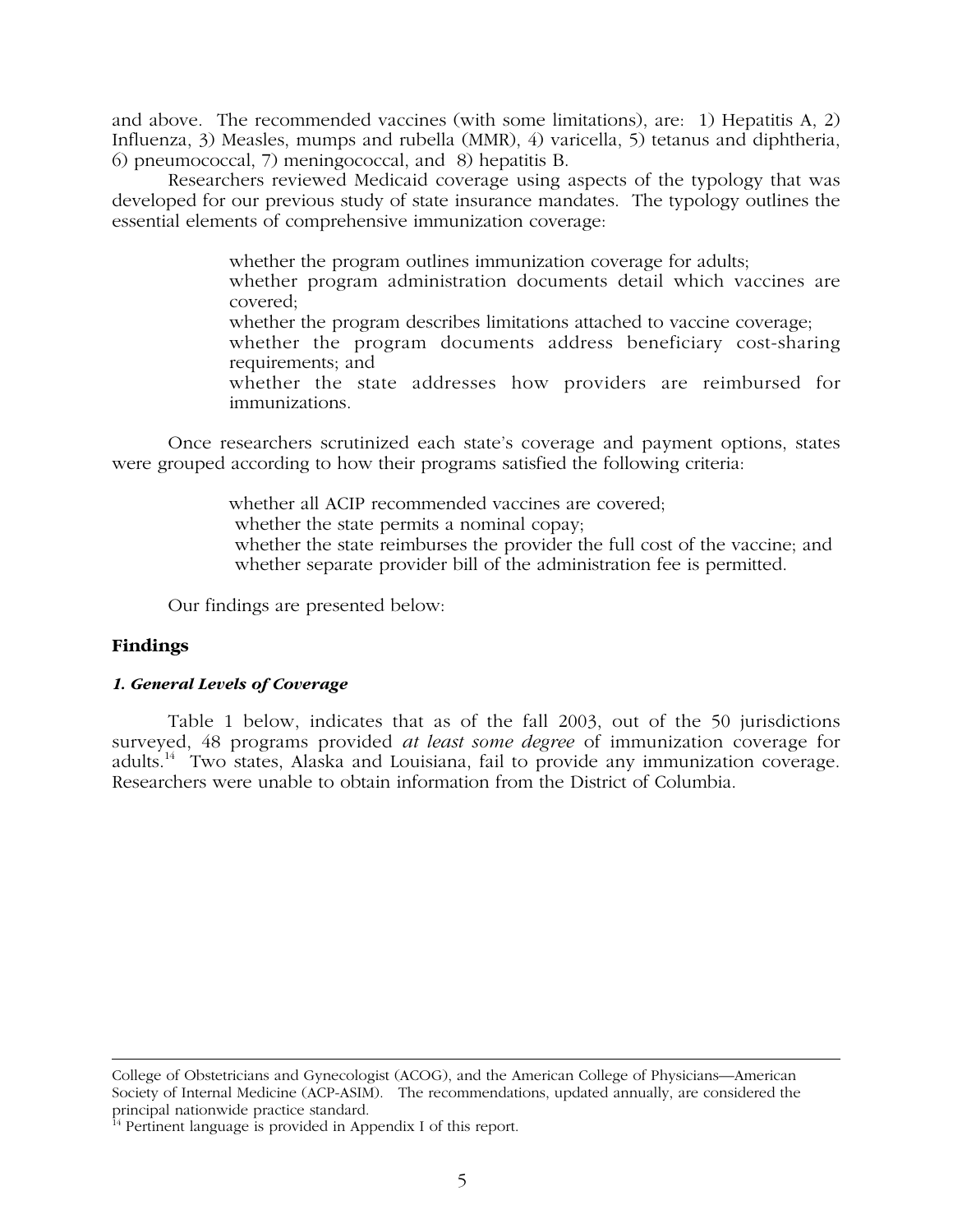# **TABLE 1 – Medicaid Provision of ACIP-Recommended Adult Immunizations**

| <b>STATE</b>                                                                   | HEP. A<br>90632                                                            | <b>FLU</b><br>90659 | <b>MMR</b><br>90707 | <b>VARICELLA</b><br>90716 | $T-D$<br>90718 | <b>PNEUMOCOCCAL</b><br>90732                                                                   | <b>MENINGOCOCCAL</b><br>90733 | HEP. B<br>90746 | <b>STATE</b><br><b>TOTAL</b> |
|--------------------------------------------------------------------------------|----------------------------------------------------------------------------|---------------------|---------------------|---------------------------|----------------|------------------------------------------------------------------------------------------------|-------------------------------|-----------------|------------------------------|
| Alabama                                                                        |                                                                            | $\bullet$           | $\bullet$           | $\bullet$                 | $\bullet$      | $\bullet$                                                                                      | $\bullet$                     | $\bullet$       | 7                            |
| Arizona                                                                        | $\bullet$                                                                  | $\bullet$           | $\bullet$           | $\bullet$                 | $\bullet$      | $\bullet$                                                                                      | $\bullet$                     | $\bullet$       | $\overline{\mathbf{8}}$      |
| Arkansas                                                                       |                                                                            | $\bullet$           | $\bullet$           |                           | $\bullet$      | $\bullet$                                                                                      |                               | $\bullet$       | 5                            |
| California                                                                     | $\bullet$                                                                  | $\bullet$           | $\bullet$           | $\bullet$                 | $\bullet$      | $\bullet$                                                                                      | $\bullet$                     | $\bullet$       | 8                            |
| Colorado                                                                       | $\bullet$                                                                  | $\bullet$           | $\bullet$           | $\bullet$                 | $\bullet$      | $\bullet$                                                                                      | $\bullet$                     | $\bullet$       | $\overline{\mathbf{8}}$      |
| Connecticut                                                                    | $\bullet$                                                                  | $\bullet$           | $\bullet$           | $\bullet$                 | $\bullet$      | $\bullet$                                                                                      | $\bullet$                     | $\bullet$       | $\overline{\mathbf{8}}$      |
| Delaware                                                                       | $\bullet$                                                                  | $\bullet$           | $\bullet$           | $\bullet$                 | $\bullet$      | $\bullet$                                                                                      | $\bullet$                     | $\bullet$       | $\overline{\mathbf{8}}$      |
| Florida                                                                        |                                                                            | $\bullet$           |                     |                           |                | $\bullet$                                                                                      |                               |                 | $\overline{2}$               |
| Georgia                                                                        | $\bullet$                                                                  | $\bullet$           | $\bullet$           | $\bullet$                 | $\bullet$      | $\bullet$                                                                                      | $\bullet$                     | $\bullet$       | 8                            |
| Hawaii                                                                         | $\bullet$                                                                  | $\bullet$           | $\bullet$           | $\bullet$                 | $\bullet$      | $\bullet$                                                                                      | $\bullet$                     | $\bullet$       | $\overline{\mathbf{8}}$      |
| Idaho                                                                          | $\bullet$                                                                  | $\bullet$           | $\bullet$           | $\bullet$                 | $\bullet$      | $\bullet$                                                                                      | $\bullet$                     | $\bullet$       | $\overline{\mathbf{8}}$      |
| Illinois                                                                       | $\bullet$                                                                  | $\bullet$           | $\bullet$           | $\bullet$                 | $\bullet$      | $\bullet$                                                                                      | $\bullet$                     | $\bullet$       | $\overline{\mathbf{8}}$      |
| Indiana                                                                        | $\bullet$                                                                  | $\bullet$           | $\bullet$           | $\bullet$                 | $\bullet$      | $\bullet$                                                                                      | $\bullet$                     | $\bullet$       | $\overline{\mathbf{8}}$      |
| Iowa                                                                           | $\bullet$                                                                  | $\bullet$           | $\bullet$           | $\bullet$                 | $\bullet$      | $\bullet$                                                                                      | $\bullet$                     | $\bullet$       | 8                            |
| Kansas                                                                         | $\bullet$                                                                  | $\bullet$           | $\bullet$           | $\bullet$                 | $\bullet$      | $\bullet$                                                                                      | $\bullet$                     | $\bullet$       | 8                            |
| Kentucky                                                                       |                                                                            | $\bullet$           | $\bullet$           | $\bullet$                 | $\bullet$      | $\bullet$                                                                                      |                               | $\bullet$       | $\overline{6}$               |
| Maine                                                                          | $\bullet$                                                                  | $\bullet$           | $\bullet$           | $\bullet$                 | $\bullet$      | $\bullet$                                                                                      | $\bullet$                     | $\bullet$       | $\overline{\mathbf{8}}$      |
| Maryland                                                                       | $\bullet$                                                                  | $\bullet$           | $\bullet$           | $\bullet$                 | $\bullet$      | $\bullet$                                                                                      | $\bullet$                     | $\bullet$       | $\overline{\mathbf{8}}$      |
| Massachusetts                                                                  | $\bullet$                                                                  |                     | $\bullet$           | ٠                         |                | $\bullet$                                                                                      | $\bullet$                     | $\bullet$       | $\overline{6}$               |
| Michigan                                                                       | $\bullet$                                                                  | $\bullet$           | $\bullet$           | $\bullet$                 | $\bullet$      | $\bullet$                                                                                      | $\bullet$                     | $\bullet$       | $\overline{\mathbf{8}}$      |
| Minnesota                                                                      | $\bullet$                                                                  | $\bullet$           | $\bullet$           | $\bullet$                 | $\bullet$      | $\bullet$                                                                                      | $\bullet$                     | $\bullet$       | $\overline{\mathbf{8}}$      |
| Mississippi                                                                    |                                                                            | $\bullet$           |                     |                           |                | $\bullet$                                                                                      |                               |                 | $\overline{2}$               |
| Missouri                                                                       | $\bullet$                                                                  | $\bullet$           | $\bullet$           |                           |                | $\bullet$                                                                                      |                               | $\bullet$       | 5                            |
| Montana                                                                        | $\bullet$                                                                  | $\bullet$           | $\bullet$           | $\bullet$                 | $\bullet$      | $\bullet$                                                                                      | $\bullet$                     | $\bullet$       | $\overline{\mathbf{8}}$      |
| Nebraska                                                                       | $\bullet$                                                                  | $\bullet$           | $\bullet$           | $\bullet$                 | $\bullet$      | $\bullet$                                                                                      | $\bullet$                     | $\bullet$       | $\overline{\mathbf{8}}$      |
| Nevada                                                                         | $\bullet$                                                                  | $\bullet$           | $\bullet$           | $\bullet$                 | $\bullet$      | $\bullet$                                                                                      | $\bullet$                     | $\bullet$       | 8                            |
| N. Hampshire                                                                   | $\bullet$                                                                  | $\bullet$           | $\bullet$           | $\bullet$                 | $\bullet$      | $\bullet$                                                                                      | $\bullet$                     | $\bullet$       | $\overline{\mathbf{8}}$      |
| N. Jersey                                                                      |                                                                            |                     | $\bullet$           | $\bullet$                 | $\bullet$      | $\bullet$                                                                                      | $\bullet$                     | $\bullet$       | $\overline{6}$               |
| N. Mexico                                                                      | $\bullet$                                                                  | $\bullet$           | $\bullet$           | $\bullet$                 | $\bullet$      | $\bullet$                                                                                      | $\bullet$                     | $\bullet$       | $\overline{\mathbf{8}}$      |
| N. York                                                                        | $\bullet$                                                                  | $\bullet$           | $\bullet$           | $\bullet$                 | $\bullet$      | $\bullet$                                                                                      | $\bullet$                     | $\bullet$       | $\overline{\mathbf{8}}$      |
| N. Carolina                                                                    | $\bullet$                                                                  |                     | $\bullet$           | $\bullet$                 | $\bullet$      | $\bullet$                                                                                      | $\bullet$                     | $\bullet$       | 7                            |
| N. Dakota                                                                      | $\bullet$                                                                  | $\bullet$           | $\bullet$           | $\bullet$                 | $\bullet$      | $\bullet$                                                                                      | $\bullet$                     | $\bullet$       | $\overline{\mathbf{8}}$      |
| Ohio                                                                           | $\bullet$                                                                  | $\bullet$           | $\bullet$           | $\bullet$                 | $\bullet$      | $\bullet$                                                                                      | $\bullet$                     | $\bullet$       | 8                            |
| Oklahoma                                                                       | $\bullet$                                                                  | $\bullet$           |                     |                           |                | $\bullet$                                                                                      |                               |                 | $\overline{\mathbf{3}}$      |
| Oregon                                                                         | $\bullet$                                                                  | $\bullet$           | $\bullet$           | $\bullet$                 | $\bullet$      | $\bullet$                                                                                      | $\bullet$                     | $\bullet$       | $\overline{\mathbf{8}}$      |
| Pennsylvania                                                                   | $\bullet$                                                                  | $\bullet$           | $\bullet$           | $\bullet$                 | $\bullet$      | $\bullet$                                                                                      | $\bullet$                     |                 | 8                            |
| Rhode Island                                                                   |                                                                            | $\bullet$           |                     |                           |                | $\bullet$                                                                                      |                               |                 | $\overline{2}$               |
| S. Carolina                                                                    | $\bullet$                                                                  | ٠                   |                     |                           |                | $\bullet$                                                                                      | $\bullet$                     | $\bullet$       | 5                            |
| S. Dakota                                                                      |                                                                            | $\bullet$           | $\bullet$           | $\bullet$                 | $\bullet$      | $\bullet$                                                                                      | $\bullet$                     | $\bullet$       | 7                            |
| Tennessee                                                                      |                                                                            |                     | $\bullet$           | $\bullet$                 | $\bullet$      | $\bullet$                                                                                      | $\bullet$                     |                 | 5                            |
| Texas                                                                          | $\bullet$                                                                  | $\bullet$           | $\bullet$           | $\bullet$                 | $\bullet$      | $\bullet$                                                                                      | $\bullet$                     | $\bullet$       | $\overline{\mathbf{8}}$      |
| Utah                                                                           | $\bullet$                                                                  | $\bullet$           | $\bullet$           | $\bullet$                 | $\bullet$      | $\bullet$                                                                                      |                               | $\bullet$       | $\overline{7}$               |
| Vermont                                                                        | $\bullet$                                                                  | $\bullet$           | $\bullet$           | $\bullet$                 | $\bullet$      | $\bullet$                                                                                      | $\bullet$                     | $\bullet$       | $\overline{\mathbf{8}}$      |
| Virginia                                                                       |                                                                            | $\bullet$           |                     |                           |                | $\bullet$                                                                                      |                               |                 | $\mathbf{2}$                 |
| Washington                                                                     | $\bullet$                                                                  | $\bullet$           | $\bullet$           | $\bullet$                 | $\bullet$      | $\bullet$                                                                                      | $\bullet$                     | $\bullet$       | $\overline{\mathbf{8}}$      |
| W. Virginia                                                                    | $\bullet$                                                                  | $\bullet$           | $\bullet$           | $\bullet$                 | $\bullet$      | $\bullet$                                                                                      | $\bullet$                     | $\bullet$       | 8                            |
| Wisconsin                                                                      | $\bullet$                                                                  | $\bullet$           | $\bullet$           | ٠                         | $\bullet$      | $\bullet$                                                                                      | ٠                             |                 | 8                            |
| Wyoming                                                                        | $\bullet$                                                                  | $\bullet$           | $\bullet$           | $\bullet$                 | $\bullet$      | $\bullet$                                                                                      |                               | $\bullet$       | $\overline{\mathbf{8}}$      |
| Total                                                                          | 48<br>38/48<br>44/48<br>42/48<br>40/48<br>40/48<br>48/48<br>39/48<br>42/48 |                     |                     |                           |                |                                                                                                |                               |                 |                              |
| Gray Box = No coverage offered                                                 |                                                                            |                     |                     |                           |                |                                                                                                |                               |                 |                              |
|                                                                                |                                                                            |                     |                     |                           |                | Medicaid programs in Alaska and Louisiana do not provide any immunization coverage for adults. |                               |                 |                              |
|                                                                                |                                                                            |                     |                     |                           |                | Researchers were unable to obtain information from the District of Columbia.                   |                               |                 |                              |
| SOURCE: GWU/SPHHS/CHSRP Analysis of Medicaid Adult Immunization Coverage, 2003 |                                                                            |                     |                     |                           |                |                                                                                                |                               |                 |                              |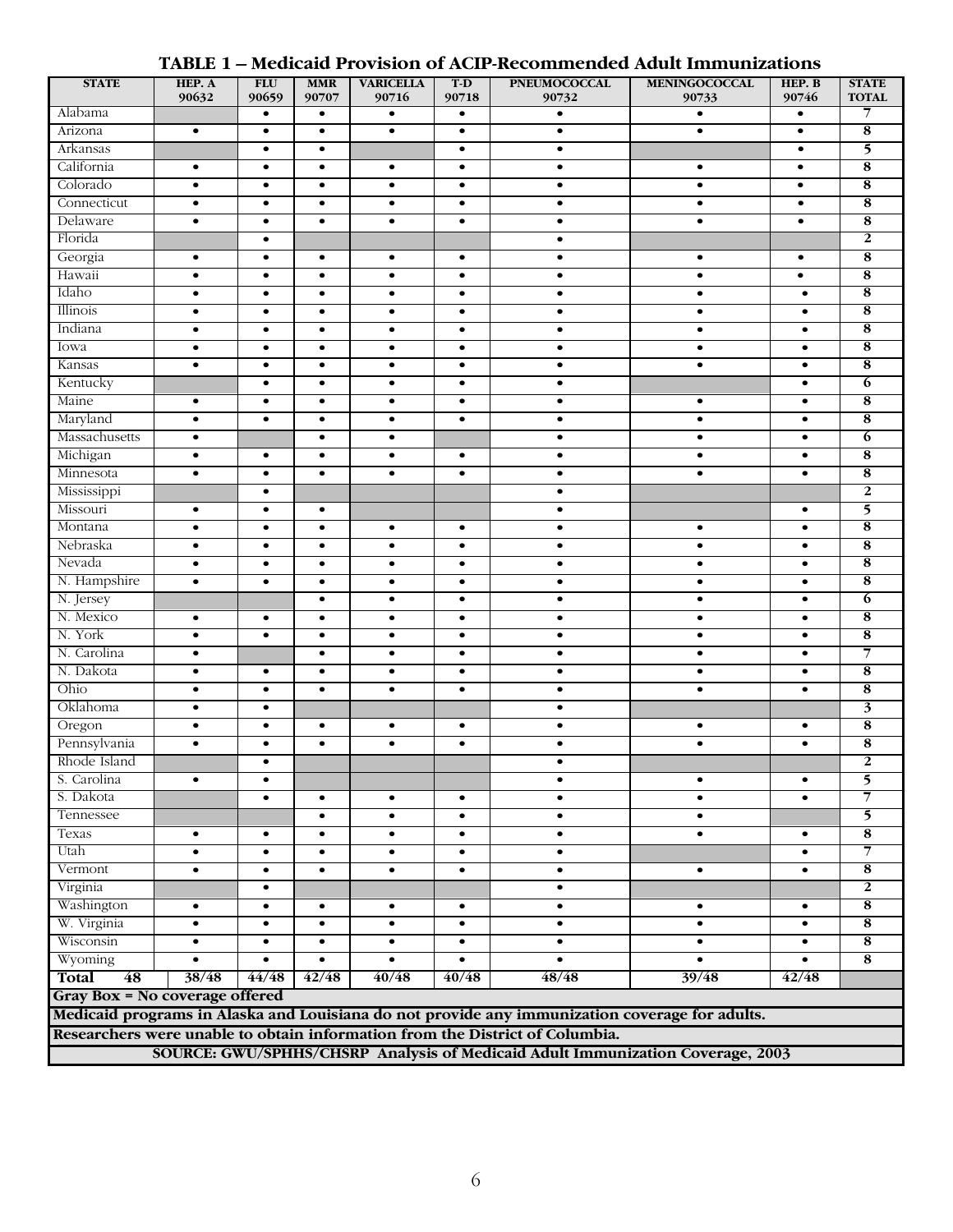*Coverage according to ACIP recommendations:* Thirty-two states reported *full coverage* for adult immunizations according to the ACIP standard. Of these 32 states, only Michigan and Ohio specifically articulate that ACIP recommendations must be followed, as the language below illustrates:

## **Michigan**

Immunizations . . .

Vaccines and toxoids (immunizations) are covered when given according to ACIP (Advisory Committee on Immunization Practices) recommendations ... In addition, Michigan offers a similar program for Medicaid adults 19 years old and older called the MI-CRP (Michigan Replacement Program). *p 30 effective 10/1/03*

## *Ohio*

Active Immunizations<br>(A) The active in

The active immunizations specified in proceeding paragraphs are covered by the department when administered in accordance with the "Advisory Committee on Immunization Practices" (ACIP) . . . or the "Centers for Disease Control" (CDC) recommendations.

*Failure to cover all immunizations according to ACIP standards:* Sixteen of 48 states reporting any coverage reported less than full coverage. State coverage levels fluctuate from two classes of vaccine (FL, MS, RI, and VA) to 7 (AL, NC, SD, and UT). The states that cover two vaccines follow the same pattern – covering only the influenza and pneumococcal vaccines. This coverage tracks the coverage provided by the Medicare program. An example from Florida is provided below:

### *Florida*

Coverage and Limitations for Institutionalized Recipients . . .

. . . Medicaid reimburses for influenza and pneumococcus vaccines for institutionalized recipients who do not have Medicare benefits. Influenza vaccine is limited to one per year per recipient. Pneumococcus vaccine is limited to one per lifetime per recipient. *Prescribed Drug Coverage, Limitations and Reimbursement Handbook, p 9-11*

Summary of Services . . . Prescribed Drug Services . . .

Medicaid does not reimburse pharmacies for the following products: . . . Immunizations for non-Child Health Check-Up 221 recipients 21 years of age and older, except for influenza and pneumococcas vaccines for institutionalized recipients. *p 71, 72*.

*Pneumococcal Immunization*: All of the 48 states included in this study list pneumococcal as a covered vaccine, making it the most widely covered vaccine.

*Hepatitis A*<sup>2</sup> Thirty-eight states cover Hepatitis A, making this vaccine the least common form of coverage. Information from states that do not cover this vaccine does not indicate the basis for the exclusion; the vaccine simply is not listed in Fee Schedules or Physician Manuals as the following illustrates:

### *Kentucky*

2003 Physicians, Resource Based Relative Value Scale . . . 90659 . . . 90707 . . . 90716 . . . 90718 . . . 90732 . . . 90746. *p 225*.

## *South Dakota*

67:16:02:04. Physicians' services covered. Physician's services covered are limited to the following professional services, which must be medically necessary and provided by a physician to a recipient: . . . (4) Drugs and biologicals administered in a physician's office which cannot be self-administered. 67:16:02:03 List of Physician Non-laboratory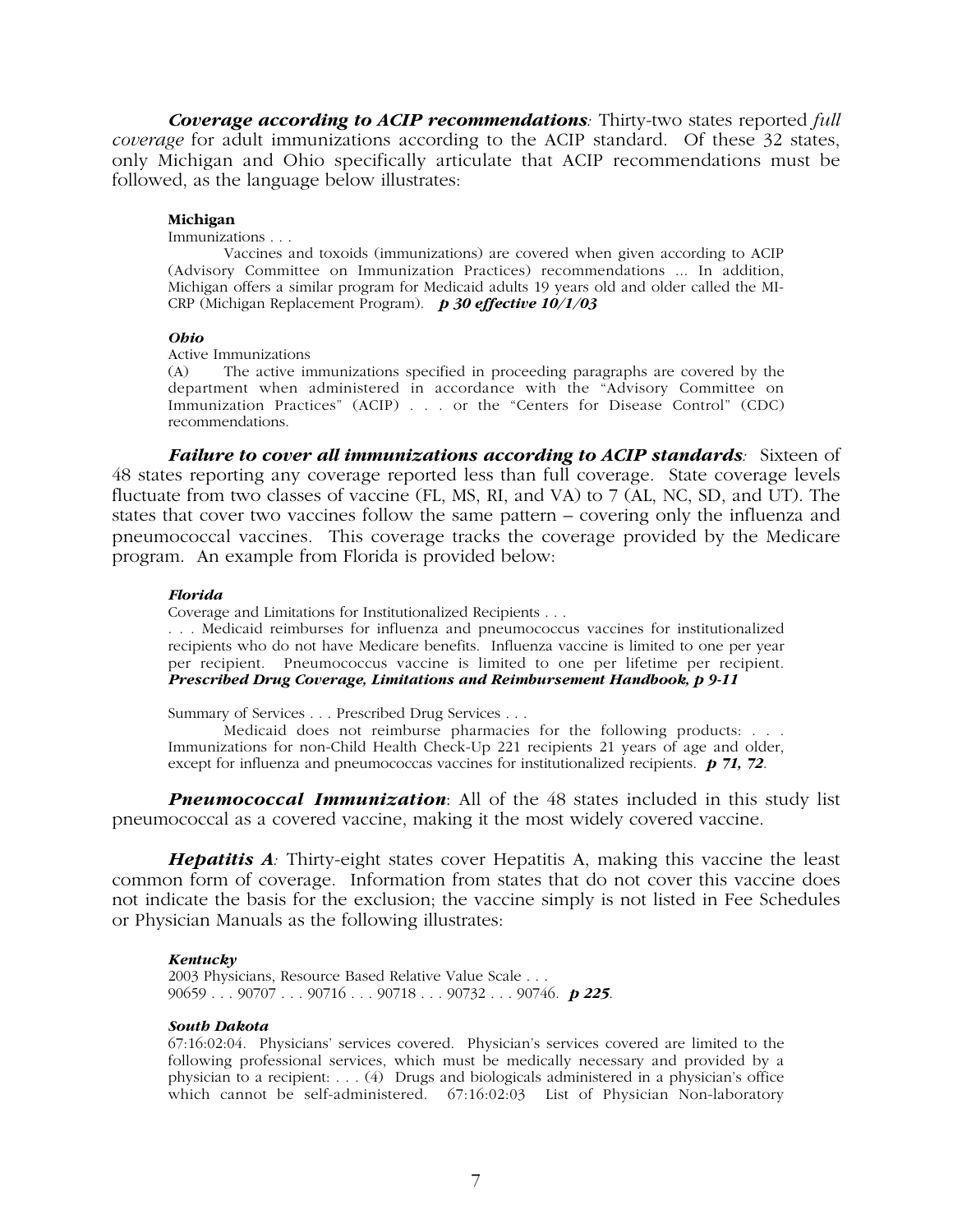Procedures, Appendix A . . . 90659 . . . 90707 . . . 90716; 90718 . . . 90732; 90733 . . . . 90746.

# *2. Limitations placed on coverage of specific vaccines*

Table 2 shows that out of 48 states that offer any immunization coverage, none appears to limit vaccine use below ACIP standards. In other words, if coverage is furnished, it is furnished to ACIP standards.<sup>15</sup>

<sup>&</sup>lt;sup>15</sup> The ACIP limitations are provided in Appendix V of this report.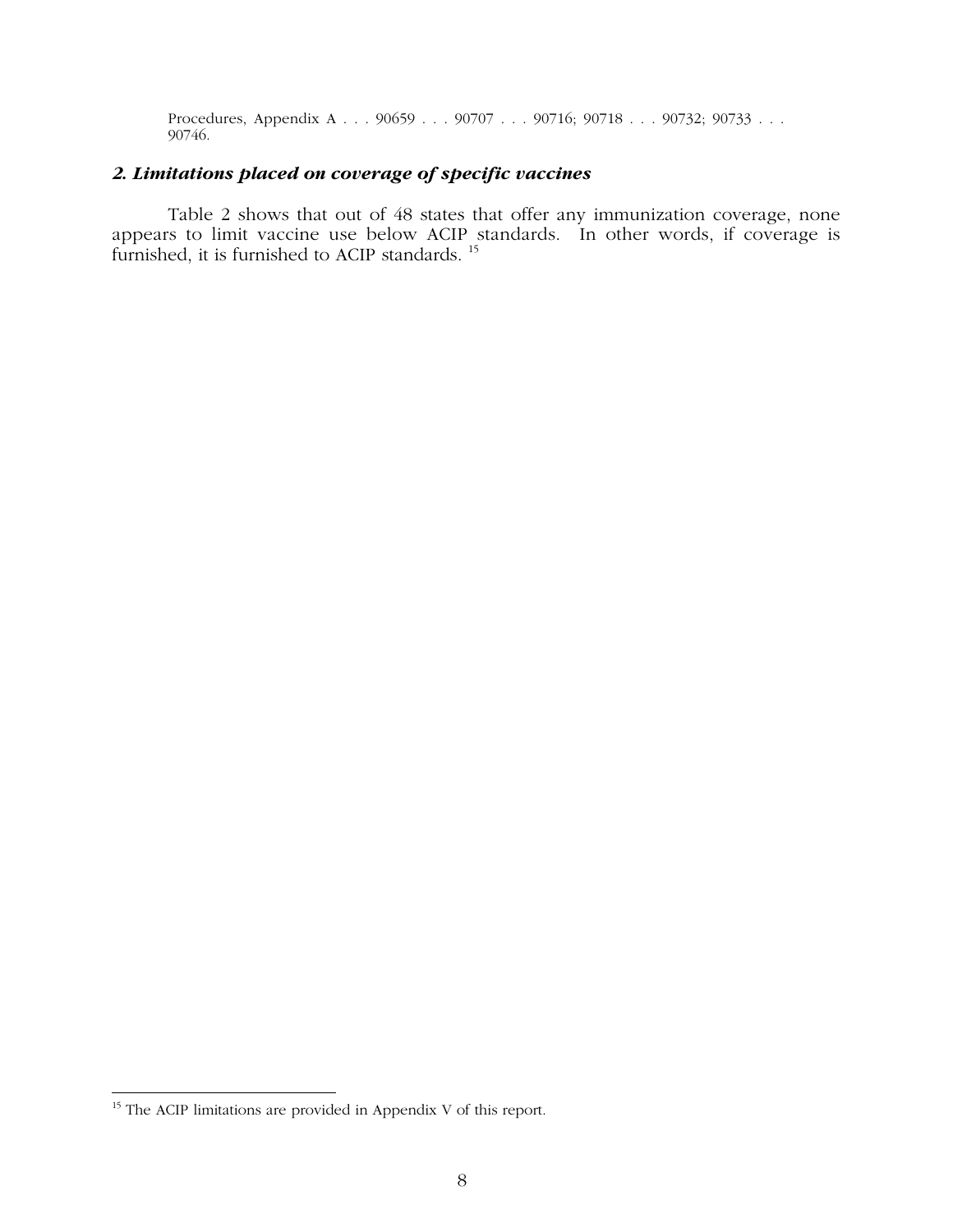## **TABLE 2 – Medicaid Limitations to ACIP Recommended Adult Immunization Coverage**

| <b>STATE</b>  | HEP. A<br>90632         | <b>FLU</b><br>90659      | <b>MMR</b><br>90707      | <b>PNEUMOCOCCAL</b><br>90732 | <b>MENINGOCOCCAL</b><br>90733 | HEP. B<br>90746 | $\cdots$<br><b>GENERAL</b><br><b>LIMITATIONS</b> | <b>NO</b><br><b>LIMITATIONS</b> |
|---------------|-------------------------|--------------------------|--------------------------|------------------------------|-------------------------------|-----------------|--------------------------------------------------|---------------------------------|
| Alabama       |                         |                          |                          |                              |                               |                 |                                                  | $\bullet$                       |
| Arizona       |                         |                          |                          |                              |                               |                 |                                                  | $\bullet$                       |
| Arkansas      |                         |                          | $\bullet^{\mathfrak{a}}$ | $\bullet^a$                  |                               |                 |                                                  |                                 |
| California    | $\bullet^a$             |                          | $\bullet^e$              |                              |                               |                 |                                                  |                                 |
| Colorado      |                         | $\bullet^a$              |                          |                              |                               |                 | $\bullet^{\mathbf{g}}$                           |                                 |
| Connecticut   |                         |                          |                          |                              |                               |                 |                                                  | $\bullet$                       |
| Delaware      |                         |                          |                          |                              |                               |                 |                                                  | $\bullet$                       |
| Florida       |                         | $\bullet^a$              |                          | $\bullet$ <sup>a,f</sup>     |                               |                 |                                                  |                                 |
| Georgia       |                         |                          |                          |                              |                               |                 | $\bullet^{g,i}$                                  |                                 |
| Hawaii        |                         | $\bullet^a$              |                          | $\bullet^a$                  |                               | $\bullet^a$     |                                                  |                                 |
| Idaho         |                         |                          |                          |                              |                               |                 |                                                  | $\bullet$                       |
| Illinois      |                         |                          |                          |                              |                               |                 |                                                  | $\bullet$                       |
| Indiana       |                         |                          |                          |                              |                               |                 |                                                  | $\bullet$                       |
| Iowa          |                         |                          |                          |                              |                               |                 |                                                  | $\bullet$                       |
| Kansas        |                         | $\cdot^{\mathrm{b}}$     |                          |                              |                               |                 |                                                  |                                 |
| Kentucky      |                         |                          |                          |                              |                               |                 |                                                  | $\bullet$                       |
| Maine         |                         |                          |                          |                              |                               |                 |                                                  | $\bullet$                       |
| Maryland      |                         |                          |                          |                              |                               |                 | $\bullet^g$                                      |                                 |
| Massachusetts |                         |                          |                          |                              |                               |                 | $\bullet$ <sup>1</sup>                           |                                 |
| Michigan      |                         |                          |                          |                              |                               |                 |                                                  | $\bullet$                       |
| Minnesota     |                         |                          |                          |                              |                               |                 |                                                  | $\bullet$                       |
| Mississippi   |                         |                          |                          |                              |                               |                 | $\bullet^{\mathsf{h}}$                           |                                 |
| Missouri      |                         |                          |                          |                              |                               |                 | $\bullet^1$                                      |                                 |
| Montana       |                         |                          |                          |                              |                               |                 |                                                  | $\bullet$                       |
| Nebraska      |                         |                          |                          |                              |                               |                 | $\bullet^{\mathrm{g,h}}$                         |                                 |
| Nevada        |                         |                          |                          |                              |                               |                 |                                                  |                                 |
|               |                         |                          |                          |                              |                               |                 |                                                  | $\bullet$<br>$\bullet$          |
| N. Hampshire  |                         |                          |                          |                              |                               | $\bullet^a$     |                                                  |                                 |
| N. Jersey     |                         |                          |                          |                              |                               |                 |                                                  | $\bullet$                       |
| N. Mexico     |                         |                          |                          |                              |                               |                 |                                                  |                                 |
| N. York       |                         |                          |                          |                              |                               |                 |                                                  | $\bullet$                       |
| N. Carolina   | $\bullet^a$             |                          |                          |                              |                               | $\bullet^g$     |                                                  | $\bullet$                       |
| N. Dakota     |                         |                          |                          |                              | $\bullet^g$                   |                 |                                                  |                                 |
| Ohio          | $\bullet^a$             |                          |                          |                              |                               |                 |                                                  |                                 |
| Oklahoma      |                         |                          |                          |                              |                               |                 |                                                  |                                 |
| Oregon        |                         |                          |                          |                              |                               |                 |                                                  | $\bullet$                       |
| Pennsylvania  |                         |                          |                          |                              |                               |                 |                                                  | $\bullet$                       |
| Rhode Island  |                         |                          |                          |                              |                               |                 |                                                  | $\bullet$                       |
| S. Carolina   |                         | $\bullet^{\mathrm{c}}$   |                          |                              |                               |                 | $\overline{\bullet^{g,i}}$                       |                                 |
| S. Dakota     |                         |                          |                          |                              |                               |                 |                                                  |                                 |
| Tennessee     |                         |                          |                          |                              |                               |                 |                                                  | $\bullet$                       |
| Texas         |                         | $\bullet$ <sup>a,b</sup> |                          | $\bullet^{a,r}$              |                               | $\bullet^a$     |                                                  |                                 |
| Utah          |                         |                          |                          |                              |                               |                 |                                                  | $\bullet$                       |
| Vermont       |                         |                          |                          |                              |                               |                 |                                                  | $\bullet$                       |
| Virginia      |                         | $\bullet^g$              |                          | $\bullet^{\mathbf{g}}$       |                               |                 | $\bullet^{\text{h}}$                             |                                 |
| Washington    |                         |                          |                          |                              |                               |                 |                                                  | $\bullet$                       |
| W. Virginia   |                         |                          |                          |                              |                               |                 | $\bullet^g$                                      |                                 |
| Wisconsin     |                         |                          |                          |                              |                               |                 |                                                  | $\bullet$                       |
| Wyoming       |                         | $\bullet^a$              |                          | $\bullet^a$                  |                               |                 |                                                  |                                 |
| Total 48      | $\overline{\mathbf{3}}$ | $\overline{\mathbf{8}}$  | $\overline{2}$           | $\overline{6}$               | 1                             | $\overline{4}$  | <b>10</b>                                        | <b>26</b>                       |

**Notes: (a)** Individual must be at high risk in order to receive immunization (high risk is defined differently by state); **(b)** Given only once per flu season; **(c)** Individual must be in long-term care facility without Medicaid coverage; **(d)** Given only to women of child-bearing age who are at risk; **(e)** Medically justifiable only for adults who are known to be immune to the other two diseases protected by the MMR vaccine; **(f)** Given only once per lifetime; **(g)** Immunization must be medically necessary which is variously defined; **(h)** Immunization must be related to the treatment of disease or direct exposure; **(i)** Immunization must satisfy the standard of care as defined by state

**Gray Box = No limitation**

**NOTE: Numbers will not add up to 48 due to restrictions in multiple categories.**

**No state has placed restrictions on access to Tetanus-Diphtheria or Varicella, thus they are omitted from this Table. SOURCE: GWU/SPHHS/CHSRP Analysis of Medicaid Adult Immunization Coverage, 2003**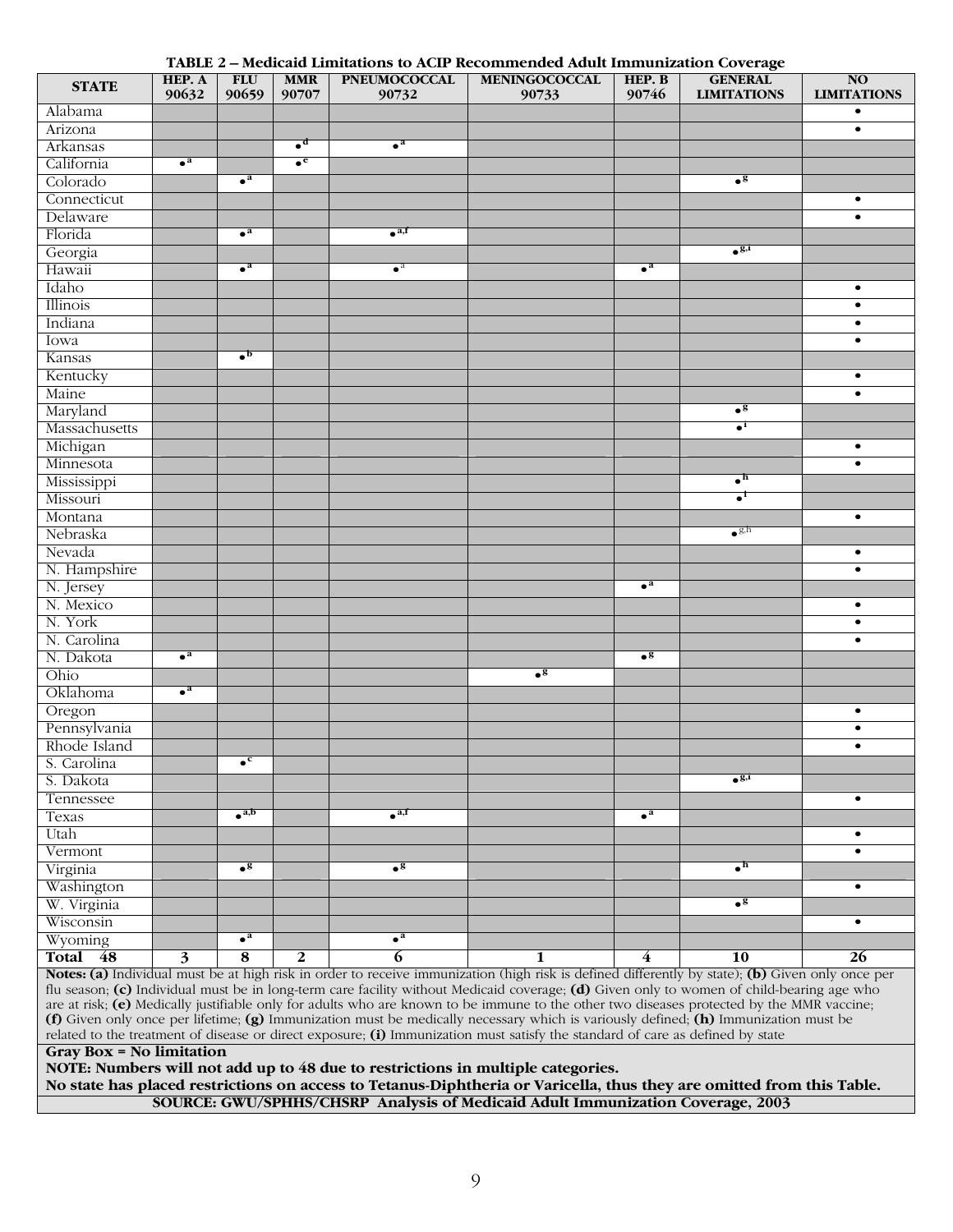Certain states add their own language clarifying risk factors that trigger an immunization entitlement.

*Hepatitis A:* Three states, California, North Dakota, and Oklahoma expressly limit their Medicaid coverage of Hep. A immunizations by requiring the beneficiary to be at high risk or require the treatment to be medically necessary as the following language demonstrates:

## *California*

Medical Necessity. When billing . . . providers must document medical necessity in the Remarks area/Reserved For Local Use field . . . of the claim, or as an attachment, as defined by any of the following conditions. If the recipient:

. . . Resides in a high-rate hepatitis A community (epidemic occurs every 5-10 years, the epidemic lasts for several years, and rates of disease exceeds 700 cases a year per 100,000 population during the outbreaks, and a few cases occur among persons over 15 years of age).

. . . Resides in an intermediate rate hepatitis A community (epidemics often occur at regular intervals and persist for several years with rates in excess of 50 cases a year per 100,000 population) . . . *p inject 11*

## *Oklahoma*

(2) Immunizations for adults. Coverage for adults is limited to: (A) influenza immunizations, (B) Pneumococcal immunizations, and (C) Gamma Globulin and Hepatitis A Vaccine when documentation shows the individual has been exposed to Hepatitis. *Title 317. Oklahoma Health Care Authority, Chapter 30. Medical Providers-Fee For Service*

*Influenza:* Eight states (CO, FL, HI, KS, SC, TX, VA, and WY) place limitations on the provision of influenza immunizations. In both Texas and Kansas, the flu vaccine may be given only once during flu season. Colorado, Florida, Hawaii, Texas, and Wyoming require that the vaccination be given only to individuals who are at high risk for influenza-related complications. South Carolina only covers those who are in long-term care and without Medicare coverage. For example, South Carolina's and Texas' restrictions are defined as shown below:

## *South Carolina*

Medicaid will not directly reimburse pharmacy providers for influenza virus vaccine where the patient is dually eligible for both Medicare and Medicaid coverage. However, for those long term care patients having only Medicaid coverage, Pharmacy services reimburses for the influenza vaccine. *Medicaid Pharmacy Services Provider Manual p 200-23*

## *Texas*

Influenza Vaccine. For individuals not covered by THSteps or the TVFC Program, the Texas Medicaid Program will cover the influenza vaccine . . . for patients who are at high risk for influenza-related complications when medically necessary . . . .For all others, the vaccine may be administered one time per influenza season. Influenza vaccine. . . should be administered to patients at high risk for influenza October through mid-November. Influenza activity peaks between late December and early March . . . The following clients are at high risk for complications of the disease:

Clients age 65 and older

Residents of nursing facilities and other chronic-care facilities that house people of any age who have chronic medical conditions

Adults and children who have chronic disorders of the pulmonary or cardiovascular systems, including asthma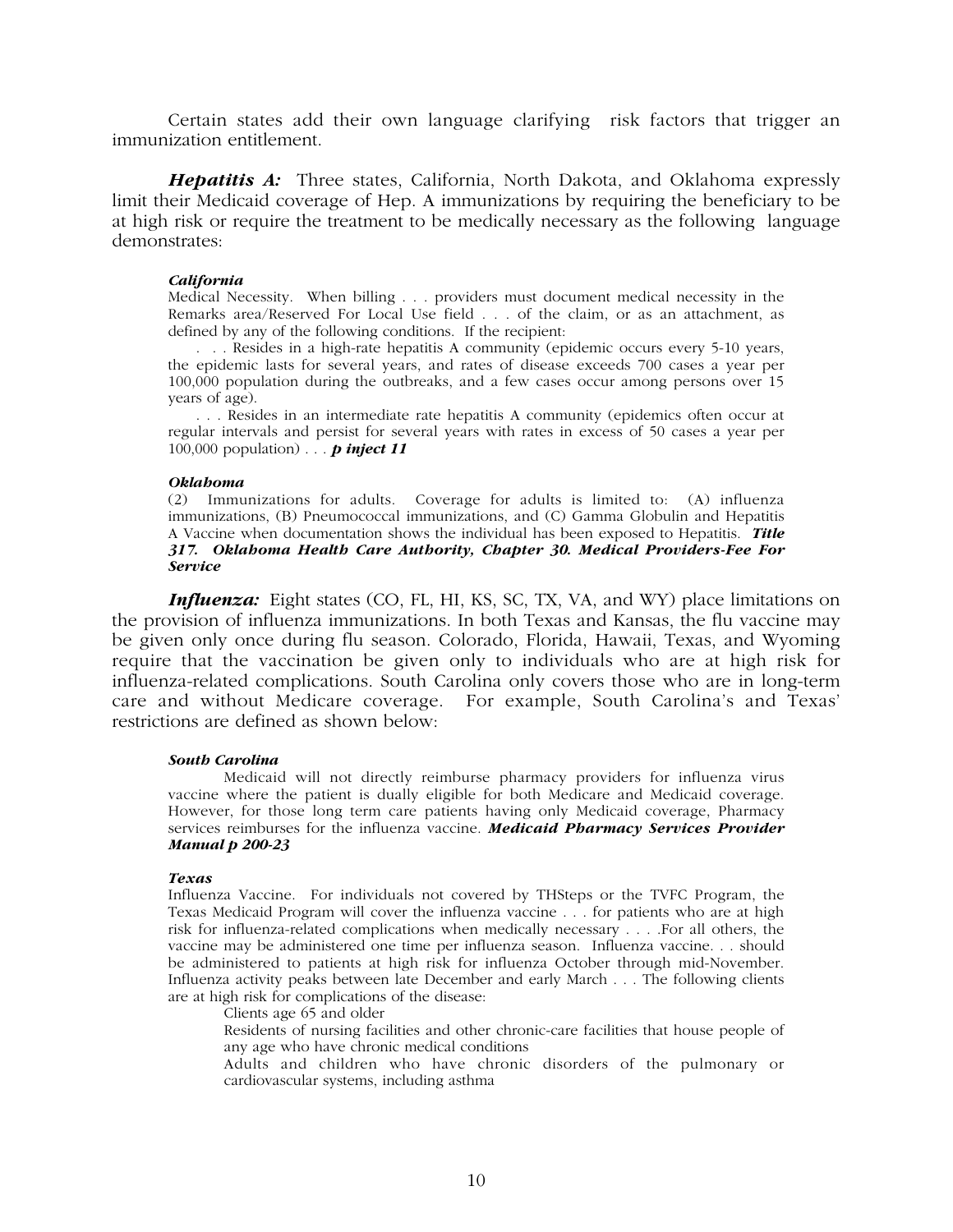Adults and children who have required regular medical follow-up or hospitalizations during the preceding year because of chronic metabolic disease (including diabetes mellitus), renal dysfunction, hemoglobinopathies, or immunosuppressant (including immunosuppressant caused by medication) . . . Women who are in the second or third trimester of pregnancy during flu season . . . p. 34-88 - 34-89

*Measles Mumps and Rubella***:** Two states, Arkansas and California, place restrictions on the use of the MMR vaccine (for very different reasons) as demonstrated by the following excerpts:

## *Arkansas*

17. Maternal measles/mumps/rubella (MMR) when provided to women of childbearing age (ages 21 through 44) who may be at risk of exposure to these illnesses

## *California*

MMR Vaccinations The use of MMR . . . is medically justifiable only for . . . an adult who is known to be immune to the other two diseases.  $\vec{P}$  inject 25

**Pneumococcal:** Access to the Pneumococcal vaccine is limited by nine of the 48 states surveyed: Arkansas, Florida, Hawaii, Texas, and Wyoming. Four of these states limit its distribution to those who are at high risk or institutionalized (AR, HI, TX, WY) while two states (FL and TX) reimburse for one dose of the vaccine per lifetime per recipient except for specific identified reasons. Virginia covers Pneumococcal vaccination that is reasonable and necessary for the prevention of illness. Examples are provided below:

## *Arkansas*

19. Pneumococcal polysaccharide vaccine 23-valent, adult dosage, is payable for eligible recipients age 12 and over. Recipients who are age 21 and older and receive this injection should be considered by the provider as high risk. All recipients over age 65 may be considered high risk.

## *Wyoming*

Equality Care covers influenza vaccine and Pneumococcal vaccine for patients considered at risk.

### *Texas*

Pneumococcal Polysaccharide Vaccine. For individuals not covered by the THSteps or the TVFC Program, the Texas Medicaid Program covers 1-90732, Pneumococcal polysaccharide vaccine, 23-valent, adults or immunosuppressed patient dosage for use in individuals age 2 and older . . . Pneumococcal polysaccharide vaccinations are limited to one per client per lifetime unless specific criteria for revaccination are met.

Revaccination is recommended for high-risk individuals . . . Those older than age 10 may receive it 5 years after the first dose. Revaccination is recommended for clients who are at high risk for Pneumococcal disease or complications of the disease including:

Clients age 65 and older who received their first dose before turning 65, if 5 or more years have passed since the first dose was given

Clients age 65 and older who received a 14-valent vaccine

People with the following conditions

- o Damaged spleen or no spleen (asplenic)
- o Sickle-cell disease
- o HIV infection or AIDS
- o Cancer, leukemia, lymphoma, multiple myeloma
- o Kidney failure
- o Nephrotic syndrome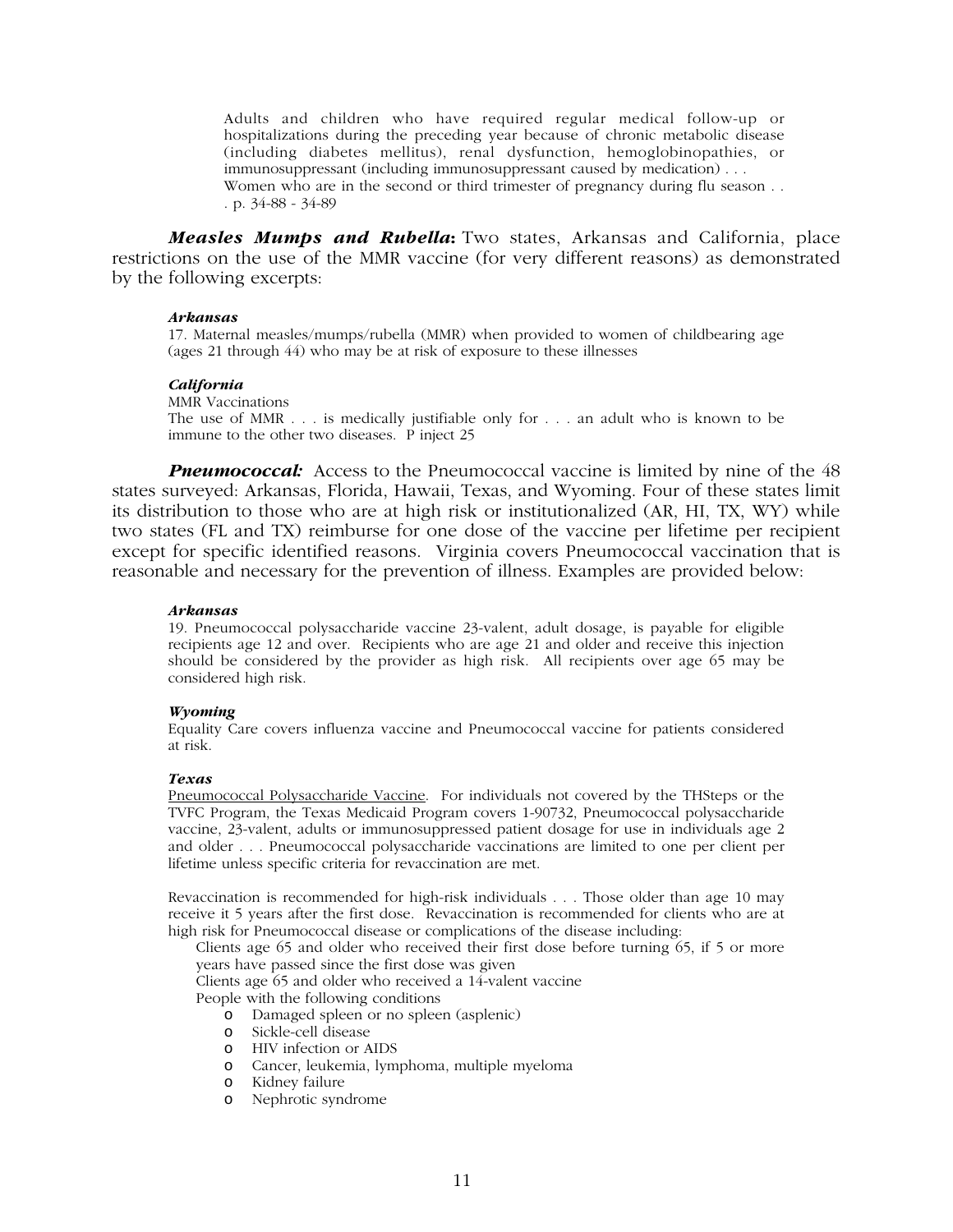o Organ or bone marrow transplant recipients Immunosuppressant therapy (chemotherapy or long-term steroids) . . . *p 34-98*

## *Virginia*

Vaccines. . . . or the immunization is a pneumoccoccal or influenza vaccination that is reasonable and necessary for the prevention of illness. . . p 82, 83

*Meningococcal:* Ohio is the only state that explicitly limits the administration of the Meningococcal immunization as their Medicaid Physician Manual language shows. However, the limitation language is vague and unspecific. Further it appears as though the state reserves the right to determine medical necessity:

## *Ohio*

(D) Active immunizations identified with a (\*\*) [Meningococcal] are covered on a case-bycase basis and only if determined by ODJFS as medically necessary

*Hepatitis B.:*Four states, Hawaii, New Jersey, North Dakota, and Texas restrict access to immunization against contracting Hepatitis B. North Dakota requires the administration to be medically necessary while Hawaii, New Jersey and Texas limit the vaccine to those beneficiaries who are at high risk or have been exposed to the illness. For example:

## *New Jersey*

Physicians Services Manual . . . (i) Hepatitis B Vaccine: Coverage is available for post exposure prophylaxis and for vaccination of individuals in selected high risk groups, regardless of age, in accordance with the criteria defined by the CDC. In all such cases, the need for this vaccination must be fully documented n the recipient's medical record. In order to facilitate reimbursement for Hepatitis B immunoprophylaxis for high risk individuals, manufacturer, age, and dose specific procedure codes have been developed for use by physicians and independent clinics providing this service. . . . W9099 – Hepatitis B immunoprophylaxis with Recombivax HB, 1.0 ml dose. This code applies only to high risk recipients over 19 years of age. \$63.57. . . . W9335 – Hepatitis B immunoprophylaxis with Engerix-B, 1.0 ml dose. This code applies only to high risk recipients over 11 years of age. \$62.09. p 469.

*Medicaid limitations on adult immunizations that are not illness-specific:*

Ten states include general medical necessity language in their description of coverage but would appear to adhere to ACIP standards to determine medical necessity. The following language illustrates this point:

## *Mississippi*

34.05 Mississippi Division of Medicaid (DOM) covers immunizations for adults that are related to the treatment of injury or direct exposure to a disease such as rabies or tetanus . . . *p 1***.**

#### *Missouri*

## 13.24.B Injections and Immunizations

Injections are covered only if administered by a physician, advanced practice nurse or by a nurse under the physician's supervision. Injections that are not considered by accepted standards of medical practice to be a specific or effective treatment for the particular diagnosis for which they are given are not covered.

Injections that exceed the frequency or duration indicated by accepted standards of medical practice and are not justified by extenuating circumstances are not covered.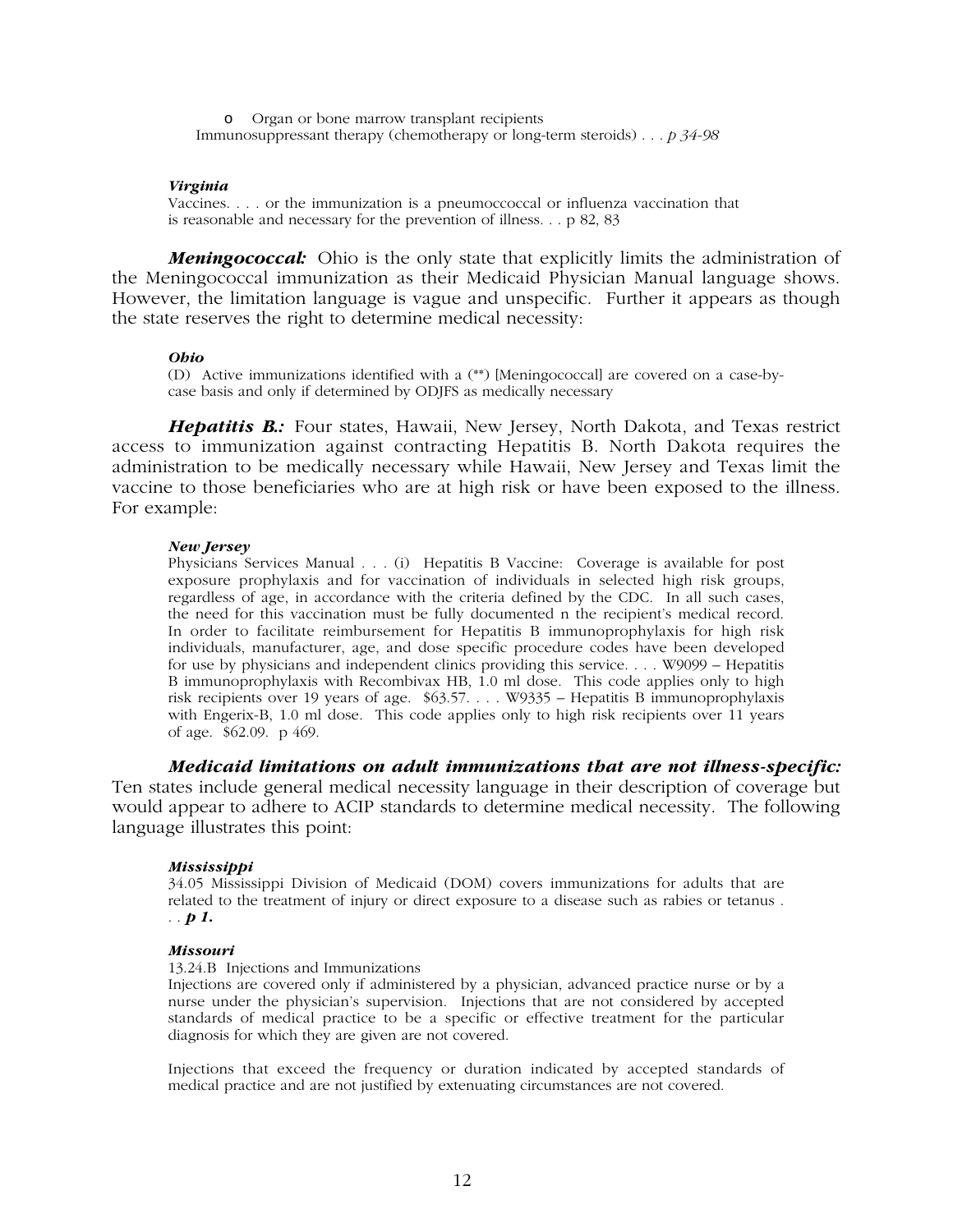## *South Dakota*

South Dakota Administrative Rules . . . . 67:16:01:06:02. Covered services must be medically necessary. Services covered under this article must be medically necessary. To be medically necessary, the covered service must meet the following conditions: . . . (2) It is recognized as the prevailing standard and is consistent with generally accepted professional medical standards of the provider's peer group.

# **3. Medicaid Cost sharing Requirements for Adult Immunizations**

The copayment requirements for states that provide adult immunizations are outlined in a state's Medicaid plan and are summarized in Table 3 below. 16 Twentyseven states require their programs to levy some degree of cost sharing for adult immunizations. One state prohibits any such charges, while twenty states do not address copayments.

<sup>&</sup>lt;sup>16</sup> Pertinent language, excised from state Medicaid plans is provided in Appendix II of this report.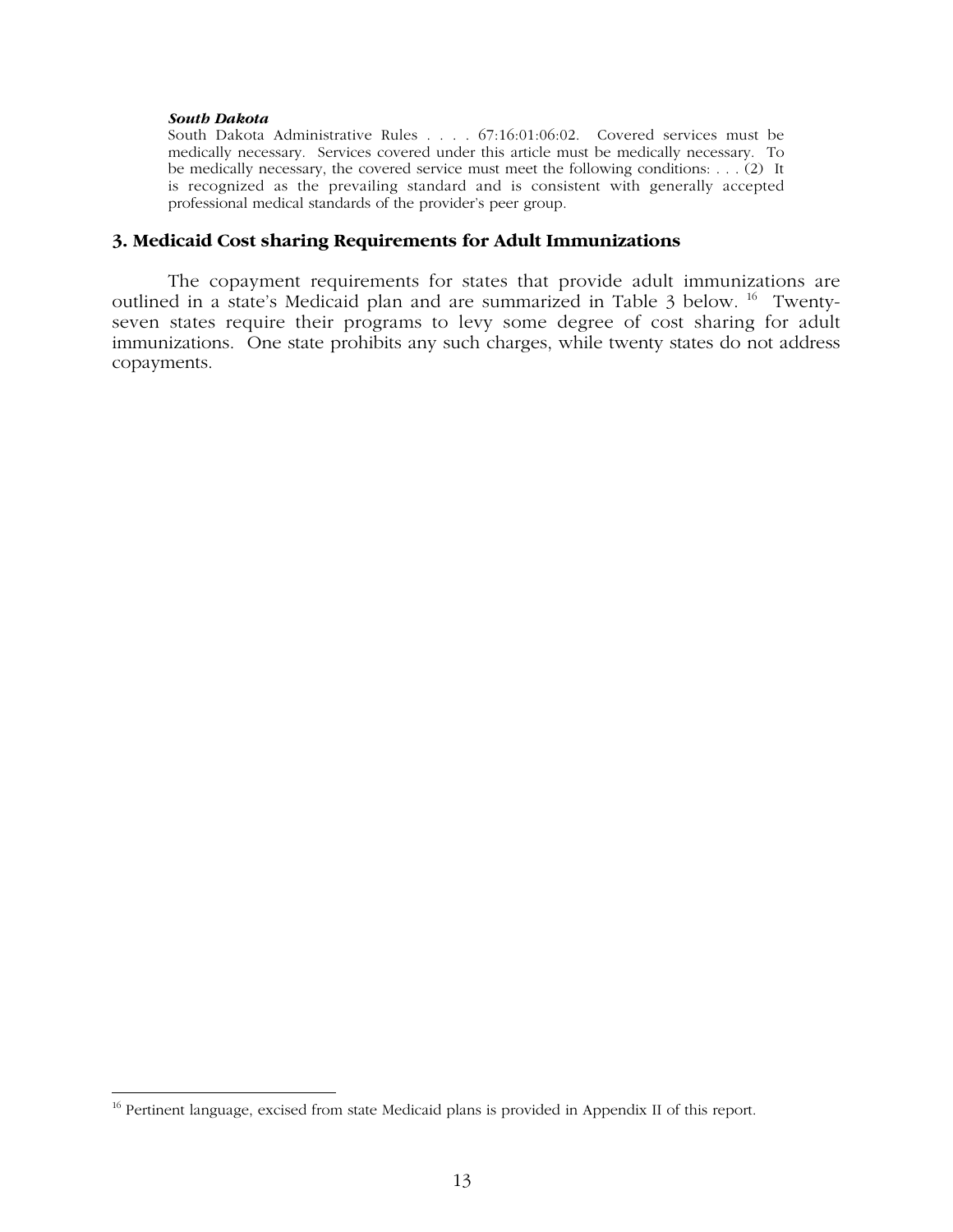| <b>STATE</b>          | <b>COPAYMENT</b>                                       |                                                                                |               |  |  |
|-----------------------|--------------------------------------------------------|--------------------------------------------------------------------------------|---------------|--|--|
|                       | <b>Required</b>                                        | <b>Probibited</b>                                                              | <b>Silent</b> |  |  |
| Alabama               | $\bullet$                                              |                                                                                |               |  |  |
| Arizona               | $\bullet$                                              |                                                                                |               |  |  |
| Arkansas              |                                                        |                                                                                | $\bullet$     |  |  |
| California            | $\bullet$                                              |                                                                                |               |  |  |
| Colorado              | $\bullet$                                              |                                                                                |               |  |  |
| Connecticut           | $\bullet$                                              |                                                                                |               |  |  |
| Delaware              |                                                        |                                                                                | $\bullet$     |  |  |
| Florida               |                                                        | $\bullet$                                                                      |               |  |  |
| Georgia               | $\bullet$                                              |                                                                                |               |  |  |
| Hawaii                |                                                        |                                                                                | $\bullet$     |  |  |
| Idaho                 |                                                        |                                                                                | $\bullet$     |  |  |
| Illinois              | $\bullet$                                              |                                                                                |               |  |  |
| Indiana               | $\bullet$                                              |                                                                                |               |  |  |
| Iowa                  | $\bullet$                                              |                                                                                |               |  |  |
| Kansas                | $\bullet$                                              |                                                                                |               |  |  |
| Kentucky              |                                                        |                                                                                | $\bullet$     |  |  |
| Maine                 | $\bullet$                                              |                                                                                |               |  |  |
| Maryland              |                                                        |                                                                                | $\bullet$     |  |  |
| Massachusetts         | $\bullet$                                              |                                                                                |               |  |  |
|                       | $\bullet$                                              |                                                                                |               |  |  |
| Michigan<br>Minnesota |                                                        |                                                                                | $\bullet$     |  |  |
|                       |                                                        |                                                                                |               |  |  |
| Mississippi           | $\bullet$                                              |                                                                                |               |  |  |
| Missouri              | $\bullet$                                              |                                                                                |               |  |  |
| Montana               | $\bullet$                                              |                                                                                |               |  |  |
| Nebraska              | $\bullet$                                              |                                                                                |               |  |  |
| Nevada                |                                                        |                                                                                | $\bullet$     |  |  |
| New Hampshire         |                                                        |                                                                                | $\bullet$     |  |  |
| New Jersey            |                                                        |                                                                                | $\bullet$     |  |  |
| New Mexico            |                                                        |                                                                                | $\bullet$     |  |  |
| New York              |                                                        |                                                                                | $\bullet$     |  |  |
| North Carolina        | $\bullet$                                              |                                                                                |               |  |  |
| North Dakota          | $\bullet$                                              |                                                                                |               |  |  |
| Ohio                  |                                                        |                                                                                | $\bullet$     |  |  |
| Oklahoma              | $\bullet$                                              |                                                                                |               |  |  |
| Oregon                | $\bullet$                                              |                                                                                |               |  |  |
| Pennsylvania          | $\bullet$                                              |                                                                                |               |  |  |
| Rhode Island          |                                                        |                                                                                | $\bullet$     |  |  |
| South Carolina        |                                                        |                                                                                | $\bullet$     |  |  |
| South Dakota          | $\bullet$                                              |                                                                                |               |  |  |
| Tennessee             |                                                        |                                                                                | $\bullet$     |  |  |
| Texas                 |                                                        |                                                                                | $\bullet$     |  |  |
| Utah                  |                                                        |                                                                                | $\bullet$     |  |  |
| Vermont               | $\bullet$                                              |                                                                                |               |  |  |
| Virginia              | $\bullet$                                              |                                                                                |               |  |  |
| Washington            |                                                        |                                                                                | $\bullet$     |  |  |
| West Virginia         |                                                        |                                                                                | $\bullet$     |  |  |
| Wisconsin             | $\bullet$                                              |                                                                                |               |  |  |
| Wyoming               | $\bullet$                                              |                                                                                |               |  |  |
| $Total =$<br>48       | $\overline{27}$                                        | 1                                                                              | 20            |  |  |
|                       | Gray Box = State does not satisfy category requirement |                                                                                |               |  |  |
|                       |                                                        | SOURCE: GWU/SPHHS/CHSRP Analysis of Medicaid Adult Immunization Coverage, 2003 |               |  |  |
|                       |                                                        |                                                                                |               |  |  |

**TABLE 3: Medicaid Copayment Requirements for Adult Immunizations**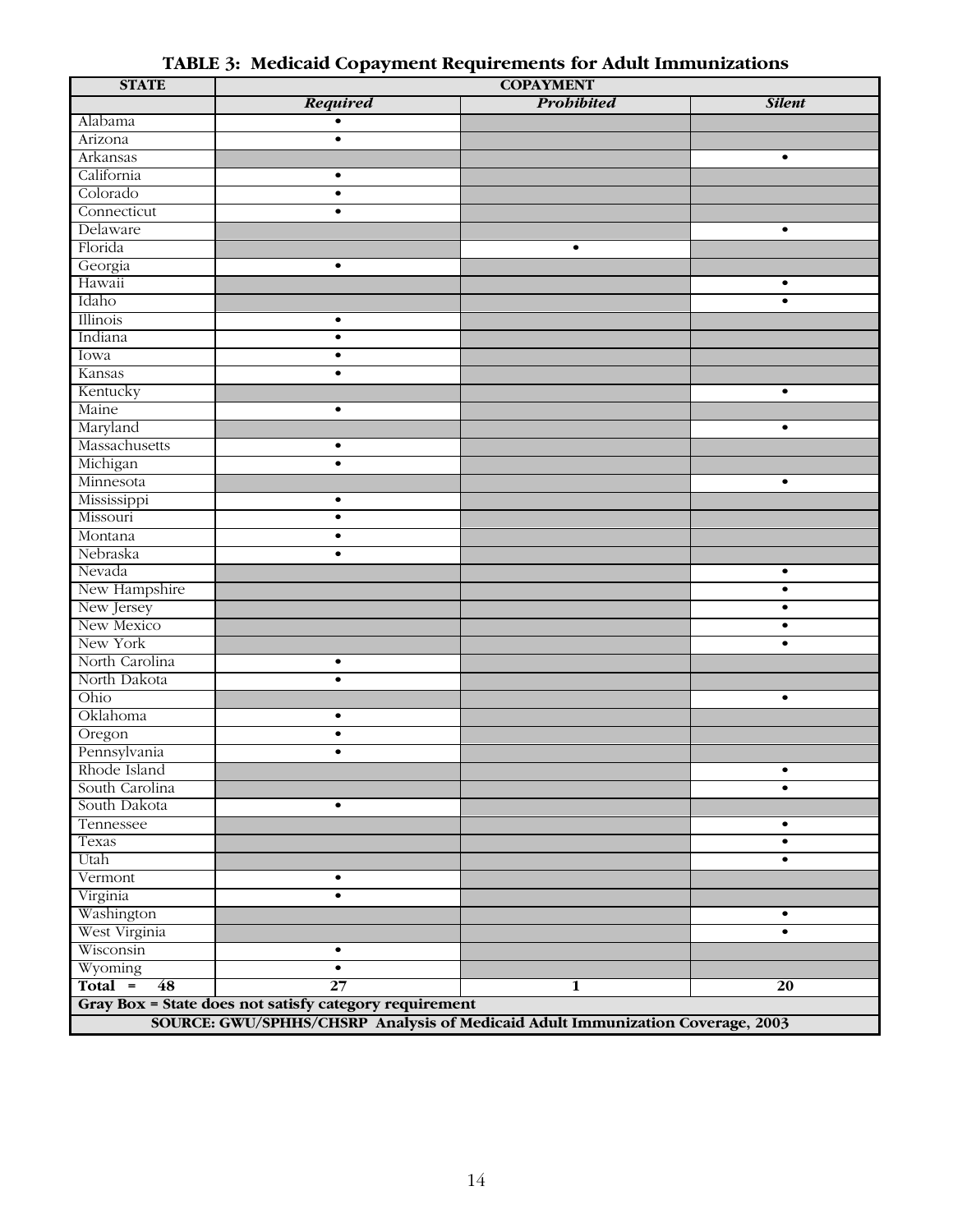*Copayments Vary According to the Type of Service:* Under Medicaid rules, different copayment amounts apply to immunizations, and depend on which type of provider performs the service, and under which service category. The payments range from a low of \$.50, up to \$6.00, with most states charging between \$1.00 - \$3.00. An example from Montana is provided:

## **Montana**

## **VII. Copayments**

Copayments are required of both categorically and medically needy individuals with the following exceptions: (a) individuals under age 21; (b) pregnant women; (c) patients in a nursing home or other medical institution who are required to spend all but their personal needs allowance for their care; (d) individuals who are health maintenance organization enrollees; and (e) individuals receiving hospice care. Emergency and family planning services are also excluded from the requirement. Providers are responsible for collecting cost sharing charges from individuals; however, services may not be denied because the recipient cannot pay.

The copayments according to service are . . .

2. *Outpatient hospital services:* \$1.00 per service.

3. *Physicians' and podiatrists' services:* \$2.00 per service . . .

6. *Clinic services:* \$1.00 per visit . . .

8. *Prescribed drugs:* \$1.00 per generic prescription; \$2.00 for name brand drugs . . .

11. *Rural health clinic, federally qualified health center, and freestanding dialysis clinic services:* \$2.00 per unit. .

13. *Mid-level practitioners' services:* \$2.00 per unit . . .

**Prohibition of Copayment:** As stated above, Florida is the only state that limits adult immunization services to beneficiaries who are institutionalized and also do not have Medicare coverage. Since this group of individuals is statutorily exempt from any form of cost sharing, Florida is prohibited from levying any copayments for the service under Medicaid.

*Upper Limit Restrictions on Cumulative Copayment:* Colorado, Maine, Pennsylvania and Wisconsin are the 4 states that instituted a ceiling on the maximum permissible out-of-pocket expenses. These limitations are outlined below:

## **Colorado**

Individuals whose copayments reach \$150 in a calendar year are exempt from further copayments during that year.

## **Maine**

[T]otal charges limited to no more than four copayments per month or eight per family. *Note that this limitation refers to copayments applicable to drugs.*

## **Pennsylvania**

The program reimburses the recipient for copayment exceeding \$90 in a six-month period.

## **Wisconsin**

The maximum copayment required of a recipient is \$30 per calendar year . . .

Arizona permits the application of a \$1.00 copayment for a doctor's visit, but excludes the copay for the biologicals that comprise an immunization: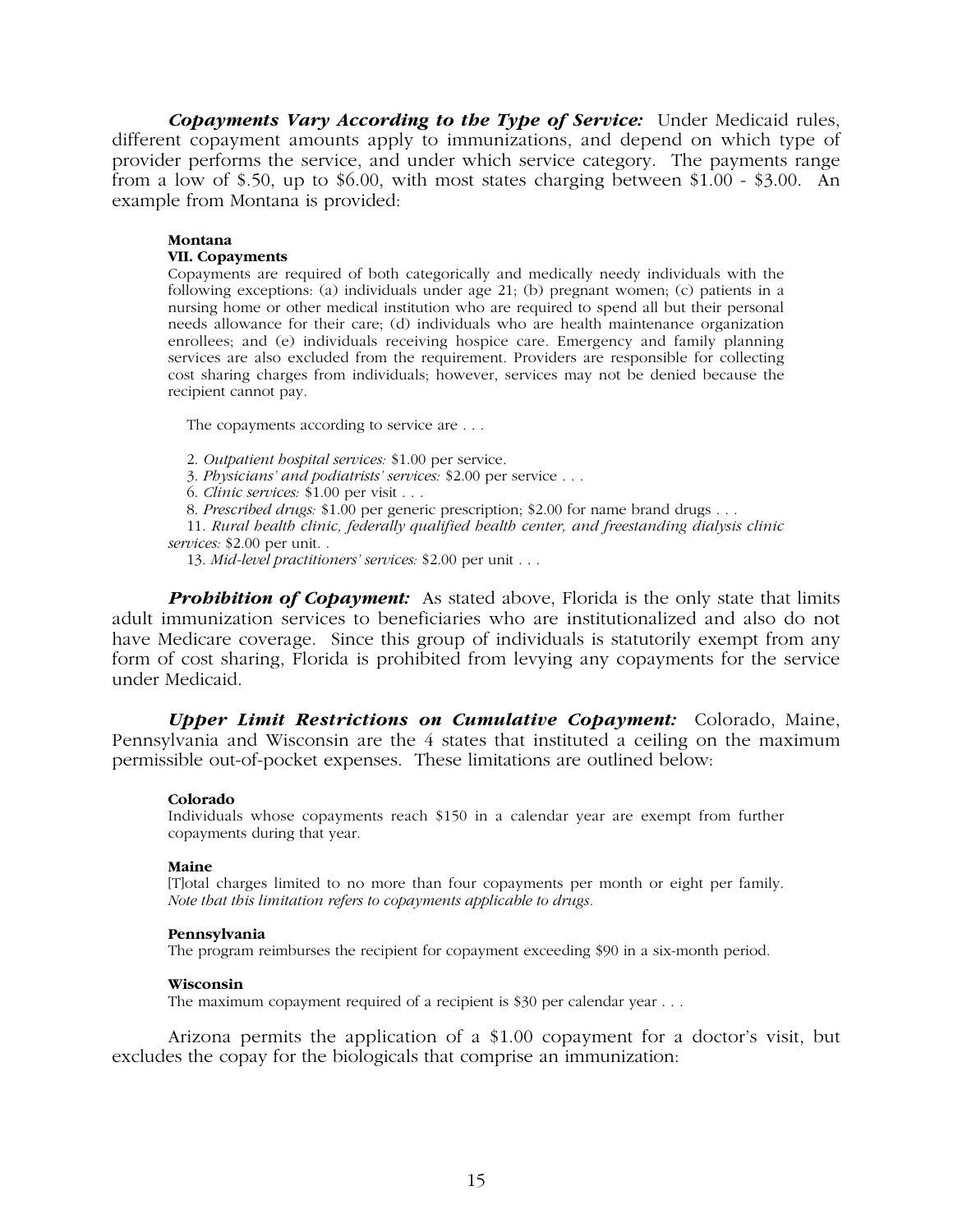### **Arizona V. Copayments** . . .

The following copayments are required from categorically needy recipients: (a) \$1.00 for each doctor's office or home visit and all diagnostic and rehabilitative X-ray and laboratory services associated with such visit . . . The following are excluded from copayment requirements . . . (d) visits scheduled by a primary care physician or practitioner not at the recipient's request; (e) drugs and biologicals.

# **4. Medicaid Payment Policy for Adult Immunizations furnished in Non-Institutional Settings**

The Medicaid provider reimbursement policies for the states that provide immunizations are outlined in the state Medicaid Provider Manuals, and are summarized in Table 4 below.  $17$ 

*Reimbursement for cost of vaccine:* Three states permit full provider reimbursement for the cost of vaccines. Thirty-two states explicitly deny full reimbursement (utilizing another method of payment), while 8 states are silent on the issue. Researchers were unable to obtain reimbursement information about 5 jurisdictions.

*Administration:* As illustrated on Table 4, 26 states allow a provider to bill for a separate administration fee. Virginia is the only state that explicitly prohibits a separate fee. Fifteen states are silent on the issue, because these states utilize a fee schedule which assumes inclusion of an administration fee. For six states, researchers were not able to obtain information regarding administration fees.

<sup>&</sup>lt;sup>17</sup> Provider reimbursement policies have been provided in Appendix III of this report.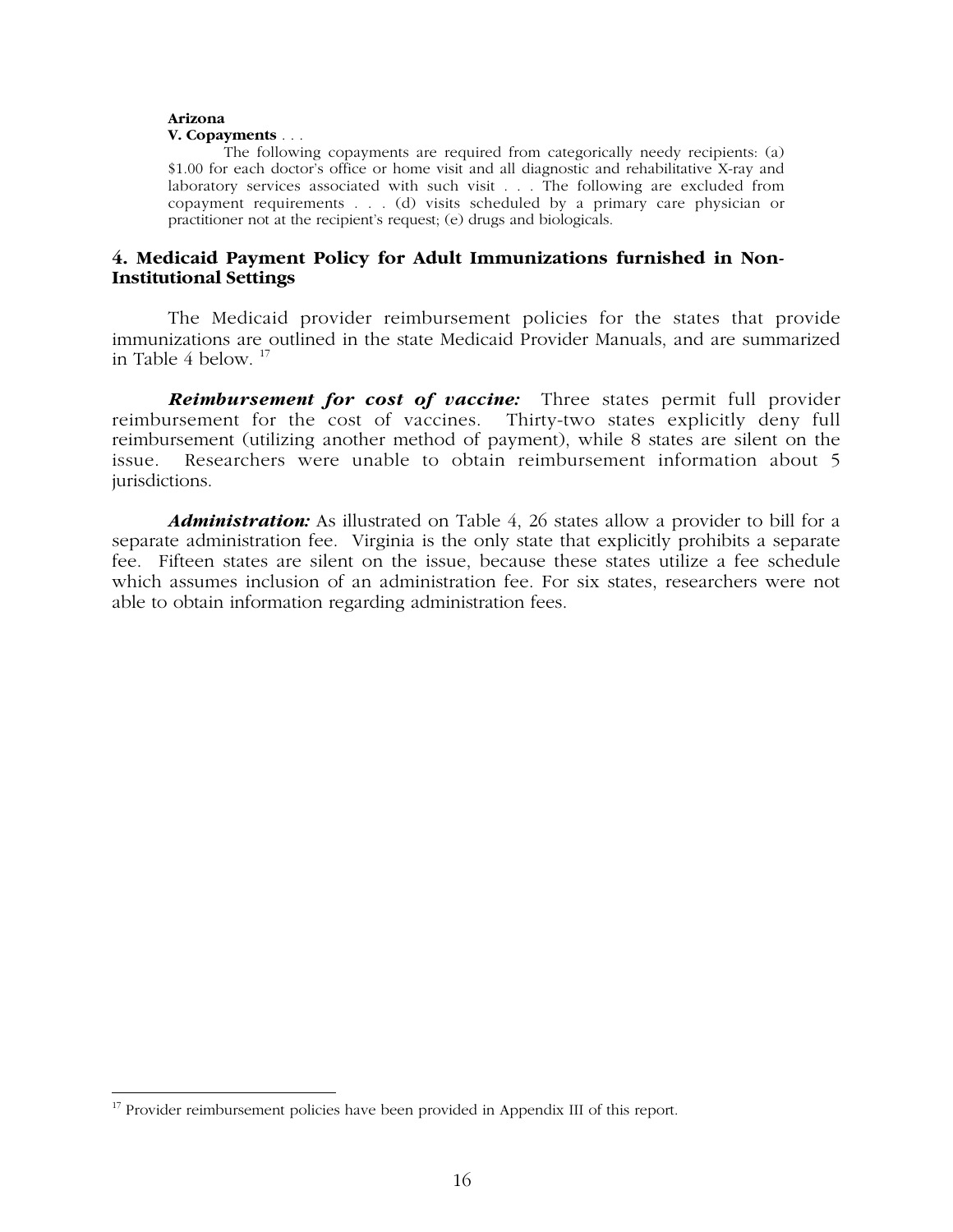| <b>STATE</b>                                                                                               |            |                 | <b>STATE REIMBURSES COST OF VACCINE</b>                                        |                | <b>STATE REIMBURSES PROVIDER FOR</b><br>VACCINE ADMINISTRATION |                |                     |           |
|------------------------------------------------------------------------------------------------------------|------------|-----------------|--------------------------------------------------------------------------------|----------------|----------------------------------------------------------------|----------------|---------------------|-----------|
|                                                                                                            | <b>Yes</b> | N <sub>O</sub>  | <b>Silent</b>                                                                  | N/A            | <b>Yes</b>                                                     | N <sub>o</sub> | <b>Silent</b>       | N/A       |
| Alabama                                                                                                    |            | $\bullet$       |                                                                                |                | $\bullet$                                                      |                |                     |           |
| Arizona                                                                                                    |            | $\bullet$       |                                                                                |                |                                                                |                | $\bullet\; \bullet$ |           |
| Arkansas                                                                                                   |            |                 |                                                                                | $\bullet$      |                                                                |                |                     | $\bullet$ |
| California                                                                                                 | $\bullet$  |                 |                                                                                |                | $\bullet$                                                      |                |                     |           |
| Colorado                                                                                                   |            | $\bullet$       |                                                                                |                | $\bullet$                                                      |                |                     |           |
| Connecticut                                                                                                |            | $\bullet$       |                                                                                |                |                                                                |                | $\bullet$           |           |
| Delaware                                                                                                   |            |                 |                                                                                | $\bullet$      |                                                                |                |                     | $\bullet$ |
| Florida                                                                                                    |            | $\bullet$       |                                                                                |                |                                                                |                | $\bullet$           |           |
| Georgia                                                                                                    |            |                 | $\bullet$                                                                      |                | $\bullet$                                                      |                |                     |           |
| Hawaii                                                                                                     |            |                 | $\bullet$                                                                      |                | $\bullet$                                                      |                |                     |           |
| Idaho                                                                                                      |            | $\bullet$       |                                                                                |                | $\bullet$                                                      |                |                     |           |
| Illinois                                                                                                   |            | $\bullet$       |                                                                                |                |                                                                |                | $\bullet\;\bullet$  |           |
| Indiana                                                                                                    |            | $\bullet$       |                                                                                |                | $\bullet$                                                      |                |                     |           |
|                                                                                                            |            |                 |                                                                                |                |                                                                |                |                     |           |
| Iowa                                                                                                       |            | $\bullet$       |                                                                                |                | $\bullet$                                                      |                |                     |           |
| Kansas                                                                                                     |            | $\bullet$       |                                                                                |                | $\bullet$                                                      |                |                     |           |
| Kentucky                                                                                                   |            | $\bullet$       |                                                                                |                |                                                                |                | $\bullet$           |           |
| Maine                                                                                                      |            | $\bullet$       |                                                                                |                | $\bullet$                                                      |                |                     |           |
| Maryland                                                                                                   |            |                 |                                                                                | $\bullet$      |                                                                |                |                     | $\bullet$ |
| Massachusetts                                                                                              |            |                 | $\bullet$                                                                      |                | $\bullet$                                                      |                |                     |           |
| Michigan                                                                                                   |            | $\bullet$       |                                                                                |                | $\bullet$                                                      |                |                     |           |
| Minnesota                                                                                                  |            | $\bullet$       |                                                                                |                | $\bullet$                                                      |                |                     |           |
| Mississippi                                                                                                |            |                 | $\bullet$                                                                      |                | $\bullet$                                                      |                |                     |           |
| Missouri                                                                                                   |            | $\bullet$       |                                                                                |                | $\bullet$                                                      |                |                     |           |
| Montana                                                                                                    |            | $\bullet$       |                                                                                |                |                                                                |                | $\bullet$           |           |
| Nebraska                                                                                                   |            | $\bullet$       |                                                                                |                |                                                                |                |                     | $\bullet$ |
| Nevada                                                                                                     |            | $\bullet$       |                                                                                |                |                                                                |                | $\bullet\;\bullet$  |           |
| N. Hampshire                                                                                               |            | $\bullet$       |                                                                                |                | $\bullet$                                                      |                |                     |           |
| N. Jersey                                                                                                  |            | $\bullet$       |                                                                                |                | $\bullet$                                                      |                |                     |           |
| N. Mexico                                                                                                  |            | $\bullet$       |                                                                                |                |                                                                |                | $\bullet\; \bullet$ |           |
| N. York                                                                                                    | $\bullet$  |                 |                                                                                |                | $\bullet$                                                      |                |                     |           |
| N. Carolina                                                                                                |            | $\bullet$       |                                                                                |                |                                                                |                | $\bullet$           |           |
| N. Dakota                                                                                                  |            |                 |                                                                                | $\bullet$      |                                                                |                |                     | $\bullet$ |
| Ohio                                                                                                       |            | $\bullet$       |                                                                                |                | $\bullet$                                                      |                |                     |           |
| Oklahoma                                                                                                   |            |                 | $\bullet$                                                                      |                | $\bullet$                                                      |                |                     |           |
| Oregon                                                                                                     |            | $\bullet$       |                                                                                |                |                                                                |                | $\bullet\bullet$    |           |
| Pennsylvania                                                                                               |            | $\bullet$       |                                                                                |                |                                                                |                | $\bullet\;\bullet$  |           |
| Rhode Island                                                                                               |            | $\bullet$       |                                                                                |                | ٠                                                              |                |                     |           |
| S. Carolina                                                                                                |            | $\bullet$       |                                                                                |                |                                                                |                | $\bullet\;\bullet$  |           |
| S. Dakota                                                                                                  |            | $\bullet$       |                                                                                |                | $\bullet$                                                      |                |                     |           |
| Tennessee                                                                                                  |            |                 |                                                                                | $\bullet$      |                                                                |                |                     | $\bullet$ |
| Texas                                                                                                      |            | $\bullet$       |                                                                                |                |                                                                |                | $\bullet\; \bullet$ |           |
| Utah                                                                                                       |            |                 | $\bullet$                                                                      |                | $\bullet$                                                      |                |                     |           |
| Vermont                                                                                                    |            | $\bullet$       |                                                                                |                |                                                                |                | $\bullet\;\bullet$  |           |
| Virginia                                                                                                   | $\bullet$  |                 |                                                                                |                |                                                                | $\bullet$      |                     |           |
|                                                                                                            |            |                 |                                                                                |                |                                                                |                |                     |           |
| Washington                                                                                                 |            | $\bullet$       |                                                                                |                | $\bullet$                                                      |                |                     |           |
| W. Virginia                                                                                                |            | $\bullet$       |                                                                                |                |                                                                |                | $\bullet$           |           |
| Wisconsin                                                                                                  |            |                 | $\bullet$                                                                      |                | $\bullet$                                                      |                |                     |           |
| Wyoming                                                                                                    |            |                 | $\bullet$                                                                      |                | $\bullet$                                                      |                |                     |           |
| Total = $48$                                                                                               | 3          | $\overline{32}$ | 8                                                                              | 5 <sup>5</sup> | 26                                                             | 1              | 15                  | 6         |
| Gray Box = State does not satisfy category requirement                                                     |            |                 |                                                                                |                |                                                                |                |                     |           |
| NOTE: Each side of the table totals 48                                                                     |            |                 |                                                                                |                |                                                                |                |                     |           |
| NOTE: N/A indicates that researchers were unable to obtain reimbursement information                       |            |                 |                                                                                |                |                                                                |                |                     |           |
| •• State utilizes a Fee Schedule which assumes administration is inclusive and prohibits separate billing. |            |                 |                                                                                |                |                                                                |                |                     |           |
|                                                                                                            |            |                 | SOURCE: GWU/SPHHS/CHSRP Analysis of Medicaid Adult Immunization Coverage, 2003 |                |                                                                |                |                     |           |

**TABLE 4 – Medicaid Reimbursement Policy for Adult Immunizations**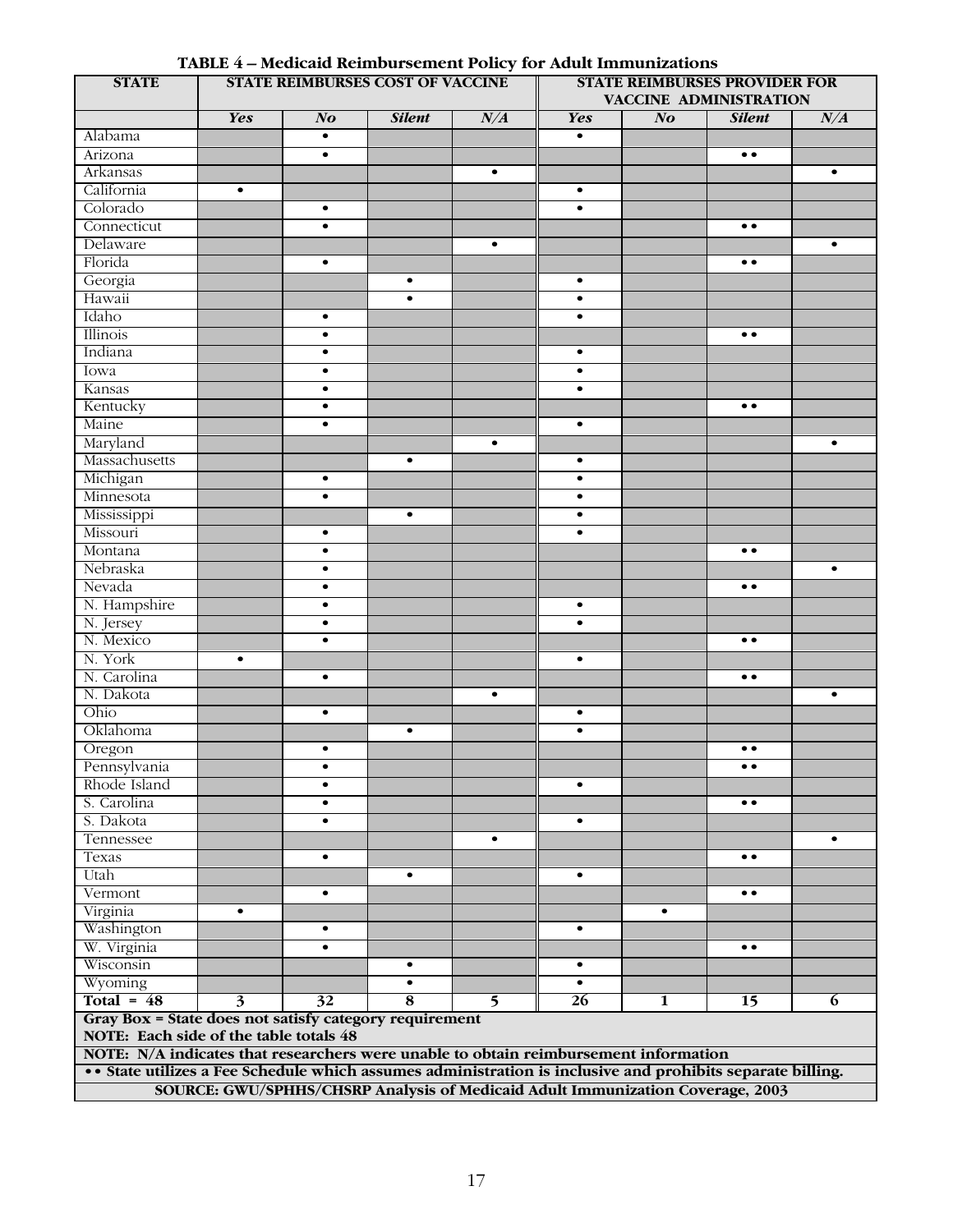*Full vaccine replacement:* As noted above, California, and New York provide full vaccination replacement to providers furnishing immunizations to adults. Virginia reimburses under limited circumstances for a particular category of beneficiary , as the following excerpts show:

## **California**

This section outlines policy related to billing injection services, including immunizations . . . Reimbursement is determined by the cost of the injection, plus the physician's administration fee. Only one administration fee will be reimbursed per injection regardless of the quantity reflected on the claim line . . .

## **New York**

Immunization procedures include reimbursement for the supply of materials and administration.

NOTE: The maximum fees for immunization injection codes are adjusted periodically by the State to reflect the current acquisition cost of the antigen.

Reimbursement for drugs (including vaccines and immune globulins) furnished by practitioners for their patients is based on the acquisition cost to the practitioner of the drug dose administered to the patient . . .

## **VIRGINIA**

Vaccines Not Available Under VFC . . .

Diphtheria Tetanus and Pertussis (DTP) and Hepatitis B for Dialysis Patients . . .Medicaid will reimburse for the acquisition cost for these vaccines. . . . No administration fee will be reimbursed under . . . since this vaccine is not available under VFC.

*Separate administration fee permitted:* Twenty-six states (AL, CA, CO, GA, HI, ID, IN, IA, KS, ME, MA, MI, MN, MS, MO, NH, NJ, NY, OH, OK, RI, SD, UT, WA, WI, WY) will pay for separate billing of an administration fee. Alabama and Georgia provide examples of general and then more specific language regarding the billing of separate administration fees for immunizations:

## **Alabama**

## **Adult Immunizations**

. . . The administration fee (procedure code Z4998) may be billed separately if an office visit is not billed.

## **Georgia**

## **903.7 Immunizations**

Diagnostic, Screening and Preventive Services (DSPS) providers may bill under code 99211 for a clinic visit associated with the administration of covered immunizations given to members over 21 years of age . . .

*Silence:* Fifteen states (AZ, CT, FL, IL, KY, MT, NV, NM, NC, OR, PA, SC, TX, VT, and WV) do not provide explicit language to indicate that administration fees are covered, but they do imply that the administration fee is considered as part of the total reimbursement to providers according to a fee schedule.

## **Montana**

HEP A Vaccine, Adult IM Fees Office \$57.59 Facility \$57.59 FLU Vaccine , Whole, IM Fees Office \$0.00 Facility \$0.00 MMR Vaccine, SC Fees Office \$27.28 Facility \$27.28 Chicken Pox Vaccine, SC Fees Office \$44.12 Facility \$44.12 TD Vaccine > 7, IM Fees Office \$10.26 Facility \$10.26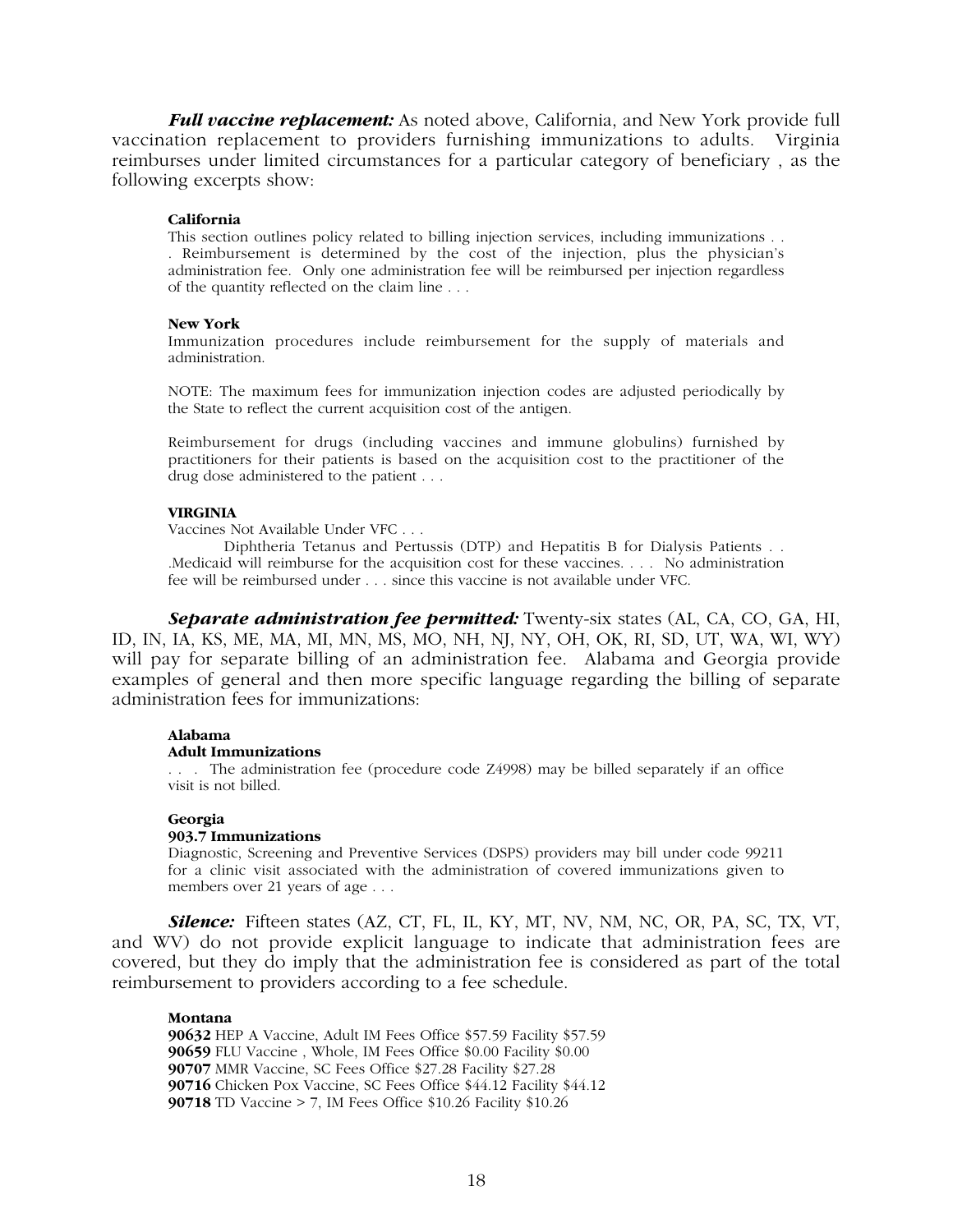**90732** Pneumococcal vaccine, Fees Office \$9.42 Facility \$9.42 **90733** Meningococcal vaccine, SC Fees Office \$63.98 Facility \$63.98 **90746** HEP B Vaccine Adult IM Fees Office \$50.14 Facility \$50.14 . . .

## **South Carolina**

**90632** Payment \$40.18 . . . **90659** Payment \$4.92 . . . **90732** Payment \$11.19 . . . **90733** Payment \$47.65 . . . **90746** Payment \$40.22 . . .

# **5. Synthesis of Findings**

Taking our individual findings, we sought to present an overall portrait of comprehensiveness of immunization policy. For this study we defined "comprehensive" as coverage of all ACIP recommended vaccines, elimination of copayment requirements, a replacement policy for vaccine, and payment of a separate administration fee. No state met this standard. By modifying our description to permit nominal copayments meeting federal standards, we found that two states (NY and CA) meet the test. The results are set forth on the accompanying map.



Source: GWU/SPHHS/CHSRP Analysis of Medicaid Adult ImmunizationCoverage 2003

## **Conclusion**

Coverage of immunizations and their administration at ACIP recommended levels for the entire population has grown in importance as a health policy matter given the growing attention to both manmade and naturally occurring public health threats, recognition of the value of immunization to society, and the relatively high cost of at least certain immunization services in relation to personal income. No population stands to benefit more from comprehensive immunization coverage than low income persons. While Medicaid coverage for children under 21 is comprehensive, very little is known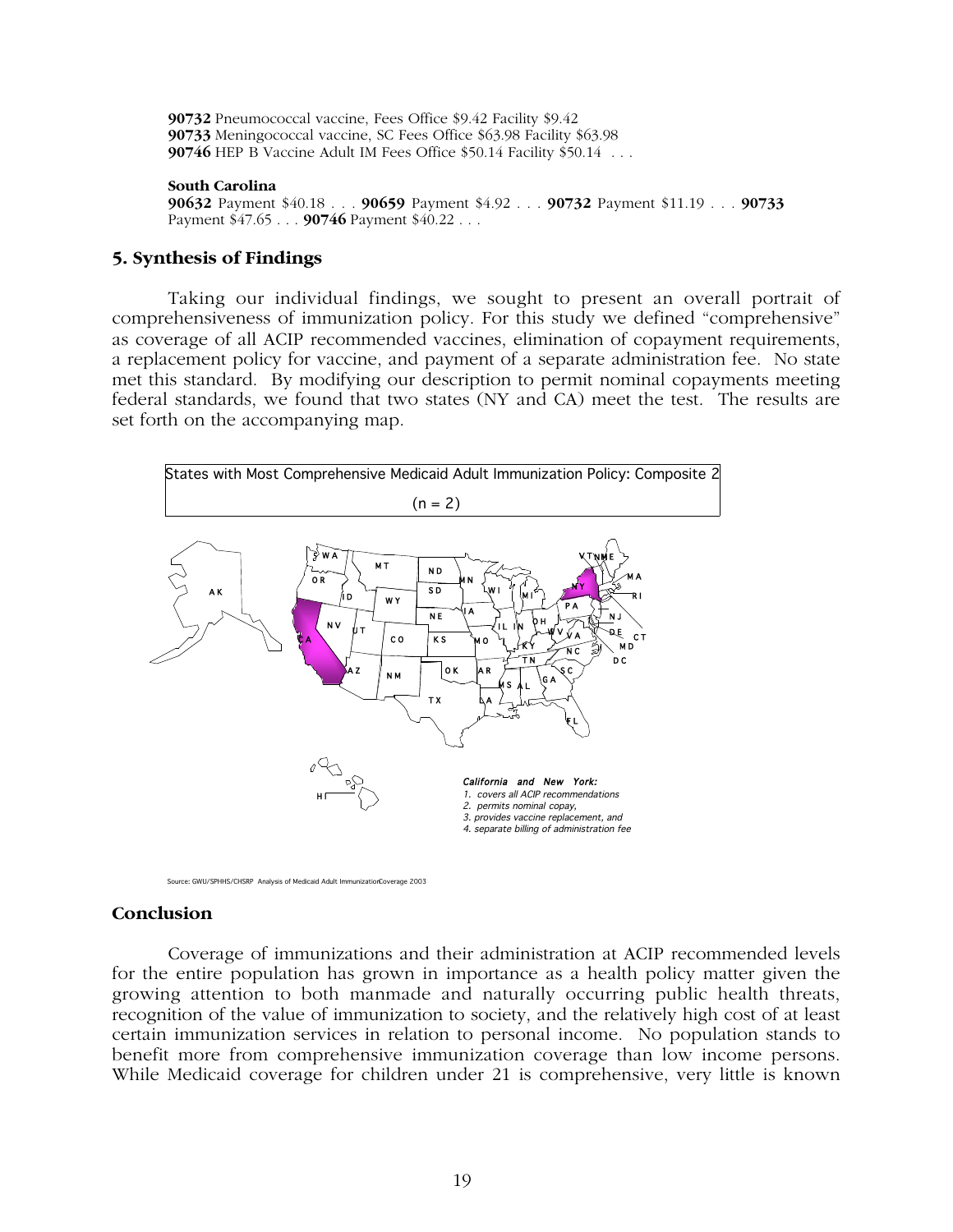about adult coverage. Studies suggest that adult immunization status is particularly low, and that financial barriers play a role, especially for low income persons.

The findings from this study suggest that nearly all state Medicaid programs appear to furnish at least some immunization coverage and payment for adult immunizations in the case of non-institutionalized adult beneficiaries. Two-thirds of those offering any coverage do so at ACIP standards, with the most commonly excluded vaccines being Hepatitis A and meningococcal vaccine.

However, while coverage and payment are common features, so are certain limitations. Cost sharing is virtually universal, vaccine replacement programs are almost non-existent, and there is great variation in the extent to which states will pay a separate administration fee or even assume the existence of a fee for administration as part of their rate setting methods. Furthermore, all states prohibit any payment to the extent that immunizations are offered free of charge. In our discussions with state Medicaid officials, it became evident that there was relatively widespread assumption that vaccines for adults can be secured free of charge and that coverage and payment are not an issue. Two states – Alaska and Louisiana – exclude coverage and payment entirely on the basis of this assumption.

In our first study in this series we outlined a technical assistance effort aimed at expanding state insurance laws regulating immunization coverage. A similar effort is well worth considering here. The gap between practice and standards is significant, particularly with respect to certain specified vaccines and in the area of financing. Without a replacement program and at least some level of administration fee (separate or weighted additional payment as part of an office visit) the gap between ACIPrecommended adult immunization standards and actual practice may remain considerable for low income adult Medicaid beneficiaries. Furthermore, it is not clear how many state Medicaid programs are excluding payments on the ground that vaccines are free when in fact they are not as a result of §317 shortages for adults.

Follow-up work could be considered for both state Medicaid programs (configuration of coverage and payment) as well as public health agencies (ensuring that the billing obligations imposed under the Medicaid free care standard are satisfied). As we have recommended for the state-regulated insurance project, such follow up could consist of tailored analyses for each state, targeted efforts to improve coverage levels as well as payments for replacement and administration. In this regard, cost estimates related to the New York and California replacement programs might help induce other states to adopt such an approach, as would estimates of the extent to which the payment of a fee for administration is related to provider participation in adult immunization efforts. We also believe that ensuring that public health agencies understand the Medicaid billing requirements is essential, since the revenues generated through adult vaccine billing could be considerable in those states with relatively high Medicaid eligibility levels.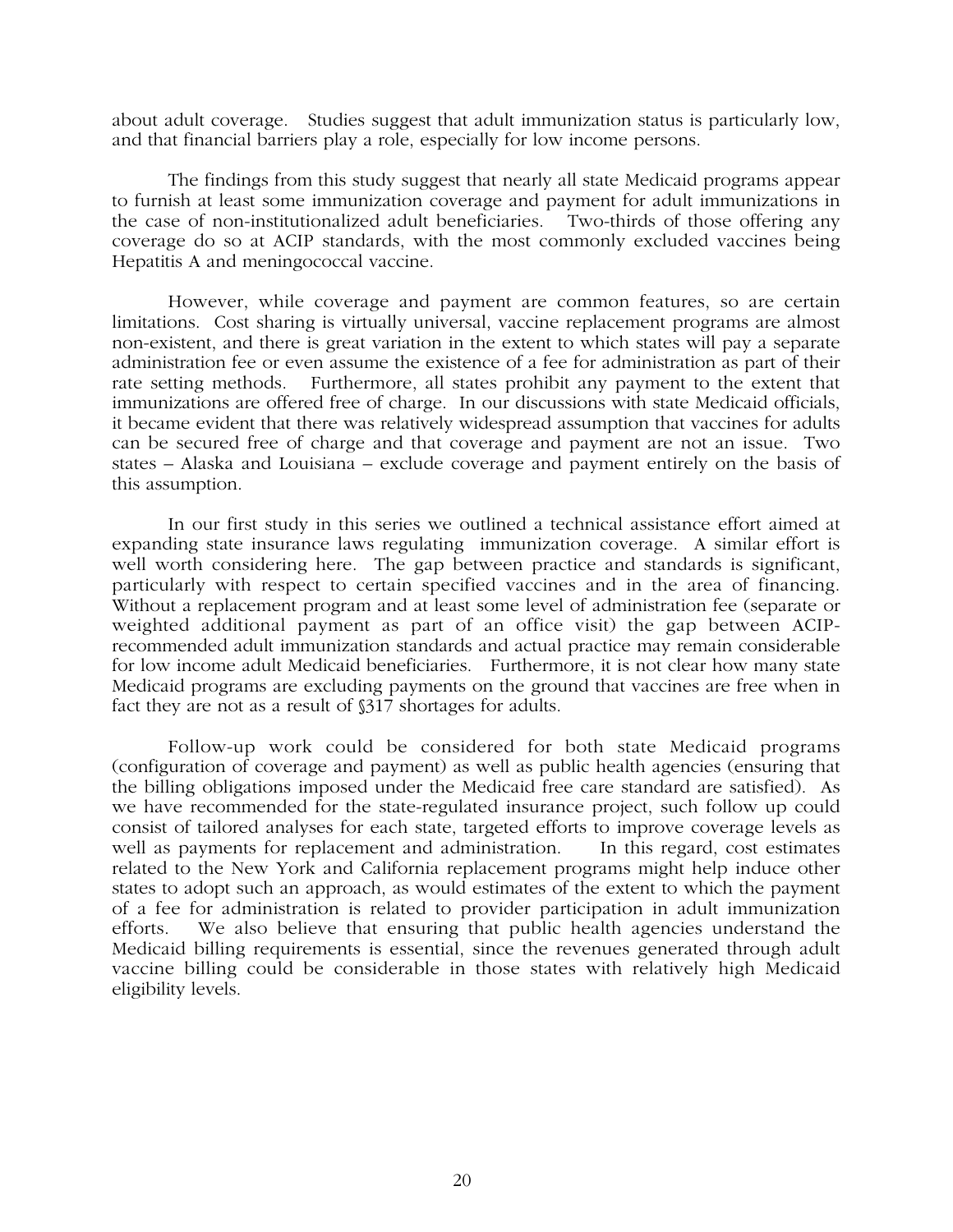# **APPENDIX I – ADULT IMMUNIZATION COVERAGE PROVISIONS Provider Manuals, Medicaid Materials**

# **Alabama**

Flu Vaccination Flu vaccination procedure code 90659 is a covered service regardless of age.

Adult Immunizations . . .

Payment for immunizations against communicable diseases for

adults will be made if the physician normally charges his patients for this service. Immunizations that are provided to Medicaid eligible recipients 19 years old and older must submit a claim for the appropriate CPT code. Vaccines are reimbursable on a feefor-service basis. The administration fee (procedure code Z4998) may be billed separately if an office visit is not billed…p. H-3

Payments for immunizations against communicable diseases for adults will be made if the physician normally charges his patients for this service… *p 28-7*

Covered CPT Codes

90659 . . . 90707 . . . 90716 . . . 90718 . . . 90746 . . . 90733 . . . 90732 . . .

# **Alaska**

Services not covered by Medical Assistance

In general, Alaska Medical Assistance does not cover the services listed below . . . . immunizations for adult recipients (21 years of age or older). *p 2*

Immunizations. Reimbursement is made for injections and immunizations; however, immunizations are authorized only for recipients under age 21. *Physician Manual p I-9*

2003 Medical Assistance Physician Fee Schedule 90632 . . . 90659 . . . 90707 . . . 90716 . . . 90718 . . . 90732 . . . 90746. (NOTE that 90733 is not covered for the under 21 age group).

*These codes provide coverage for ages 18-20 only.*

*There is no adult coverage because the state Health Department provides adults with free immunizations.*

*Meningococcal is not covered by Medicaid or Health Department for any age group.*

# **Arizona**

Immunizations . . . **Description.** AHCCCS covers immunizations as appropriate for age, history and health risk, for adults and children…Covered immunizations for adults include, but are not limited to: 1. Diphtheriaptetanus, 2. Influenza, 3. Pneumococcus, 4. Rubella, 5. Measles, 6. Hepatitis-B . . .

**Amount, Duration, and Scope.** Immunizations for passport or visa clearance are not covered by AHCCS. AHCCCS Office of Medical management does not require prior authorization for medically necessary immunization services performed by fee-for-service providers. *Arizona Health Care Cost Containment System AHCCCS Medical Policy Manual p310-23*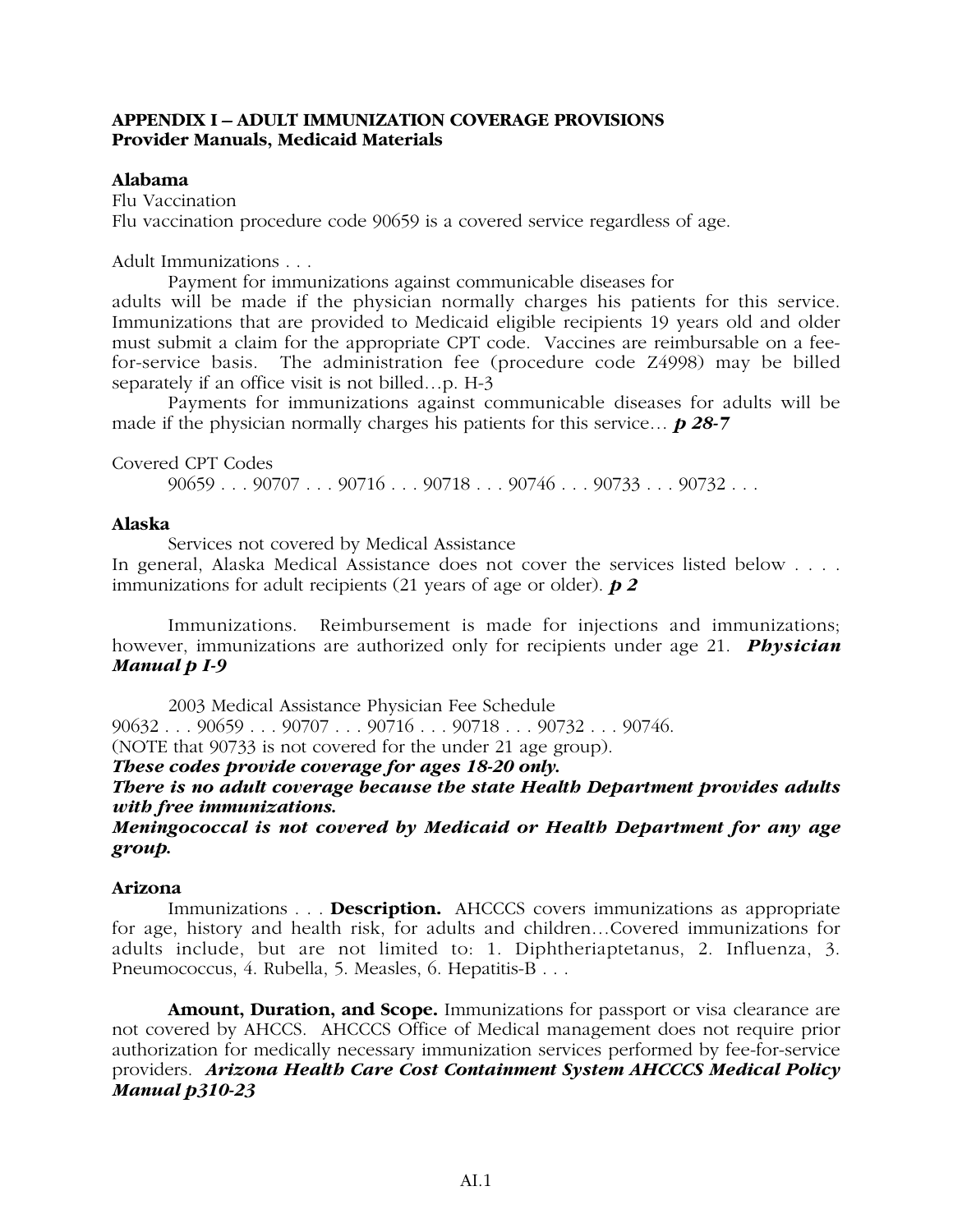90632 . . . 90659 . . . 90707 . . . 90716 . . . 90718 . . . 90732 . . . 90733 . . . 90746. *2003 Rate Codes – Drugs & Injections*

# **Arkansas**

Arkansas Medicaid Manual: Program Coverage . . .

244. Injections. The Arkansas Medicaid program provides coverage . . . for immunization against many diseases . . . The following list includes the types of injections covered . . .D. Immunizations, childhood immunizations and those covered for adults . . .E. Other covered injections . . .11. Hepatitis B Immune Serum Globulin (ISG) . . . 12. Hemophilis influenza b virus vaccine . . . 15. Influenza virus vaccine . . .17. Maternal measles/mumps/rubella (MMR) when provided to women of childbearing age (ages 21 through 44) who may be at risk of exposure to these illnesses . . . 19. Pneumococcal polysaccharide vaccine 23-valent, adult dosage, is payable for eligible recipients age 12 and over. Recipients who are age 21 and older and receive this injection should be consid3ered by the provider as high risk. All recipients over age 65 may be considered high risk . . .21. Rabies vaccine when provided to eligible recipients of all ages . . .23. Tetanus toxoid, in conjunction with trauma or injury, for all ages . . . *p. II-46*

# **California**

MEDI-CAL UPDATE, Outpatient Services Bulletin 344, Billing and Policy . . .

Immunization services rendered on or after September 22, 2003 must be billed using the appropriate CPT-4 code from the following list:  $90632...90659...90707...90716...$ 90718 . . . 90732 . . . 90733 . . . 90746.

MEDI-CAL UPDATE, Outpatient Services Bulletin 344, Billing and Policy . . .

Hepatitis A Vaccine. The Hepatitis A vaccine is reimbursable for the following HCPCA codes . . .X5336 Hepatitis A vaccine, adults . . . *p. inject 11*

Medical Necessity. When billing code X5336 or X5338, providers must document medical necessity in the Remarks area/Reserved For Local Use field (Box 19) of the claim, or as an attachment, as defined by any of the following conditions. If the recipient:

Is a Native American Indian or Native Alaskan (Eskimo).

Is receiving clotting factor concentrates, especially solvent-detergent treated preparations.

Has chronic liver disease.

Is a user of illicit injectable or non-injectable "street" drugs.

Is a male having sex with other males.

Resides in a high-rate hepatitis A community (epidemic occurs every 5-10 years, the epidemic lasts for several years, and rates of disease exceeds 700 cases a year per 100,000 population during the outbreaks, and a few cases occur among persons over 15 years of age).

Resides in an intermediate rate hepatitis A community (epidemics often occur at regular intervals and persist for several years with rates in excess of 50 cases a year per 100,000 population) . . . *p. inject 11*

Eligibility Requirements. Codes X5336 and X5338 are reimbursable only if the recipient meets one of the following conditions . . .

Recipients are 19 years of age or older . . . *p. inject 12*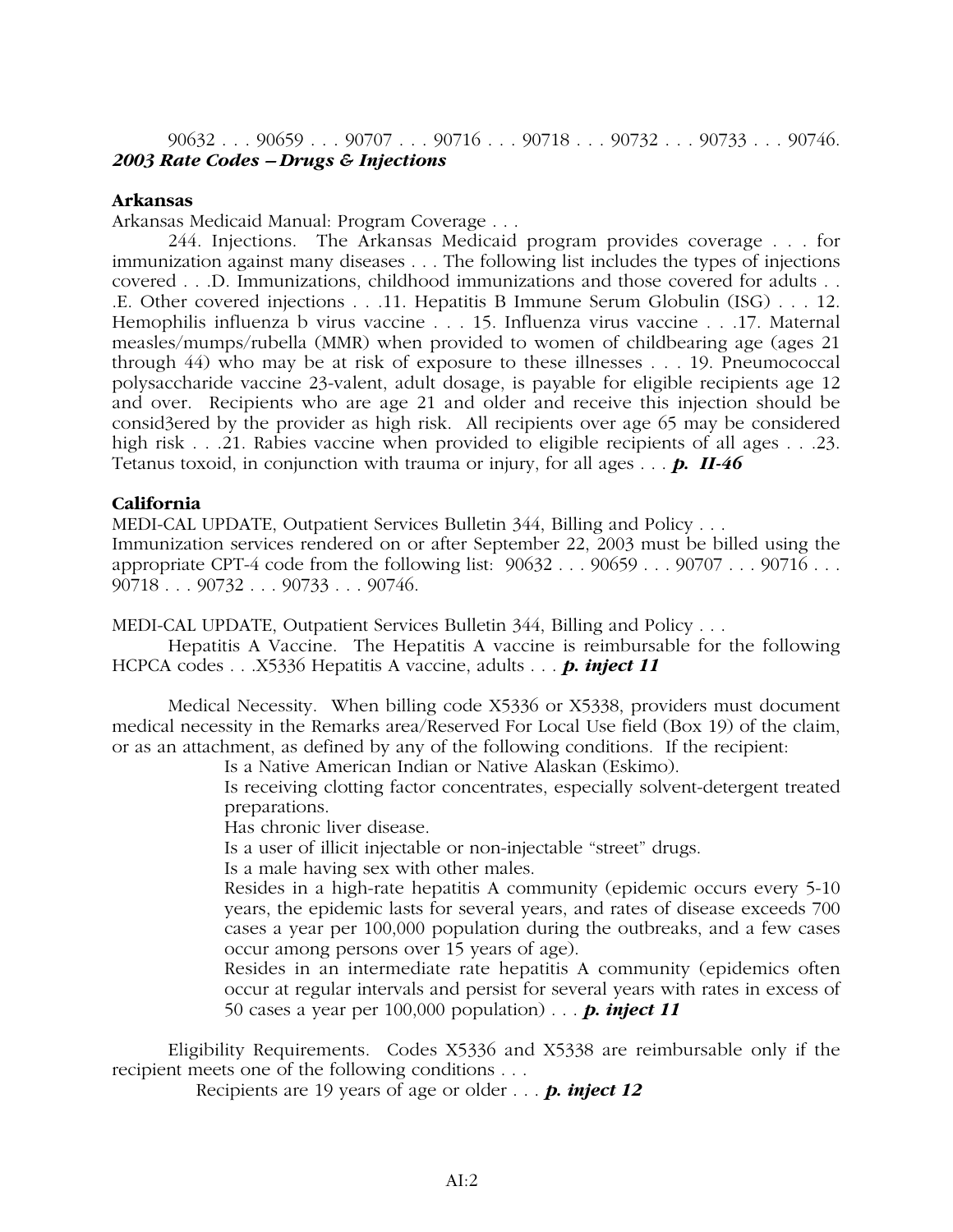Hepatitis B Immunization Schedules. The Department of Health Services recommends the following hepatitis B immunization schedule, and vaccine (HBVac) and immune globulin (IG) dosages . . . The Department of Health Services recommends the following hepatitis B immunization schedule, and vaccine (HBVac) and immune globulin (IG) dosages . . . The Department of Health Services (DHS) Immunization Branch has adopted new hepatitis B immunization policy recommendations pertaining to alternative dosing. The first recommendation is that the hepatitis B vaccine is always give Intramuscularly (IM), generally in the deltoid muscle for adults . . . The second recommendation is the recent United State Public Health Services Advisory Committee (ACIP) approval of Merck Vaccine Division (new alternative for adolescents only) age 11 to 15 years regimen that consists of two doses of the current adult formulation of 10 mcg/1.0 ml of Recombivax HB. The first dose is administered at the first visit and the second dose is administered four to six months later. This regimen is an alternative to the existing three-dose regimen using  $5 \text{ mcg}/0.5 \text{ ml} \dots$  **p. inject 12** 

MMR Vaccinations

The use of MMR . . . is medically justifiable only for . . . an adult who is known to be immune to the other two diseases. *P inject 25*

# **Colorado**

Medicaid Bulletin Colorado Title XIX April 2002 Immunizations for adults . . .

Immunizations for adults (age 21 and older) are a Medicaid benefit when medically necessary or when needed to enter the work force or to attend school . . . *p 1*

Influenza Vaccine—Special billing information. . .

. . . Strongly recommended for individuals who are six months of age or older and because of age or underlying medical conditions are at increased risk for complication of influenza. Health care workers and other contacts . . . should be vaccinated. . . persons 65 years of age or older. . . residents of nursing homes . . . adults and children with chronic pulmonary or cardiovascular disorders. . . adults and children who have required hospitalization in the preceding year. . . Flu vaccine may also be administered to individuals who wish to reduce the chance of becoming infected with influenza

Claims should be billed using procedure code . . . 90659. . . *p 3 – 4*

Hepatitis A & B Vaccines – Special Billing Information

HAV and HBV immunizations must be identified by age-specific procedure codes . . . 90632. . . 90746 . . . . *p 4*

Immunization Coding Quick Reference

 $\ldots$  90632.  $\ldots$  90659  $\ldots$  90707  $\ldots$  90716  $\ldots$  90718.  $\ldots$  90732  $\ldots$  90733  $\ldots$ 90746 . . . *p 8*

# **Connecticut**

III. Services Not Covered . . .

c. Any immunizations, biological products and other products available to the clinic free of charge from the Connecticut State Department of Public Health . . . *p 46*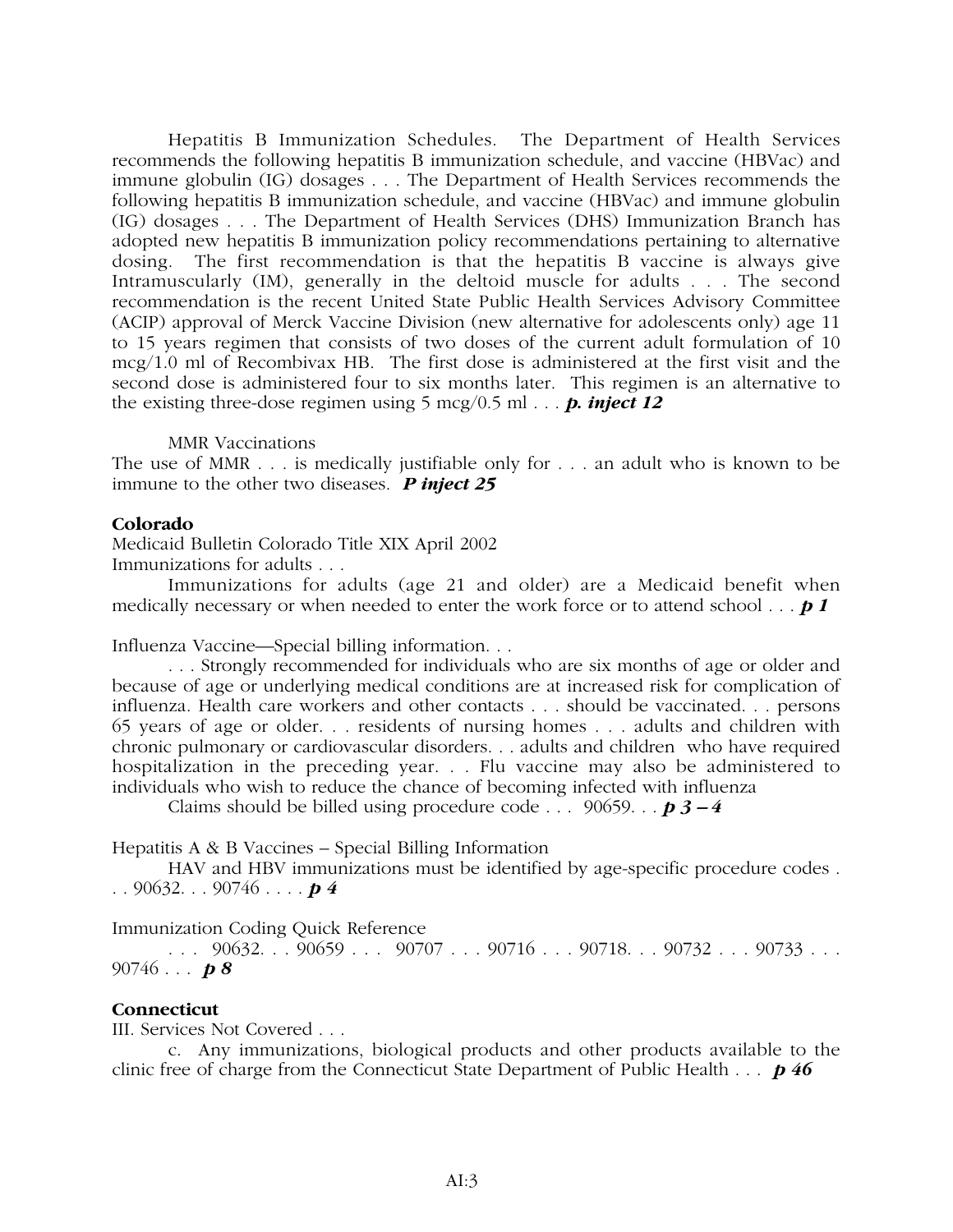Medical Assistance Medical Procedures Fee Schedule, Description of Service . . . 90632 . . . 90659 . . . 90707 . . . 90716 . . . 90718 . . . 90732 . . . 90733 . . . 90746. *p 22 – 24*

# **Delaware**

13.0 Specific Criteria For Federally Qualified Health Centers (FQHCs). 13.1 General Information . .

. 13.2.5.2 Preventative primary services which may be paid for when provided by FQHCs are the following . . . 13.2.5.2.8 Immunizations, including tetanus-diphtheria booster and influenza vaccine . . .

EDS manages the state's Medicaid system. All pertinent CPT codes are covered. *Phone call with EDS on 9/11/03 with Christy C.*

# **Florida**

Immunization Services

**Description** 

Immunization services provide vaccines to induce a state of being immune to or being protected from a disease. Medicaid reimburses for these services for recipients from birth through 20 years of age. . . . Medicaid does not reimburse for immunization services for recipients who are 21 years of age and older. *Physician Coverage and Limitations Handbook, p 2-41*

Coverage and Limitations for Institutionalized Recipients . . .

The Medicaid prescribed drug services program policies described in this section apply to Medicaid recipients in nursing homes and intermediate care facilities for the developmentally disabled (ICF-DD). . . . Medicaid reimburses for influenza and pneumococcus vaccines for institutionalized recipients who do not have Medicare benefits. Influenza vaccine is limited to one per year per recipient. Pneumococcus vaccine is limited to one per lifetime per recipient. *Prescribed Drug Coverage, Limitations and Reimbursement Handbook, p 9-11*

Summary of Services . . . Prescribed Drug Services . . .

Medicaid does not reimburse pharmacies for the following products: . . . Immunizations for non-Child Health Check-Up 221 recipients 21 years of age and older, except for influenza and pneumococcas vaccines for institutionalized recipients. *p 71, 72*.

Federally Qualified Health Centers . . .

Medicaid reimbursement to FQHCs includes: . . . Adult health screening services. *p 4*

Rural Health Clinic Services . . .

RHCs provide . . . preventive health care. . . Medicaid reimbursement to RHCs includes . . . Adult health screening services. . . *p 76*

Hospital Services Outpatient . . .

Outpatient hospital services are preventive . . . service items provided to an outpatient. The services must be provided under the direction of a licensed physician. . . . Medicaid reimburses for outpatient hospital services for all Medicaid recipients. . . . *p 58*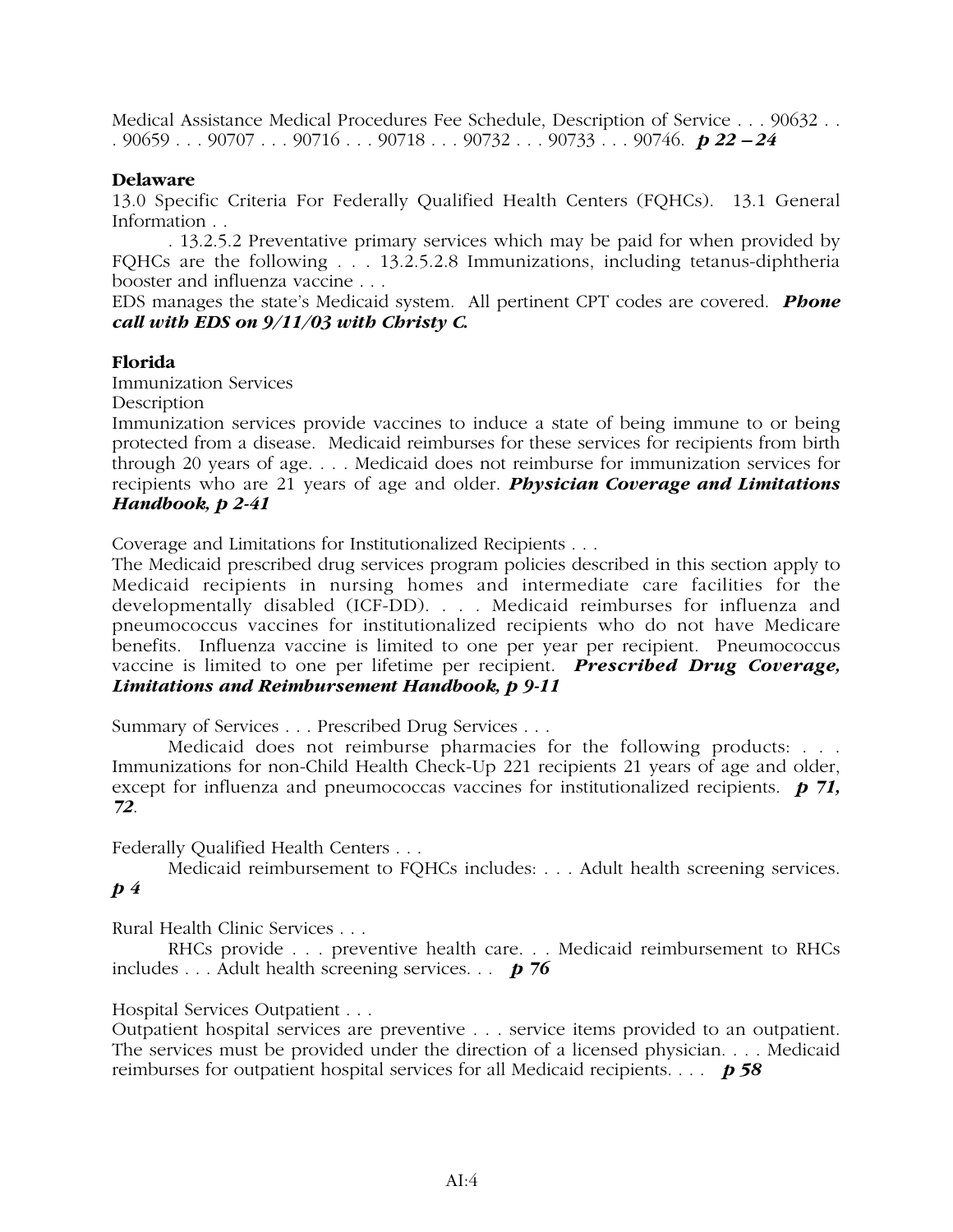# **Georgia**

Non-Covered Emergency Room and Outpatient Services . . .

h) Services provided free-of-charge to the public by the hospital, County Health Departments, State Laboratory or other state agencies; i.e. immunizations, . . . *p IX-28*

905. Non-Covered Services . . .

. . . The services and procedures listed below are non-covered by the Division under the Physician Program . . . b.) immunization Injections for members aged twentyone or older . . . d) therapeutic injections *except* those contained in the Division's Physicians' Injectable Drug List. *p IX-54*

Physician's Injectable Drug List . . .

The injection must be reasonable and necessary for diagnosis or effective treatment of a specific illness or injury based on accepted standards of medical practice. Therapeutic injections should be utilized only if equally effective oral medications cannot be prescribed without significant or increased side effects. *p 1*

Only the codes listed in this drug list are covered by Georgia Medicaid for injectable drugs. . . 90632 . . . 90658 (Influenza 12 yrs. and older) . . . 90707 . . . 90716 . . . 90718 . . . 90732 . . . 90733 . . . 90746. *p 2, 7-10*

## **Hawaii**

Chapter 6, Medical/Surgical Services . . .

Medicaid covers immunizations and the administrative costs of the immunization for adults. . . . a) Covered immunizations for adults include:

> Tetanus-diphtheria (Td) booster; Influenza and pneumococcus in high risk groups; Rubella if there is no evidence of immunity for women of childbearing age; Hepatitis B in high risk groups – household and sexual contacts of HBsAg positive persons. . . .

Exclusions – a) Immunizations for travel or work are not covered by Medicaid; b) Pneumococcal and annual influenza vaccines provided to nursing home residents who are Medicare beneficiaries will not be covered as Medicare covers 100 percent of the reasonable cost of these vaccines.

Medicaid Fee Schedule; Effective Date: April 1, 2003 . . . 90632 . . . 90659 . . . 90707 . . . 90716 . . . 90718 . . . 90732 . . . 90733 . . . 90746. *p 141, 142*

# **Idaho**

3.19.6.1 Administration Only of an Injectable and/or Adult Vaccine . . .

When a provider purchased injectable is administered (all ages) and/or adult vaccine is administered (21 years of age or older), Medicaid will pay an injected plus the Estimated Acquisition Cost (EAC) for the injectable/vaccine. . . *p. 3-58*

3.19.6.3 Administration of Childhood Vaccine With or Without an Evaluation and

Management Visit. When an injection or adult vaccine is administered in conjunction with an Evaluation and Management visit, Medicaid will pay only for the Evaluation and Management visit and the EAC . . . *p. 3-58*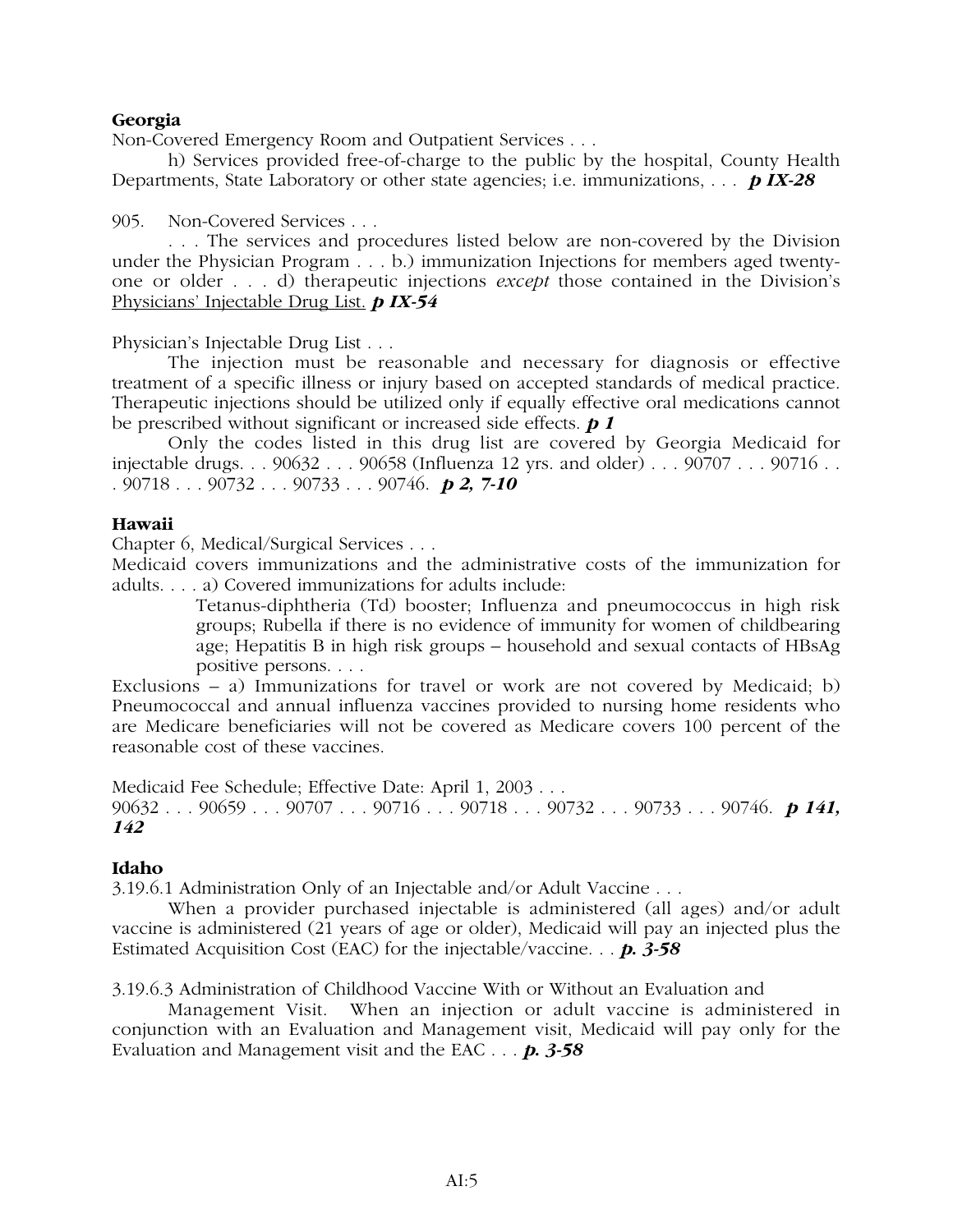Idaho Medicaid Fee Schedule . . . 90632 . . . 90659 . . . 90707 . . . 90716 . . . 90718 . . . 90732 . . . 90733 . . . 90746. *p. 128 – 129*

# **Illinois**

A-221.5 Non-Covered Pharmacy Items . . .

Pharmacy items which may not be covered by the Department are . . . A vaccine, drug, or serum which is provided primarily for preventative purposes . . . This exclusion does not apply to items for clients covered under the Maternal and Child Health Program which are not supplied to the physician by the Vaccine for Kids program . . . *p. II-A-24* 

FY2003 Physicians Fee Schedule Key . . . Medicaid-covered services . . . 90632 . . . 90659 . . . 90707 . . . 90716 . . . 90718 . . . 90732 . . . 90733 . . . 90746. *p. 181, 182*

## **Indiana**

Indiana Health Coverage Programs Fee Schedule . . .

90632 Hep A Vaccine Adult . . . 90659 Flu Vaccine . . . 90707 MMR . . . 90716 Varicella . . . 90718 T-D . . . 90732 Pneumococcal . . . 90733 Meningococcal . . . 90746 Hepatitis B Adult.

## **Iowa**

Procedure Codes and Nomenclature . . .

A. Injections

Physicians are reimbursed separately for injections and for the administration of injections. . . . Immunizations are usually given in conjunction with a medical service. When an immunization is the only service performed, you may list a minimal service in addition to the injection. Immunization procedures include the supply of related materials.

You must provide Medicaid immunizations under the Vaccines for Children program (VFC). Vaccines available through the VFC program are: 90707 . . . 90718, 90716. When a child receives a vaccine outside of the VFC schedule, Medicaid will provide reimbursement. Bill code 90471 or 90472 for vaccine administration in addition to the CPT code. *Pp E-99- E-101.*

Fee Schedule effective 07/01/01 . . . 90632 . . . 90659 . . . 90707 . . . 90716 . . . 90718 . . . 90732 . . . 90733 . . . 90746.

## **Kansas**

Service, Local Health Department Services: Are covered for both Title XIX and MediKan consumers. Services include . . . immunization. *Medicaid Information Sheet*

Immunization Administration by Certified Pharmacists:

Pharmacy providers certified to administer vaccine to adults, in accordance with K.S.A. 65-1626, will be allowed to bill Medicaid for vaccine administration. . . . Refer to Section 7020 of the DME Provider Manual for a list of procedure codes that are covered. . . . Benefit Limitations: . . . Influenza Treatment: Prescription drug claims for . . . will be paid for dates of service during the influenza (flu) season only (October 1 through April 30) and will be limited on one course of therapy per beneficiary per flu season. *Pharmacy Provider Manual 03/02 p.8-5, 8-8*.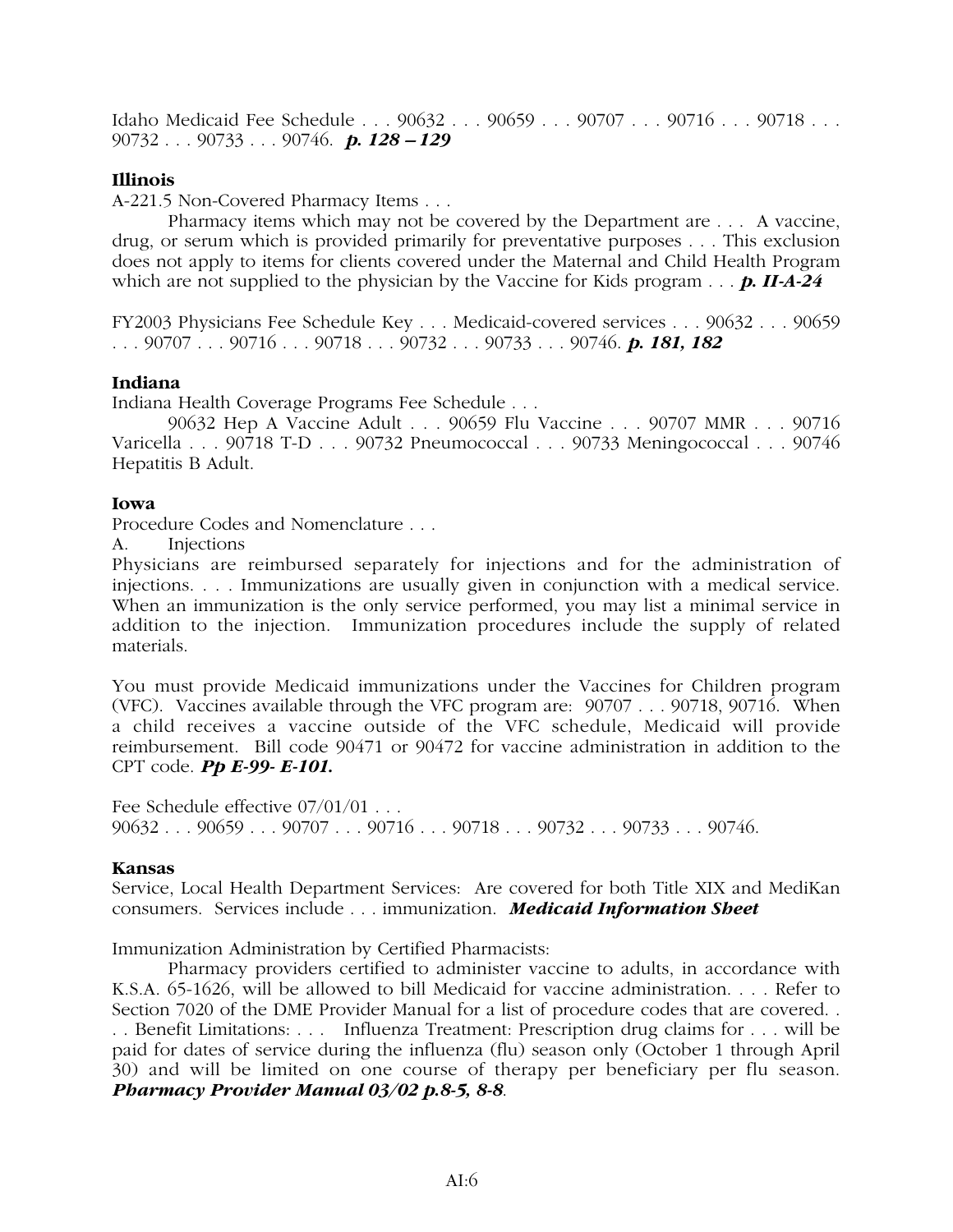# Adult Immunization Administration

Reimbursement for adult (non-VFC) immunization administration is included in the total cost: i.e., providers are reimbursed one rate for the vaccine and the administration. . . . 90707 MMR Virus, live . . . 90716 Immunization, active, varicella (chicken pox); 90718 Tetanus and Diphtheria Toxoids (TD) . . . 90632, Hepatitis A Vaccine adult dosage . . . 90746 Hepatitis B Vaccine, Adult dosage . . . 90659 Influenza Virus Vaccine . . . 90732, pneumococcal vaccine . . . *Professional Services Provider Manual, Appendix I.*

# **Kentucky**

2003 Physicians, Resource Based Relative Value Scale . . . 90659 . . . 90707 . . . 90716 . . . 90718 . . . 90732 . . . 90746. *p 225*.

# **Louisiana**

Services . . .

Physician/Professional Services . . . Immunizations are covered for recipients under age 21 through the physicians program . . . Rural Health Clinics . . . Immunizations are covered for recipients under age 21. *Services Fact Sheet.*

# **Maine**

Maine Medical Assistance Manual Chapter III Allowances for Physician Services, Section 90

This section is intended to inform providers . . . in the reimbursement process, coding system and billing mechanism for . . . Maine Medicaid recipients. *p. 1*

8. Immunizations, Therapeutic Injections, Hyposensitization

a. Immunizations: all immunization codes include both the administration and the immunological material. The maximum allowance . . . is adjusted monthly. . . Providers should report the size of the dosage when billing for immunizations. Any vaccine distributed by the State Immunization Program is not reimbursable, e.g. MMR. However a \$5.00 reimbursement amount will be made for the administration of such a vaccine. *p 10*

Maine Medicaid 90000 Series . . . 90632 . . . 90659 . . . 90707 . . . 90716 . . . 90718 . . . 90732 . . . 90733 . . . 90746. *State of Maine Medicaid Physician Codes.*

# **Maryland**

.01 Definitions . . . (9) "Drugs" means legend drugs (those requiring a prescription under federal or State law).

.04 Benefits – Pharmacy Services.

A. An MCO shall provide to its enrollees all medically necessary and appropriate pharmaceutical services and pharmaceutical counseling, including but not limited to: (1) Legend drugs.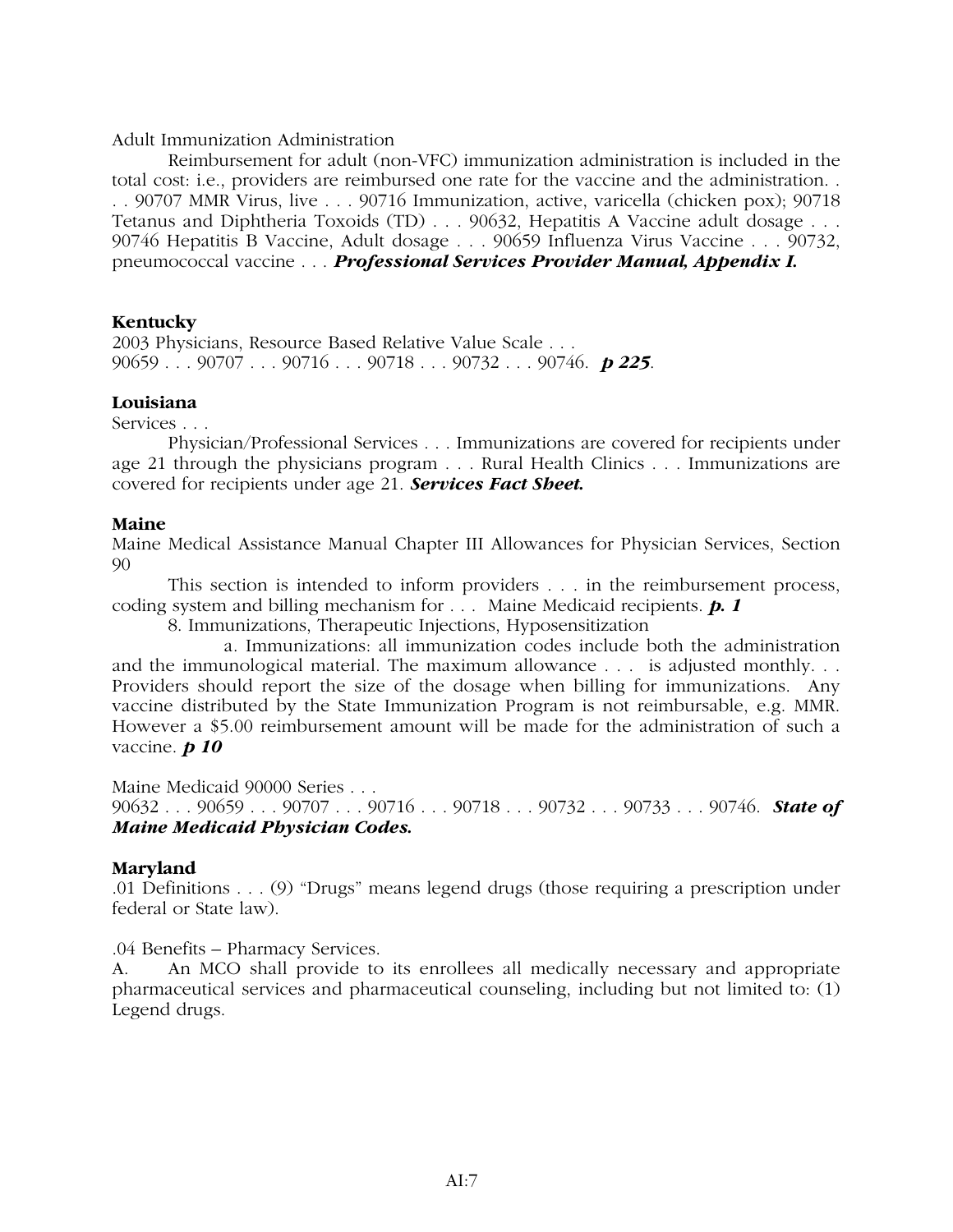# **Massachusetts**

(C) Service Limitations . . .

(2) The Division does not pay for the following types of drugs or drug therapy without prior authorization (a) immunizing biologicals . . . that are available free of charge through local boards of public health or through the Massachusetts Department of Public Health (DPH) . . . *p. 4-7*

603 Codes That Have Special Requirements or Limitations

The following service codes are payable by MassHealth . . . but have . . . specific instructions or limitations . . . IC: Claim requires individual consideration . . . 90632 . . . 90707 . . . 90716 . . . 90732 . . . 90733 . . . 90746 . . . *Massachusetts Provider Manual p. 6-4, 6-9.*

433.406: Individual Consideration

(A) The Division has designated certain services . . . as requiring individual consideration. This means that the Division will establish the appropriate rate for these services based on the standards and criteria set forth in 130 CMR 433.406(B). Providers claiming payment for any service requiring individual consideration must submit with such claim a report that includes a detailed description of the service, and is accompanied by supporting documentation that may include, but is not limited to, an operative report, pathology report, or in the case of a purchase, a copy of the supplier's invoice. The Division does not pay claims for services requiring individual consideration unless it is satisfied that the report and documentation submitted by the provider are adequate to support the claim. . . .

(B) The Division determines the appropriate payment for a service requiring individual consideration in accordance with the following standards and criteria:

- (1) the amount of time required to perform the service;
- (2) the degree of skill required to perform the service;
- (3) the severity and complexity of the member's disease, disorder, or disability;
- (4) any applicable relative-value studies;
- (5) any complications or other circumstances that the Division deems relevant; and

(6) the policies, procedures, and practices of other third-party insurers. . . . *Massachusetts Provider Manual p. 4-7.*

602 Nonpayable Codes

The Division does not pay for services billed under the following codes . . . 90659 . . . 90718. *Massachusetts Provider Manual p. 6-1, 6-2.*

# **Michigan**

Immunizations . . .

Vaccines and toxoids (immunizations) are covered when given according to ACIP (Advisory Committee on Immunization Practices) recommendations ... In addition, Michigan offers a similar program for Medicaid adults 19 years old and older called the MI-CRP (Michigan Replacement Program). Td, MMR, and Hepatitis B for adults are available from the local health department at no cost to the provider. . . . *p. 30 effective 10/1/03*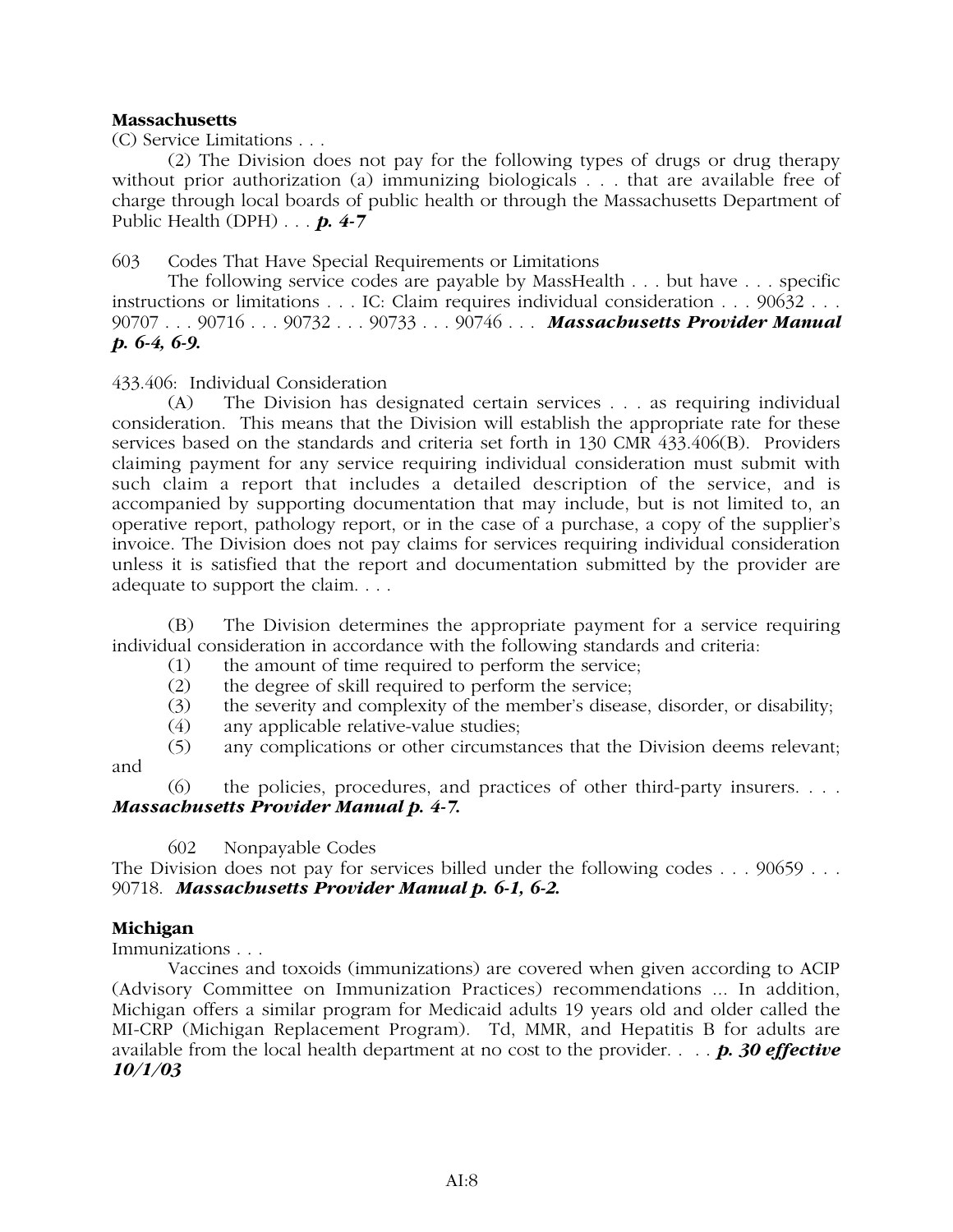# **Minnesota**

Physician and Professional Services . . . Immunizations and/or Vaccinations . . .

MHCP covers only the administration fee for vaccines and toxoids provided free by the Minnesota Vaccines for Children (MnVFC), available through the Minnesota Department of Health (MDH). Most routine childhood vaccines and some adult vaccines are available through MNVFC program. Refer to the Immunization section of the Children's Services chapter (Ch. 9). . . . *p 8*

Immunizations . . . Covered Services

Administration of vaccines and toxoids to MHCP enrolled infants, children, and adults is covered. Clinic, physician, C&TC, outpatient hospital, certified nurse-midwife, certified family and certified pediatric nurse practitioner, home health agency, public health clinic, and public health nursing clinic providers may bill for immunizations. Pharmacies may also provide vaccines to long-term care facilities . . . *p 17*

Covered Services for MA Recipients . . .

MA coverage for FQHC's/RHCs has been mandated for the following . . . Vaccines (e.g., pneumococcal, influenza, and hepatitis B) . . . *p 9*

Minnesota Health Care programs Fee Schedule . . . 90632 . . . 90659 . . . 90707 . . . 90716 . . . 90718 . . . 90732 . . . 90733 . . . 90746. *p 198, 199*

# **Mississippi**

34.05 Mississippi Division of Medicaid (DOM) covers immunizations for adults that are related to the treatment of injury or direct exposure to a disease such as rabies or tetanus . . . Influenza and pneumococcal vaccinations are covered services for Medicaid beneficiaries 19 years of age or older . . . *p 1*.

Procedure Code Fee Schedule Index . . . 90659 . . . 90732. *p 41*

# **Missouri**

13.13.A(2) Immunizations Outside VFC Guidelines

If an immunization is given to a Medicaid recipient who does not meet the VFC guidelines, use the standard procedure for billing injections. Physicians, clinics and advanced practice nurses should bill on the pharmacy Claim form using the national drug code (NDC). *p 144*

# 13.21.A Limitations to Office/Outpatient Services

Office/outpatient services are to be used for . . . preventive medicine . . . . An office/outpatient physician visit includes, but is not limited to, the following: . . . administering injections. *p 153-154*

# 13.24.B Injections and Immunizations

Injections are covered only if administered by a physician, advanced practice nurse or by a nurse under the physician's supervision. Injections that are not considered by accepted standards of medical practice to be a specific or effective treatment for the particular diagnosis for which they are given are not covered.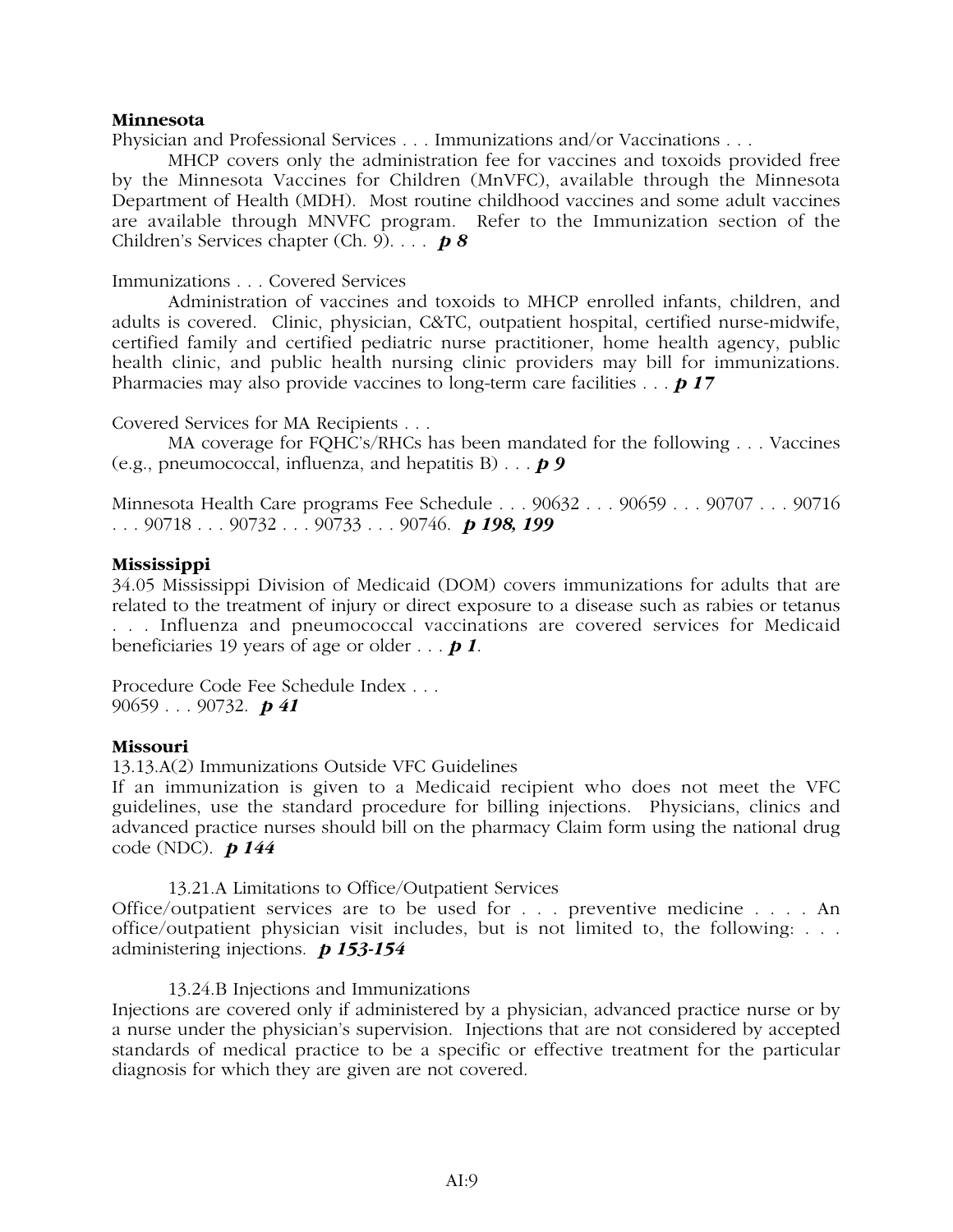Injections that exceed the frequency or duration indicated by accepted standards of medical practice and are not justified by extenuating circumstances are not covered.

If the physician is on the premises, a minimal physician visit may be billed in addition to the injection. . . .

When vaccines are furnished at no cost to the practitioner by the Department of Health and Senior Services, Centers for Disease Control and Prevention, the vaccines cannot be billed to Medicaid. *p 157*

New Procedure Codes . . . 90632 . . . 90659 *1999 CPT and HCPCS Conversion p 11-12*

# **Montana**

Montana Medicaid – Fee Schedule – Physician . . . 90632 . . . 90659 . . . 90707 . . . 90716 . . . 90718 . . . 90732 . . . 90733 . . . 90746. *p 203, 204*

# **Nebraska**

There is no specific policy addressing adult immunizations. Services must be medically necessary to be covered and "items not necessary for the diagnosis and treatment of illness or injury," are not covered.

HHS Finance and Support Manual Rev. July 1, 2001; Manual Letter #46-2001 . . . 90632 . . . 90659 . . . 90707 . . . 90716 . . . 90718 . . . 90732 . . . 90733 . . . 90746. *p 123, 124*

# **Nevada**

Procedure codes that have no unit value may be non-covered services, or payment is based on a report or invoice [thus the following codes are covered]: 90632 . . . 90659 . . . 90707 . . . 90716 . . . 90718 . . . 90732 . . . 90733 . . . 90746. *Fee Schedule*

# **New Hampshire**

Covered Physician Services . . .

E. Injections

NH Medicaid reimburses for the administration of injections when provided as part of an examination and/or treatment in accordance with the following guidelines:

- 1. HCPCS Codes J0110 J7350 include the administration cost as well as the cost of the drug. In this case, injections may be billed separately or in conjunction with an office visit. NOTE: Immunizations . . . are billed according to HCPCS codes for the complete service. These services will be reimbursed at a global fee. . . .
- 1. Some vaccines are available free of charge from the New Hampshire Division of Public Health. They are not reimbursable by the NH Medicaid Program. However, the cost of administering the vaccines may be billed using HCPCS code 990070. *New Hampshire Medicaid Billing Manual*

\* \* \*

2002 NH Medicaid Fee Schedule – Covered Procedures . . . 90632 . . . 90659 . . . 90707 . . . 90716 . . . 90718 . . . 90732 . . . 90733 . . . 90746.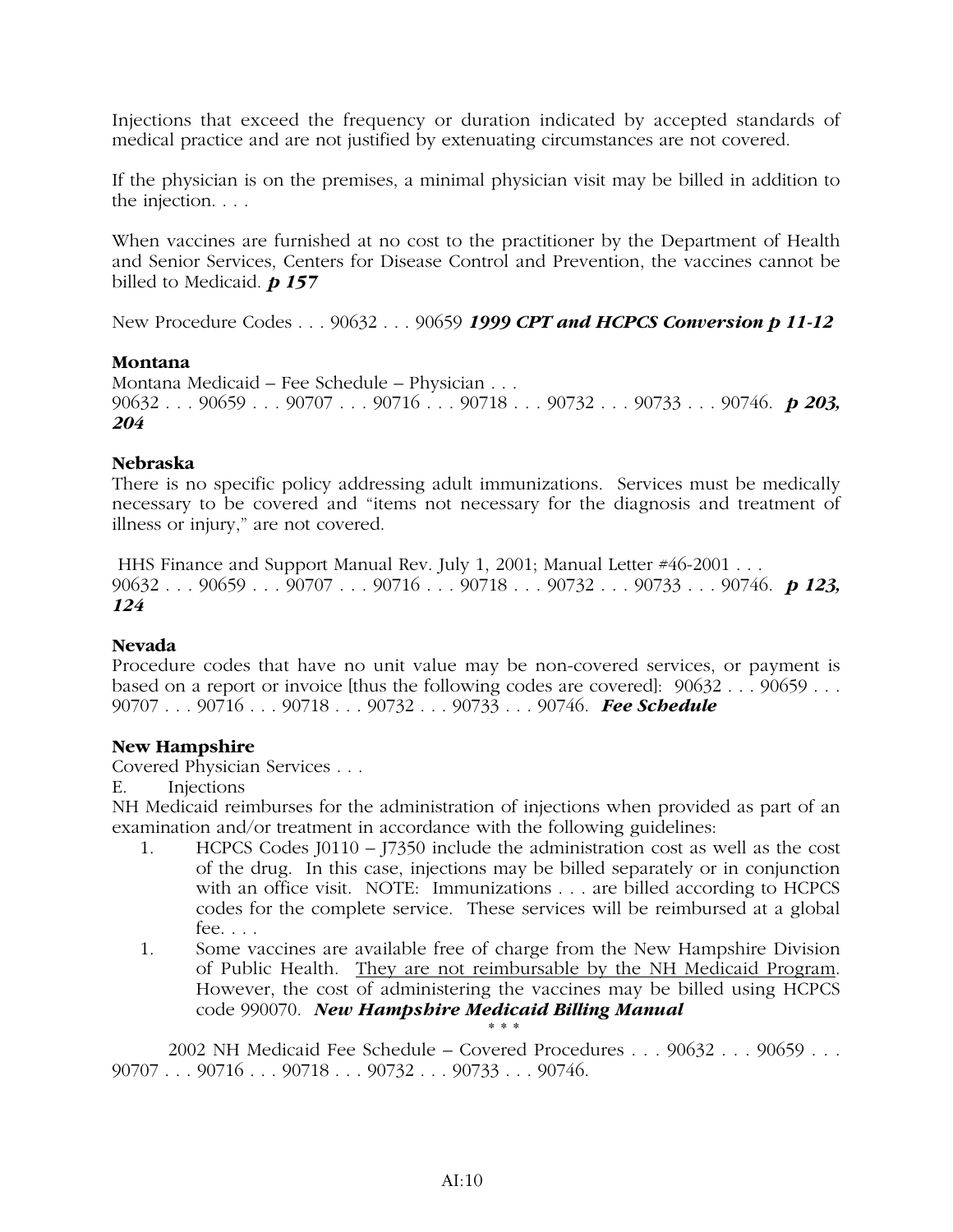# **New Jersey**

Physicians Services Manual . . .

(i) Hepatitis B Vaccine: Coverage is available for post exposure prophylaxis and for vaccination of individuals in selected high risk groups, regardless of age, in accordance with the criteria defined by the CDC. In all such cases, the need for this vaccination must be fully documented n the recipient's medical record. In order to facilitate reimbursement for Hepatitis B immunoprophylaxis for high risk individuals, manufacturer, age, and dose specific procedure codes have been developed for use by physicians and independent clinics providing this service. . . . W9099 – Hepatitis B immunoprophylaxis with Recombivax HB, 1.0 ml dose. This code applies only to high risk recipients over 19 years of age. \$63.57. . . . W9335 – Hepatitis B immunoprophylaxis with Engerix-B, 1.0 ml dose. This code applies only to high risk recipients over 11 years of age. \$62.09. *p 469*.

To report, use code 90746 (For age 19 and over).

Reimbursement for measles, Mumps and Rubella (MMR) Immunizations . . . Providers will be reimbursed for immunization against measles, mumps, and rubella only when delivering this immunization as MMR identified on the claim form by . . . 90707 procedure code. *NJ Physician Manual Newsletter Vol 3, No. 58, 11/93.*

\* \* \* HCPCS procedure code numbers and maximum fee allowance schedule . . . 90707 . . . 90716 . . . 90718 . . . 90732 . . . 90733. *Certified Nurse Practitioner/Clinical Nurse Specialist Manual, May 21, 2002.*

# **New Mexico**

713.35 Preventative Services . . .

A. Preventative primary services that an FQHC may provide are those services as defined in the 42 CFR 405.2448 and include . . . 6. Immunizations for children and adults, including tetanus-diphtheria booster and influenza vaccine . . .

Covered CPT Codes:  $90632...90659...90707...90716...90718...90732...$ 90733 . . . 90746. *New Mexico.*

# **New York**

Immunization Injections 90632 . . . 90659 . . . 90707 . . . 90716 . . . 90718 . . . 90732 . . . 90733 . . . 90746. *Physician Services Manual.*

# **North Carolina**

End-dated Codes for Injectable Drugs

The following codes will be end-dated from the Physician's Drug Program effective with date of service September 30, 2002. Vaccine codes are being end-dated in accordance with information obtained from the drug manufacturers and the Centers for Disease Control. These vaccines are no longer manufactured or available in the United States or are no longer recommended. . . .90659; Influenza virus vaccine, whole virus, for intramuscular or jet injection use.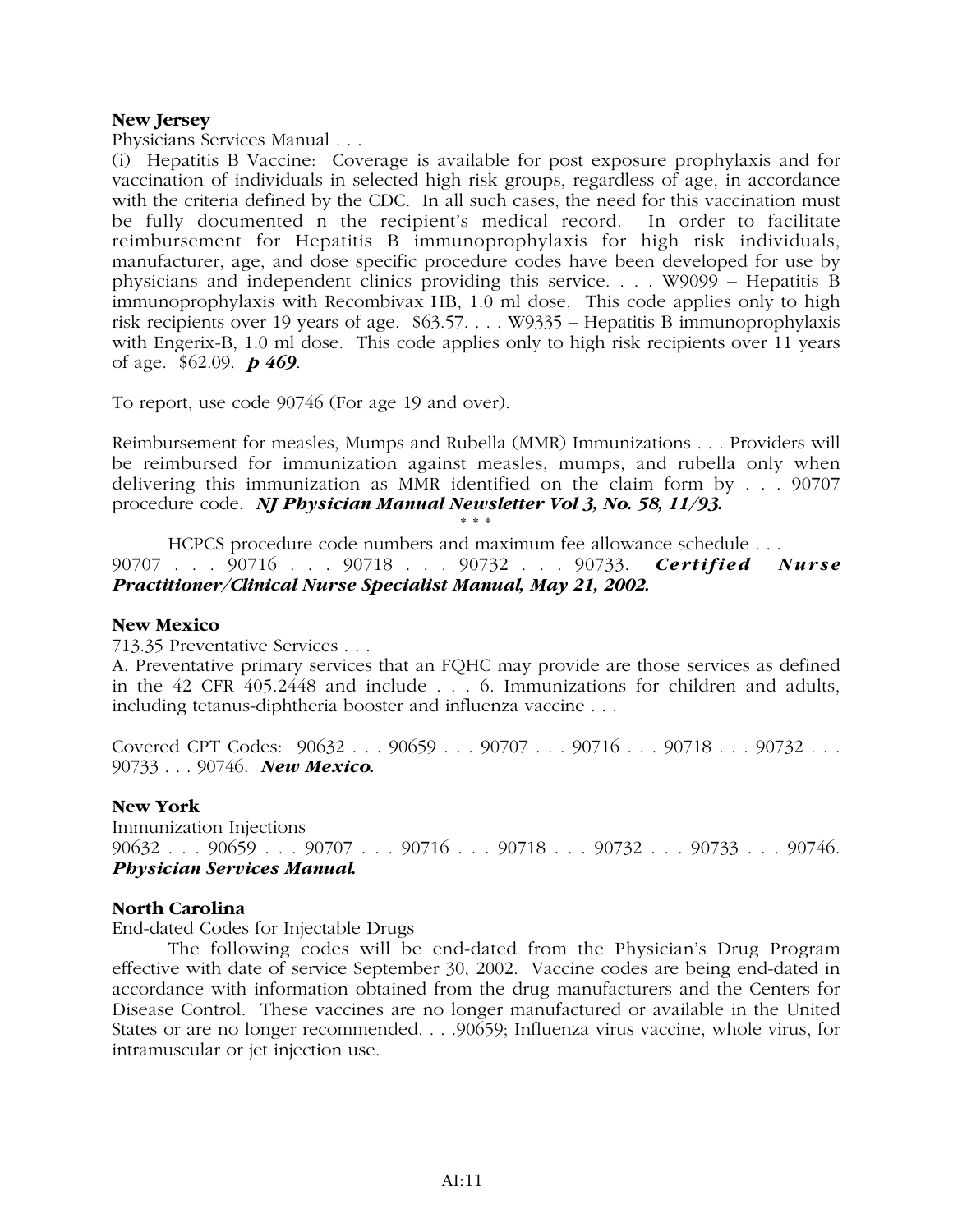# Injectable Drugs

The following FDA-approved drugs, immune globulins, and vaccines/toxoids should be added to the list published in the June 2002 general Medicaid bulletin. This completes the list of injectable drugs covered by the N.C. Medicaid program when provided in a physician's office for the FDA-approved indications. . . .90632; Hepatitis A vaccine, adult dosage, for intramuscular use . . . 90707; MMR . . . 90716; Varicella virus vaccine, live . . . 90718; Td adsorbed for use in individuals seven years or older . . . 90732; Pneumococcal polysaccharide vaccine . . . 90733; Meningococcal . . . 90746; Hepatitis B vaccine, adult dosage. *p. 9 – 14, EDS, fiscal agent for the NC Medicaid Program Medicaid Bulletin, August 2002*

# **North Dakota**

The state is updating their manual. The state has confirmed coverage of the pertinent CPT codes for adults.

NOTE: A provider must indicate medical necessity of all hepatitis immunizations. *Email from Medicaid administrator*

# **Ohio**

5101:3-4-28 Noncovered services . . . The following physician services are noncovered . . . (2) Immunizations. . *p 1*

5101:3-9-03 Covered drugs and associated limitations…

(H) Vaccines, inoculations, and immunizations are covered as a pharmacy benefit only for residents of long term care facilities; otherwise these services will be reimbursed as physician services . . . *p. 4*

\* \* \*

Immunization codes changes –

In preparation for HIPAA, the Department is discontinuing the following local level codes for immunizations nor nondesignated vaccines for adults and will begin using the CPT codes for the vaccine effective for dates of services on and after July 1, 2003: . . . 90718 . . . Effective for dates of services on and after July 1, 2003, codes . . . 90718 . . . will be reimbursed at the lesser of the provider's billed charge or the Medicaid maximum for these vaccines provided to adults over eighteen. *Ohio Medicaid Provider Handbook Advanced Practice Nurse Services, p. 3 – 4*

\* \* \*

Immunizations . . .

General Information

Immunizations are usually given in conjunction with a medical service. When an immunization is the only service performed, the lowest level of office visit (evaluation and management code) may be billed in addition to the immunization procedure code. Immunization procedure codes include the supply of materials and the provision of the vaccine.

(A) As of January 1, 2001, the term "Designated Free Vaccine(s)" shall mean: . . . 90707 . . . 90716 . . . 90718. . . .

# Active Immunizations

(A) The active immunizations specified in proceeding paragraphs are covered by the department when administered in accordance with the "Advisory Committee on Immunization Practices" (ACIP) . . . or the "Centers for Disease Control" (CDC)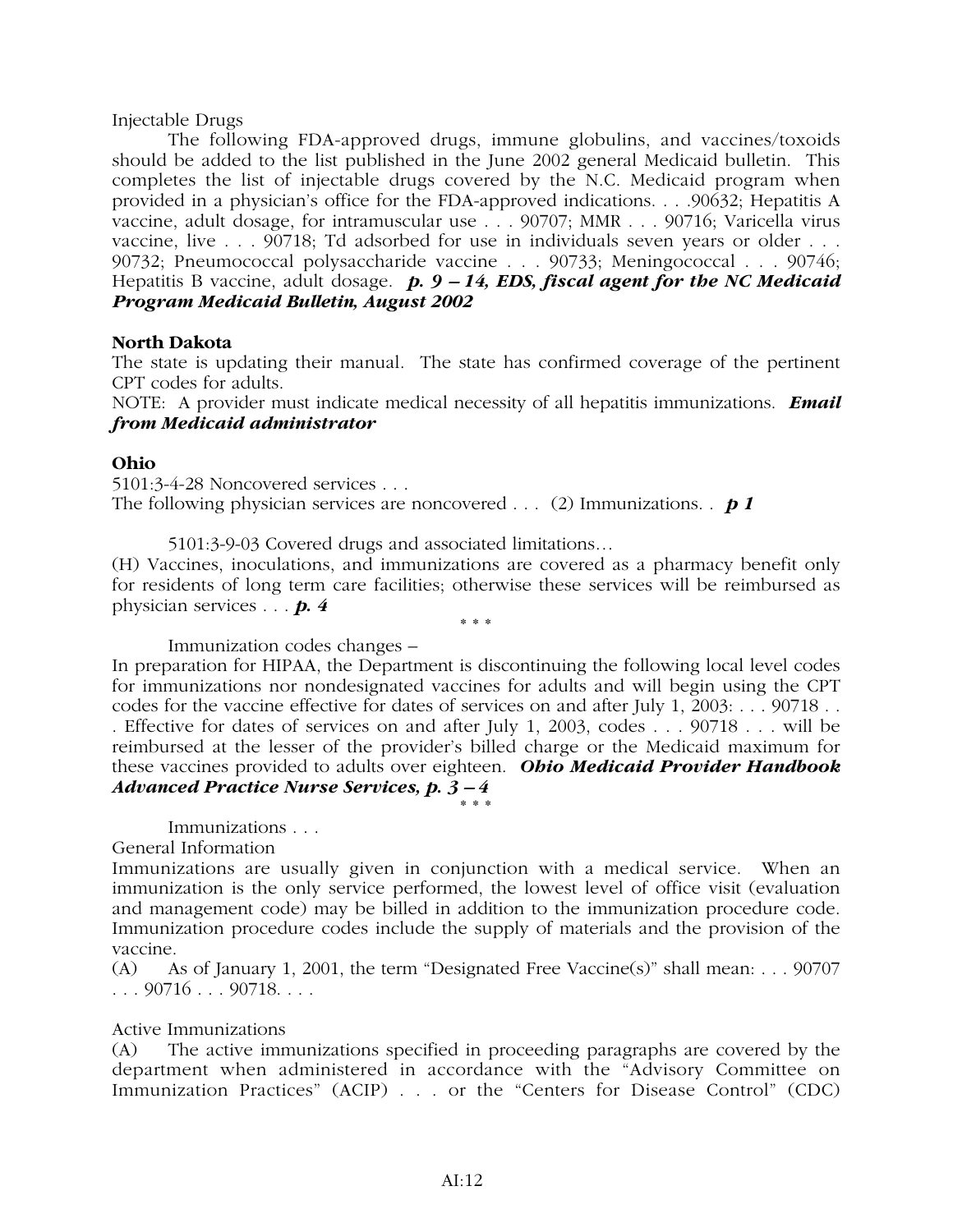recommendations. Additional coverage limitations are specified for hepatitis B vaccines. . . . (1)All the designated free vaccines . . . (2) All the following nondesignated vaccines . . . 90632 . . . 90659 . . . 90732 . . . 90733 . . . 90746 . . . . Hepatitis B vaccines administered to individuals nineteen years or older are not provided free and must be billed using code 90746. . . . (D) Active immunizations identified with a (\*\*) [Meningococcal] are covered on a case-by-case basis and only if determined by ODJFS as medically necessary.

Reimbursement . . . Effective July 1, 2003, the codes . . . 90718 . . . for adults over eighteen years of age . . . will be reimbursed at the lesser of the provider's billed charge or the Medicaid maximum. *Ohio Medicaid Provider Handbook Advanced Practice Nurse Services, pp. 22 – 25, 27*

# **Oklahoma**

317 : 30-5-14. Injections

(a) Coverage for injections is limited to those categories of drugs included in the vendor drug program for Medicaid. OHCA administers and maintains an open formulary subject to the provisions of Title 42, United States Code (U.S.C.), Section 1396r-8. The Authority covers any drug for its approved purpose that has been approved by the Food and Drug Administration (FDA). Administration of injections is paid in addition to the medication. . . .

(2) Immunizations for adults. Coverage for adults is limited to: (A) influenza immunizations, (B) Pneumococcal immunizations, and (C) Gamma Globulin and Hepatitis A Vaccine when documentation shows the individual has been exposed to Hepatitis. *Title 317. Oklahoma Health Care Authority, Chapter 30. Medical Providers-Fee*

# *For Service*

# **Oregon**

Oregon Health Plan Providers' fee-for-service fee schedule, July 2003 90632 . . . 90659 . . . 90707 . . . 90716 . . . 90718 . . . 90732 . . . 90733 . . . 90746

# **Pennsylvania**

Outpatient Fee Schedule . . . 90632 . . . 90659 . . . 90707 . . . 90716 . . . 90718 . . . 90732 . . . 90733 . . . 90746.

# **Rhode Island**

Pneumonia and Influenza Immunizations/Age 21 and over

Effective immediately, the Department of Human Services will begin reimbursing for the pneumonia and influenza vaccines for fee-for-service recipients age 21 and over.

A. When the vaccine is administered during an office visit, the serum can be billed along with the office visit. The administration of the vaccine, however, is included in the office visit and cannot be billed separately. . . . Pneumonia Vaccine 90732 \$11.74 . . . Pneumonia Vaccine 90732 \$11.74. . . .

When billing . . . other immunization codes (other than the pneumonia and influenza) for recipients over 21 years of age, please follow the policy as outlined in the physician manual on page 300-05-17 . . .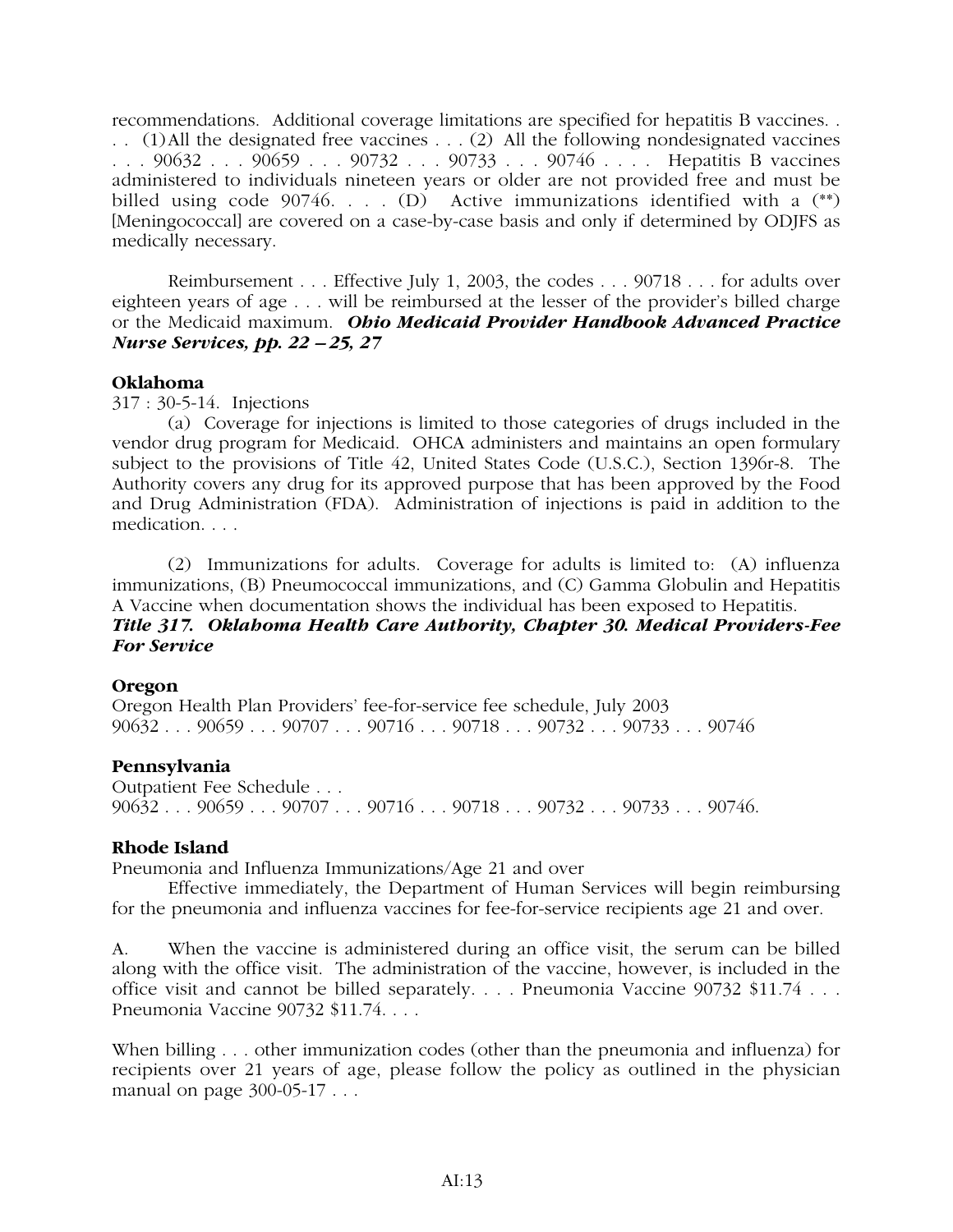**Immunization codes (90700-90749) are no longer reimbursable through the Rhode Island Medical Assistance Program.** All immunizations are considered to be part of the fee for the office visit at which the immunization was administered. When it is not possible to administer a vaccine as part of the first office visit and the patient must return to the office for a second visit, the office/clinic visit may be billed with procedure code 99211. *Provider Update Newsletter, January 1999, Volume 75.*

# **South Carolina**

Physicians Payment Schedule – Effective 05/09/03 . . . 90632 . . . 90659 . . . 90732 . . . 90733 . . . 90746.

Medicaid will not directly reimburse pharmacy providers for influenza virus vaccine where the patient is dually eligible for both Medicare and Medicaid coverage. However, for those long term care patients having only Medicaid coverage, Pharmacy services reimburses for the influenza vaccine. *Medicaid Pharmacy Services Provider Manual p 200-23*

# **South Dakota**

South Dakota Administrative Rules . . . .

67:16:01:06:02. Covered services must be medically necessary. Services covered under this article must be medically necessary. To be medically necessary, the covered service must meet the following conditions: . . . (2) It is recognized as the prevailing standard and is consistent with generally accepted professional medical standards of the provider's peer group. . .

67:16:02:04. Physicians' services covered. Physician's services covered are limited to the following professional services, which must be medically necessary and provided by a physician to a recipient: . . . (4) Drugs and biologicals administered in a physician's office which cannot be self-administered.

67:16:02:03 List of Physician Nonlaboratory Procedures, Appendix A . . . 90659 . . . 90707 . . . 90716; 90718 . . . 90732; 90733 . . . 90746.

# **Tennessee**

TennCare MEDICAID 2003 The following preventive medical services . . . shall . . . be covered . . . 90700 – 90744, Immunizations. *TennCare Medicaid Preventive Services #A Sheet*

# **Texas**

Appendix A: Medicaid Local Code to National Code Table

Effective for dates of service on or after October 16, 2003, the following Medicaid local codes will be discontinued. Providers must bill using the national codes or revenue codes indicated in the following table . . . 90718 . . . 90632 . . . 90746 . . . 90707 . . . 90632 . . . 90716 . . . 90733. *2003 HIPAA Special Bulletin 71, 87, 92, 113, 117, 119*

HCPCS 2000 Long Description Changes Table . . . Hepatitis A Vaccine 90632. *p 40*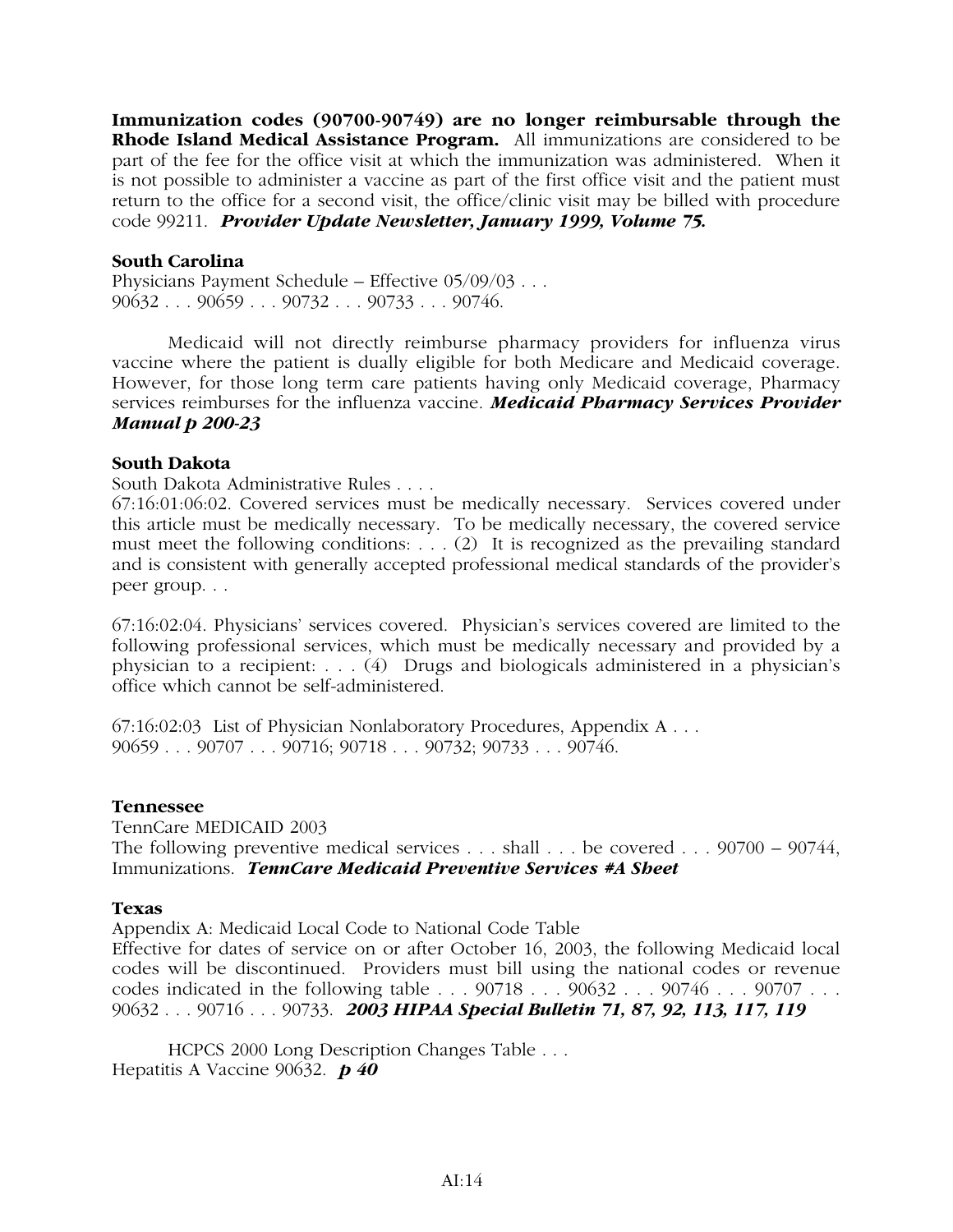## Hepatitis B Vaccine

For claims in process on or after April 1, 2001, the following procedure code is a payable benefit for clients age 19 through 99 only: 1-90746, Hepatitis B vaccine, adult dosage, for intramuscular use. *No. 154, 2001 HCPCS Special Bulletin, p 4*

90718 – Tetanus and diphtheria toxoids (TD) adsorbed for use in individuals seven years or older, for intramuscular or jet injection. *No. 154, 2001 HCPCS Special Bulletin, p 26*

Physician . . . 34.4.21.20 Hepatitis B Vaccine . . . The Texas Medicaid Program covers the hepatitis B vaccine and the hepatitis B immune globulin for those clients who are not otherwise covered by the Texas Vaccines For Children Program . . . Administration of the hepatitis B vaccine is indicated for immunization against infection cause by all known subtypes of the hepatitis B virus. The hepatitis B vaccine is medically necessary for patients who have been exposed to the hepatitis B virus. This vaccine will not prevent hepatitis caused by other agents, such as hepatitis A, hepatitis C, or other viruses known to infect the liver. The Texas Medicaid Program allows coverage of the hepatitis B vaccine for clients who are at high risk of contracting the disease . . . Mentally retarded Medicaid-eligible individuals residing in a private (non-state) institution for the mentally retarded (CF-MR), are classified as at a continuing high risk for hepatitis B with an ongoing exposure potential. When provided and billed by the attending physician, Medicaid will allow coverage of hepatitis B vaccine for all inpatients of an ICF-MR (private) facility . . . When the hepatitis B vaccine is provided to recipients with end stage renal disease who are directly exposed, separate payment may be made as the vaccine and its administration are not included in dialysis services. Hepatitis B immune globulin, I.M. (HBIG), provides coverage for acute exposure to the hepatitis B virus . . . *p. 34-84*

34.4.21.27 Influenza Vaccine. For individuals not covered by THSteps or the TVFC Program, the Texas Medicaid Program will cover the influenza vaccine . . . for patients who are at high risk for influenza-related complications when medically necessary . . . .For all others, the vaccine may be administered one time per influenza season. Influenza vaccine vary each year, based on the anticipated strains, and should be administered to patients at high risk for influenza October through mid-November. Influenza activity peaks between late December and early March . . . The following clients are at high risk for complications of the disease:

Clients age 65 and older

Residents of nursing facilities and other chronic-care facilities that house people of any age who have chronic medical conditions

Adults and children who have chronic disorders of the pulmonary or cardiovascular systems, including asthma

Adults and children who have required regular medical follow-up or hospitalizations during the preceding year because of chronic metabolic disease (including diabetes mellitus), renal dysfunction, hemoglobinopathies, or immunosuppression (including immunosuppression caused by medication) . . .

Women who are in the second or third trimester of pregnancy during flu season...

p. 34-88 - 34-89

.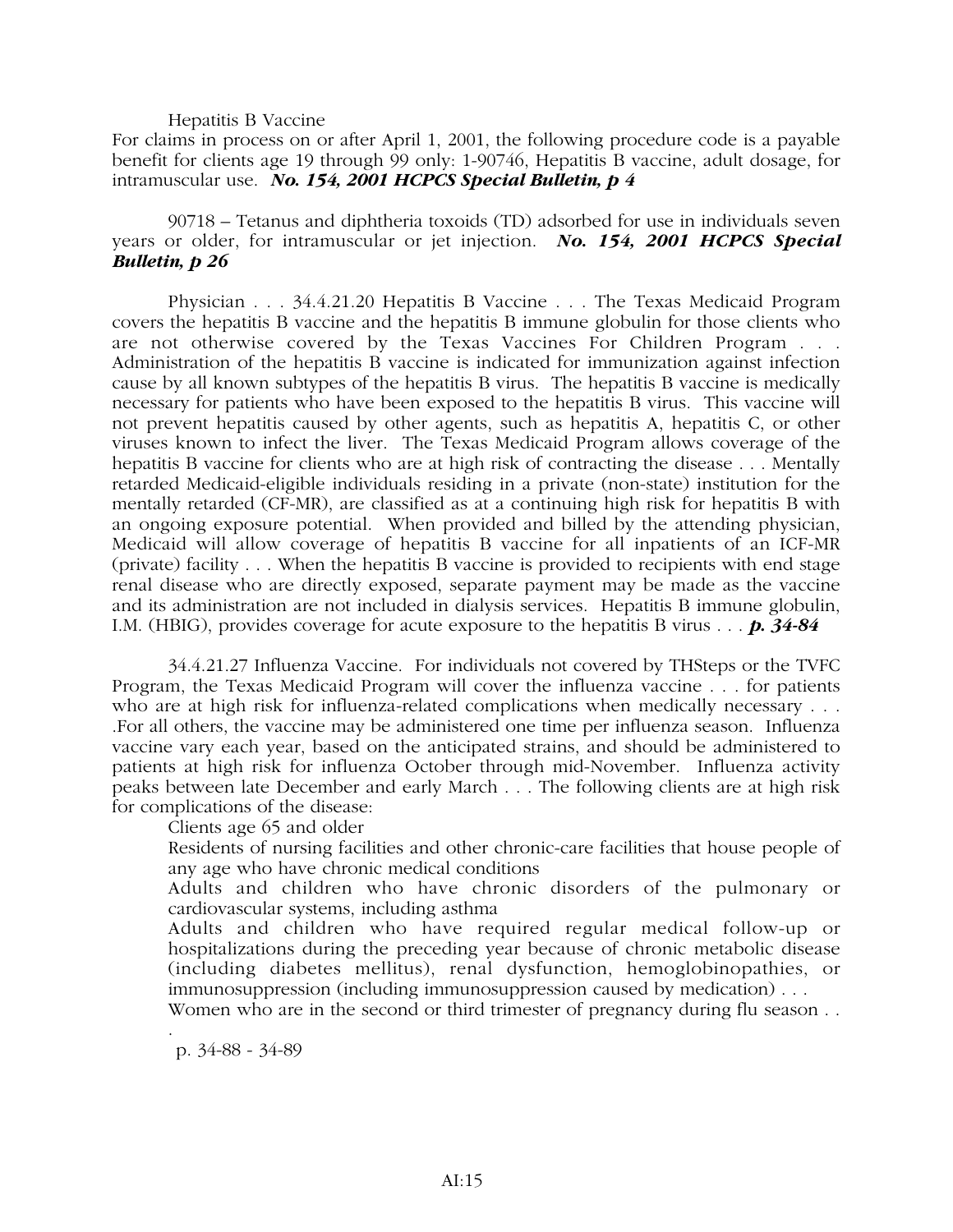34.4.21.39 Pneumococcal Polysaccharide Vaccine. For individuals not covered by the THSteps or the TVFC Program, the Texas Medicaid Program covers 1-90732, Pneumococcal polysaccharide vaccine, 23-valent, adults or immunosuppressed patient dosage for use in individuals age 2 and older . . . Pneumococcal polysaccharide vaccinations are limited to one per client per lifetime unless specific criteria for revaccination are met. The pneumococcal vaccine is indicated for the following conditions when billed with a diagnosis listed in the following table:

All adults age 65 and older

People older than age 2 who have a long term illness such as:

- o Chronic illness
- o Cardiovascular disease (including congestive heart failure and cardiomyopathies)
- o Pulmonary disease (COPD or emphysema, but not asthma)
- o Chronic metabolic disease (including diabetes mellitus)
- o Alcoholism
- o Chronic liver disease (cirrhosis)
- o CSF leaks
- o Functional or anatomic asplenia (sickle cell disease, asplenia or splenectomy)
- o Clients who live in environments or social settings where the risk for invasive pneumococcal disease is increased (such as Alaskan Natives and certain Native American populations)
- o Immunocompromised clients (including those with HIV infection, leukemia, lymphoma, Hodgkin's disease, multiple myeloma, generalized malignancy, radiation, chronic renal failure, nephritic syndrome, organ or bone marrow transplant, chemotherapy, long-term systemic corticosteroid treatment) . . .

Revaccination is recommended for high-risk individuals . . . Those older than age 10 may receive it 5 years after the first dose. Revaccination is recommended for clients who are at high risk for pneumococcal disease or complications of the disease including:

> Clients age 65 and older who received their first dose before turning 65, if 5 or more years have passed since the first dose was given

Clients age 65 and older who received a 14-valent vaccine

People with the following conditions

- o Damaged spleen or no spleen (asplenic)
- o Sickle-cell disease
- o HIV infection or AIDS
- o Cancer, leukemia, lymphoma, multiple myeloma
- o Kidney failure
- o Nephrotic syndrome
- o Organ or bone marrow transplant recipients
- o Immunosuppressant therapy (chemotherapy or long-term steroids) . . . *p 34-98*

34.4.21.47 Tetanus Injections, Acute Care . . . Tetanus toxoid adsorbed and tetanus immune globulin, human are benefits of the Texas Medicaid Program. Tetanus Toxoid is an immunization used to prevent tetanus. It produces immunity to tetanus by promoting antibody production. The tetanus immune globulin provides a passive immunity for injuries that are over 24 hours old, extensively contaminated, and/or for the client who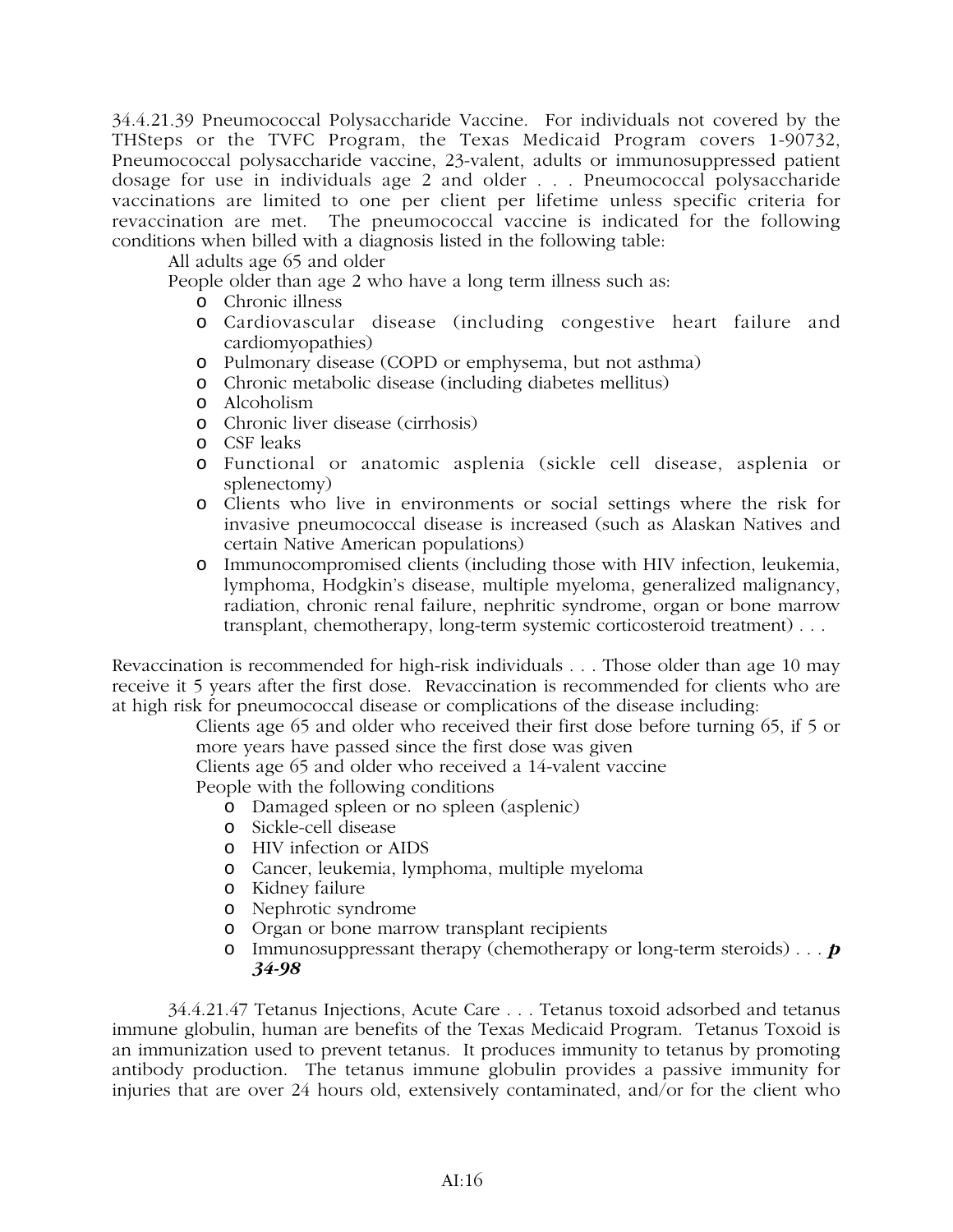has had less than two tetanus toxoid injections in a lifetime. Therefore, both of these injections can be given on the same day for the same injury event . . . Tetanus toxoid and tetanus immune globulin injections are covered for injuries, such as puncture wounds, burns, or abrasions . . . p. 34-101

# **Utah**

3 Limitations. . . Physician services may be provided only within the parameters of accepted medical practice and are subject to limitations and exclusions determined by the Department on the basis of medical necessity, appropriateness, and utilization control considerations *Utah Medicaid Provider Manual Physician Services p 17.*

2 Scope of Service for the Non-Traditional Medicaid Plan . . . **(NOTE: This is a waiver program focused on working-age adults with children)**

2 – 16 Preventive Services and health Education

- 1. Covered Services for Preventive Services and Health Education
	- a. Preventive screening services, including . . . immunizations . . . are covered.

. . .

- b. Immunization codes include:
	- $(1)$  90471 90473 Administration fee
	- (2) Covered immunization agents:
		- 90740 Hepatitis B vaccine for immunocompromised adult or adult dialysis patient
			- 90746 Hepatitis B adult
			- 90632 Hepatitis A adult
			- 90636 Hepatitis A and Hepatitis B combination for adult
			- 90659 Influenza virus vaccine whole, for IM or jet injection use
			- 90718 Tetanus and diphtheria toxoids (Td)
			- 90703 Tetanus toxoid
			- 90675 Rabies IM for post exposure treatment
			- 90707 MMR vaccine
			- 90716 Varicella for subcutaneous use for varicella exposed person who is not immune, but not for use in immunocompromised patient
			- 90732 Pneumococcal polysaccharide 23-valent vaccine adult or immunosuppressed patient
			- 90665 Lyme disease only if known exposure *Utah Medicaid Provider Manual Non-Traditional Medicaid Plan p 5, 16, 17*

# **Vermont**

Vermont Social Welfare . . . Medicaid . . . M610 Physician Services (Medicaid) . . . Routine . . . immunizations . . . are covered . . . Supplies used in connection with a physician's treatment are not subject to separate reimbursement. Some examples of these supplies are tongue depressors, dextrosticks, bandages, antiseptics, and other consumable items . . *. p 1*

The state covers all pertinent adult immunization CPT codes. *Documentation from Vermont Medicaid administrator*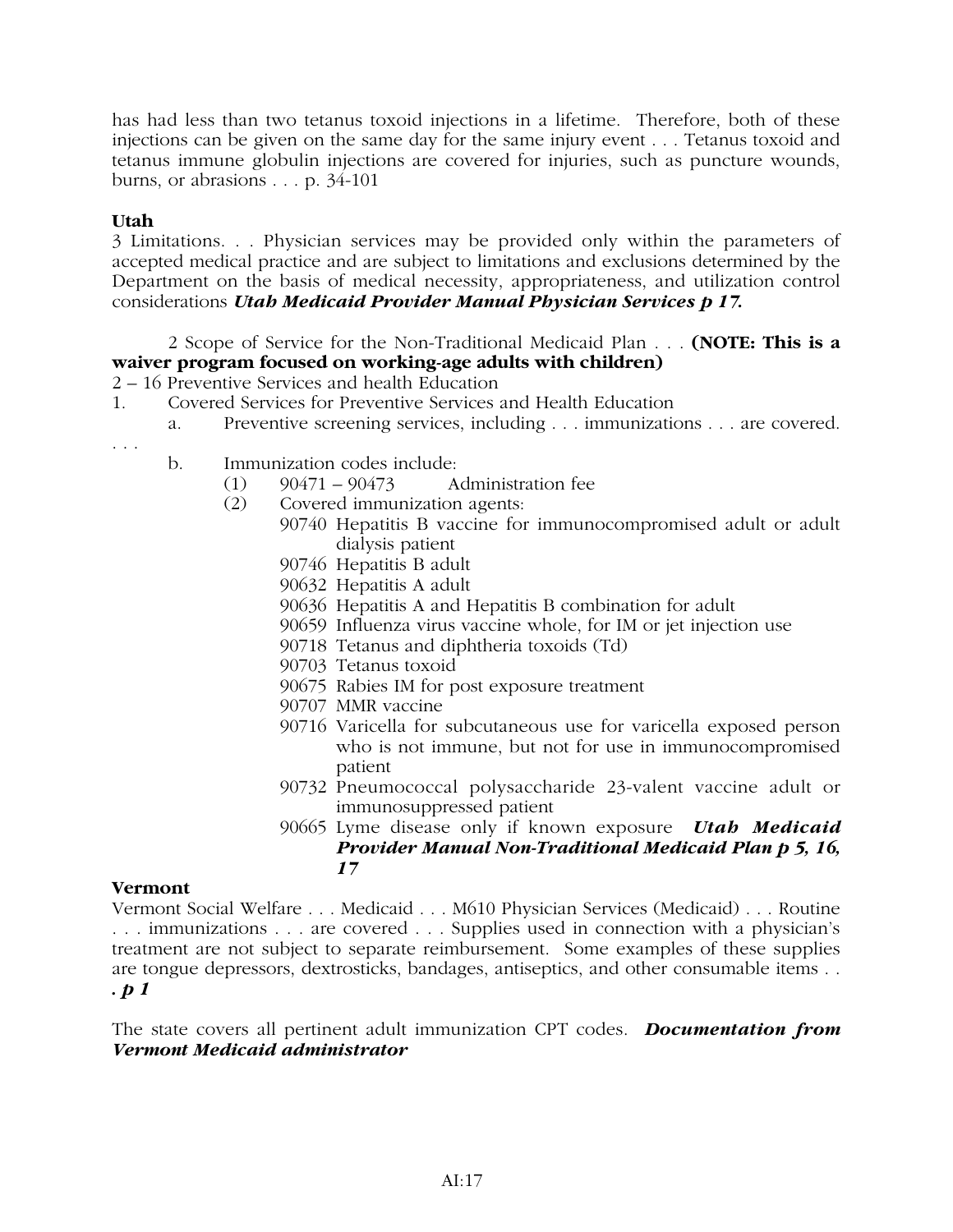# **Virginia**

Vaccines. For eligible recipients, routine immunizations are routinely covered only under Virginia Medicaid's EPSDT program. Immunizations to all other individuals are limited except for instances when: It is necessary for the direct treatment of injury, or the immunization is a Pneumococcal or influenza vaccination that is reasonable and necessary for the prevention of illness . . . *p 82, 83*

# **Washington**

# Immunizations-Adults

(This section applies to clients 21 years of age and older. . . .) Bill administration CPT codes 90471 and 90472 in addition to the immunization materials. . . . Do not bill administration codes 90471 and 90472 as multiple units; or more than once per client, per day. Bill only CPT code 90471 when administering one vaccine. Bill both CPT codes 90471 and 90472 with one unit per code when administering more than one vaccine. . . . 90632 . . . 90659 . . . 90707 . . . 90716 . . . 90718 . . . 90732 . . . 90733 . . . 90746. *Physician-Related Services; Billing Instructions, Revised July 2002*

# **West Virginia**

Immunizations: Vaccines listed below are covered by West Virginia Medicaid. . . . the CPT codes include the serum and administration. . . . Specific coverage information follows the list of covered immunizations.  $\ldots$  . 90707  $\ldots$  90716  $\ldots$  90718  $\ldots$  90732  $\ldots$ 90733. *p 50, 51*

2. West Virginia Medicaid will continue to cover necessary vaccines for Medicaid patients over age 18. Providers will need to purchase vaccine for Medicaid patients over age 18 will bill CPT codes 90700 through 90742, as appropriate. *p. 54.*

Hep. A, flu, and Hep. B are covered under the current program. *Interview with program administrator 8/8/03*.

# **Wisconsin**

# Immunizations

Wisconsin Medicaid covers the immunizations listed in the CPT subsections "Immune Globulins" (procedure codes 90281 – 90399) and "Vaccines, Toxoids" (procedure codes 90476 – 90749). . . . Wisconsin Medicaid's reimbursement for immune globulins, vaccines, toxoid immunizations, and the unlisted vaccine/toxoid procedure codes *includes* reimbursement for the administration of the immunization, contrary to CPT's description of the procedure codes. CPT procedure codes for administration (procedure codes 90471 and 90472) are not covered by Wisconsin Medicaid.

Immune globulin procedure codes and the unlisted vaccine/toxoid procedure code are manually priced by Medicaid's pharmacy consultant. To be reimbursed for these codes, physicians must attach the following information to a paper CMS 1500 claim form:

Name of drug; National Drug Code (NDC); Dosage; Quantity. *Physician Services Handbook, p 27. Rev. 3/03*

Physician Maximum Allowable Fee Schedule . . . 90632 . . . 90659 . . . 90707 . . . 90716 . . . 90718 . . . 90732 . . . 90733 . . . 90746.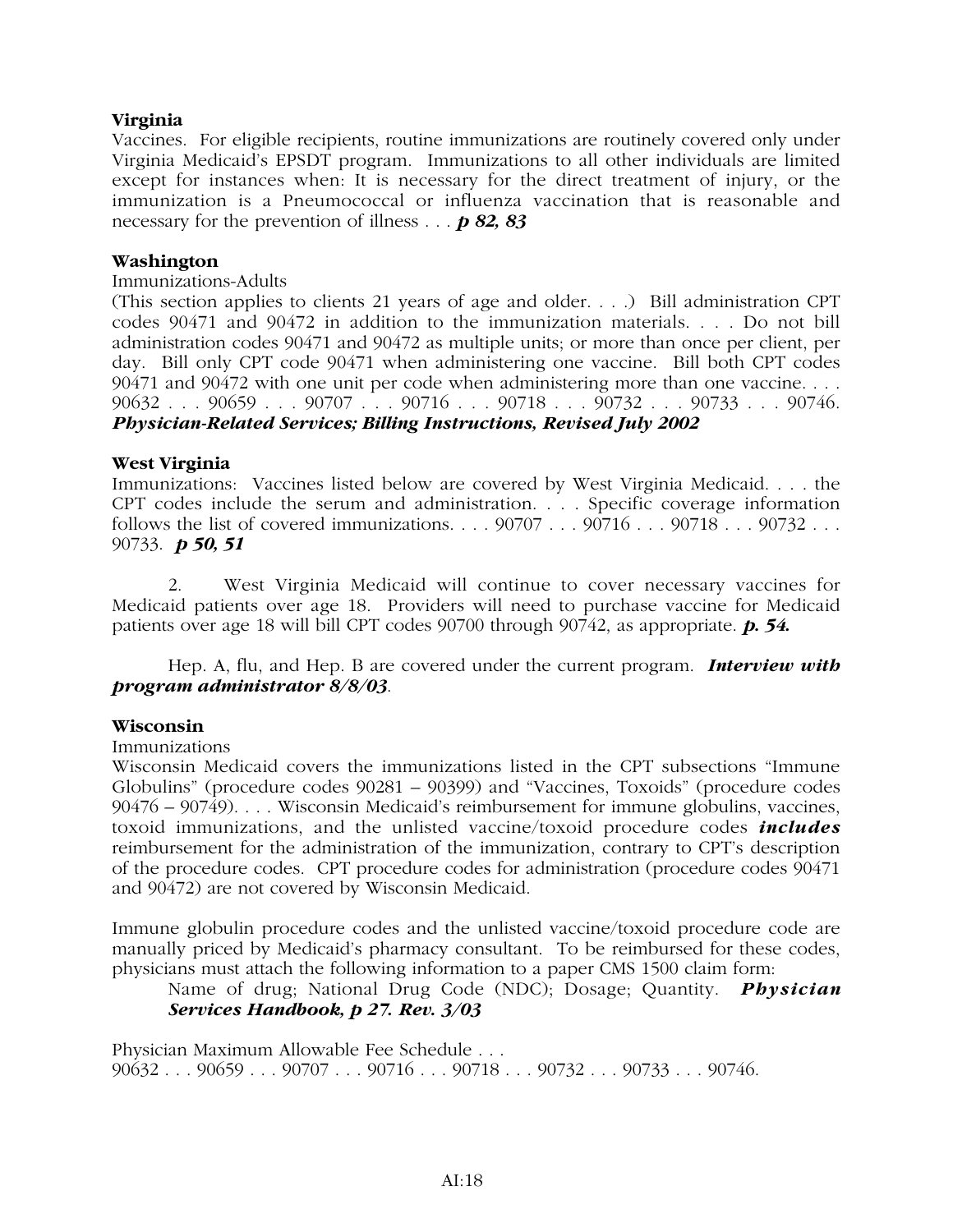# **Wyoming**

Preventive Medicine . . .

EqualityCare does NOT cover other routine services or examination when the procedure is performed in the absence of an illness or complaints. Exceptions to this policy are: . . . immunizations.

# Vaccines, toxoids

Procedure codes 90476-90748 identify the vaccine product only and are reported in addition to the immunization administration codes 90471, 90472 unless the VFC program supplies the vaccine. The exact vaccine product administered needs to be reported.

# Influenza and Pneumococcal Vaccines

EqualityCare covers influenza vaccine and pneumococcal vaccine for patients considered at risk. When an EqualityCare client is a resident of a long-term care facility, the vaccine and administration are included in the nursing home per diem rate, and not paid separately.

Fee Schedule; as of August 2003 . . . 90632 . . . 90659 . . . 90707 . . . 90716 . . . 90718 . . . 90732 . . . 90733 . . . 90746.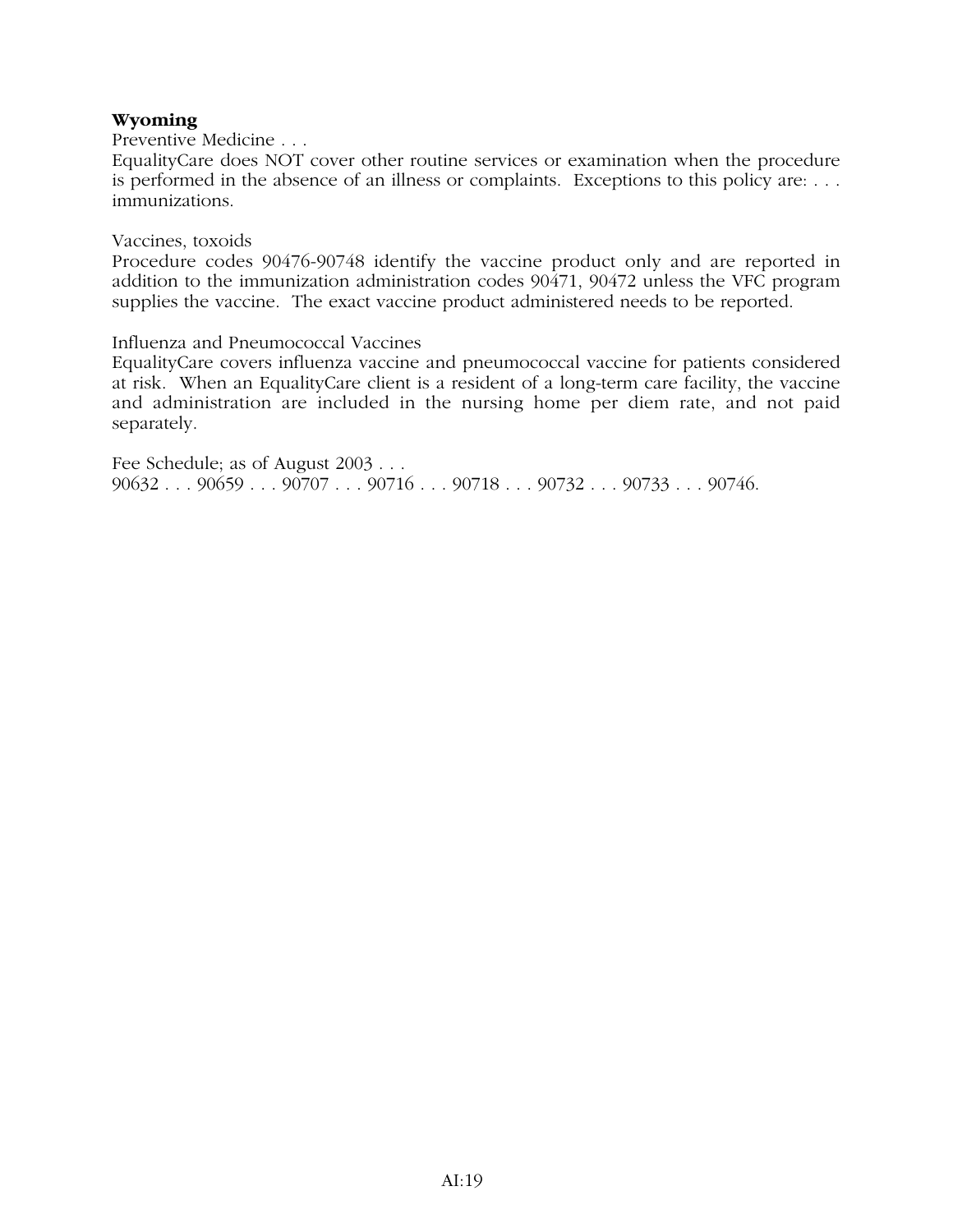# **Appendix II - COPAYMENTS AND DEDUCTIBLES State Plan Summaries**

# **Alabama**

# **VI. Copayment**

The following copayments are required, except for: (a) individuals under age 18; (b) pregnant women; (c) individuals in long-term care facilities; (d) home health services; (e) family planning services; (f) HMO services; and  $(g)$  emergency services . . .

Outpatient hospital services--\$3 per nonemergency visit (also applicable to Medicare crossovers).

Physicians' services--\$1 per office visit (also applicable to Medicare crossovers) . . .

Rural health clinic services--\$1 per visit (also applicable to Medicare crossovers).

Federally qualified health center services--\$1 per medical clinic encounter (also applicable to Medicare crossovers).

Certified nurse practitioner services--\$1 per office visit . . .

Drug prescriptions under \$10--50 cents.

Drug prescriptions under \$25--\$1.

Drug prescriptions under \$50--\$2.

Drug prescriptions exceeding \$50--\$3.

Copayment cannot exceed the maximum charge allowed for Medicaid services.

# **Arizona**

# **V. Copayments** . . .

The following copayments are required from categorically needy recipients: (a) \$1.00 for each doctor's office or home visit and all diagnostic and rehabilitative X-ray and laboratory services associated with such visit . . . The following are excluded from copayment requirements . . . (d) visits scheduled by a primary care physician or practitioner not at the recipient's request; (e) drugs and biologicals.

## **Arkansas Silent**

# **California**

# **VIII. Copayments**

Recipients are subject to a \$5-per-visit copayment for nonemergency services provided in an emergency room, and to a \$1-per-visit copayment for: (a) outpatient hospital services; (b) physicians' services . . . (g) clinic services . . . (m) prescribed drugs . . . (o) physicians' services provided to the medically needy . . . Copayment is not required for: (a) any service costing the program \$10 or less; (b) family planning services; (c) services for an individual 19 or younger; (d) any woman receiving perinatal care; (e) any health facility inpatient; or (f) any child under 21 in a boarding home or foster care institution. A provider may not refuse services solely on the basis of a recipient's inability to copay.

# **Colorado**

# **VI. Copayments by Recipients**

The following benefits are subject to copayments by recipients as follows: . . . (b) \$3.00 per outpatient hospital visit; (c) \$2.00 per rural health clinic, federally qualified health center, or public health clinic visit; (d) \$2.00 per physician home or office visit . . . (h)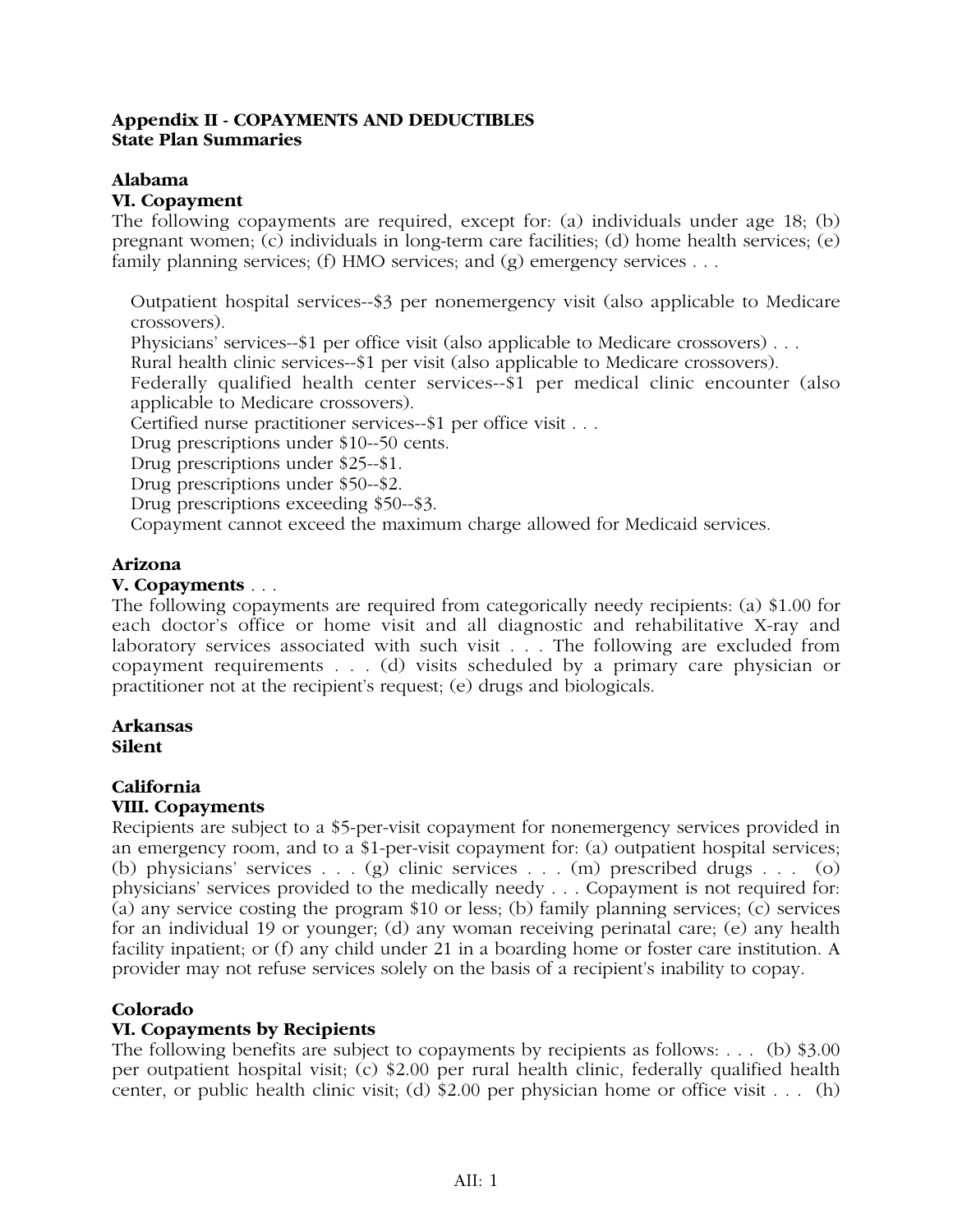\$.75 per drug prescription or refill for generic or multi-source drugs and \$3.00 for prescription or refill for single source or name-brand drugs; (i) \$2.00 per brief, individual, group, or partial care community mental health center visit, except for services in the Home and Community Based Services programs. Individuals whose copayments reach \$150 in a calendar year are exempt from further copayments during that year. The following are exempt from copayment: (a) children under age 19 through the eligibility cycle month of their 19th birthday; (b) pregnant women during pregnancy and for six weeks post-partum; (c) patients in NFs or ICFs/MR; (d) patients 65 or older in institutions for mental diseases; (e) patients under 21 in psychiatric facilities; (f) family planning services and supplies for individuals of child-bearing age; (g) HMO services; and (h) emergency services.

# **Connecticut**

# **VII. Copayments**

Medicaid recipients generally must make a \$1 pharmacy prescription copayment. The copayment applies to each initial and refilled prescription and over-the-counter drug.

**Delaware Silent**

# **Florida**

# **VI. Copayments** . . .

The following copayments and coinsurance are required: . . . \$2.00 per day for each physician, physician assistant . . . visits. . . . \$3.00 per . . . outpatient hospital visit. . . . Recipients under age 21, pregnant women, institutionalized individuals, HMO enrollees, family planning services, emergency services and hospice patients are exempt from the copayment or coinsurance amounts.

# **Georgia**

# **VI. Copayments for Recipients**

The following copayments apply:

Outpatient non-emergency visits.--\$3.00 per visit . . .

Physicians, podiatrists, or nurse practitioners evaluation and management office visits.-- \$2.00 per visit . . .

Rural health centers and federally qualified heath center services.--\$2.00 per visit . . .

Children under age 21, pregnant women, nursing home residents, and hospice care recipients are not required to pay the copayments. Emergency services and family planning services are also exempt from copayments.

**Hawaii Silent**

**Idaho Silent**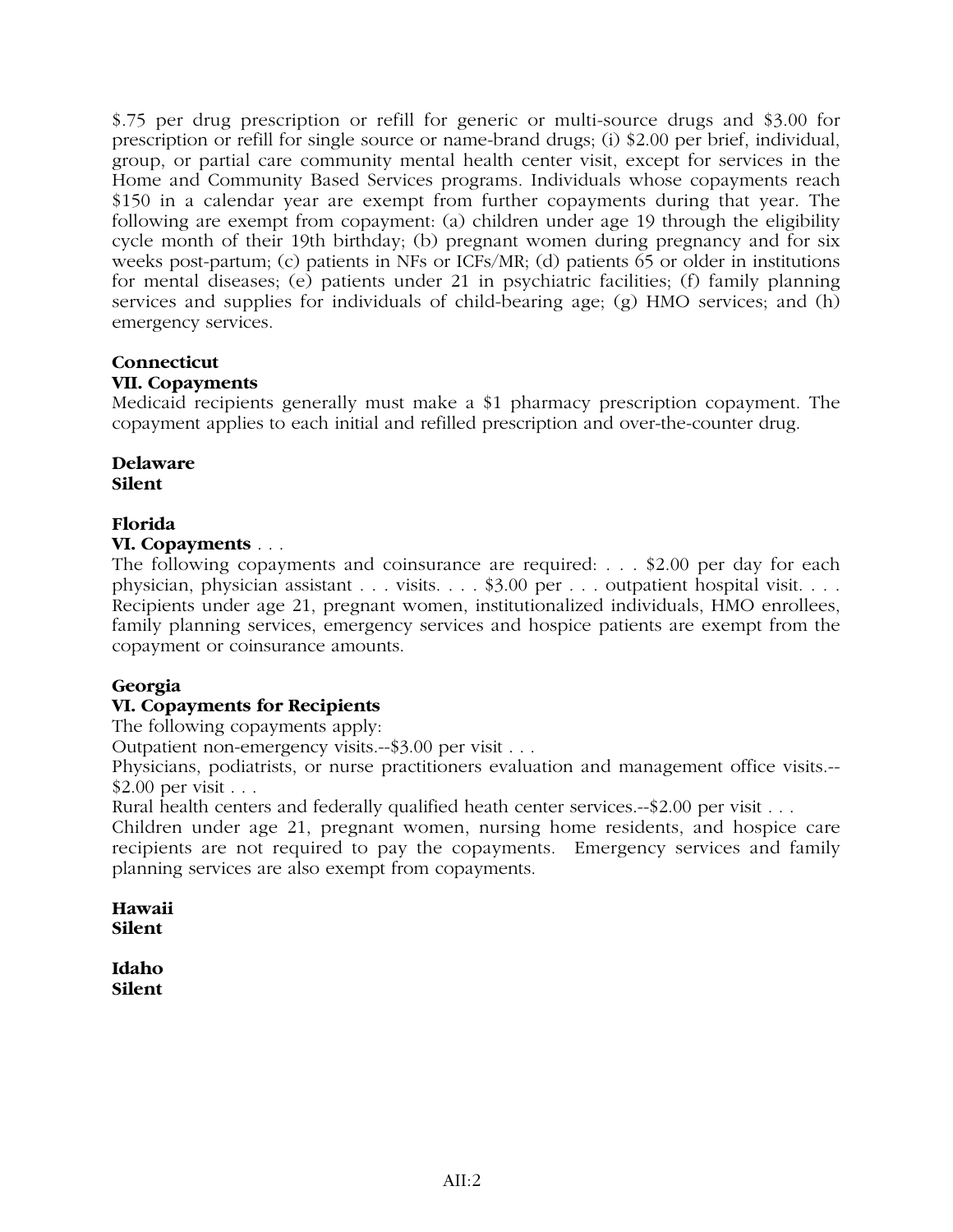# **Illinois VI. Copayments**

Copayments are required for all recipients, except pregnant women (including postpartum women during the 60-day post-partum period), long-term care facility residents and institutionalized individuals, and children under age 19. . .

A \$1.00 copayments is required for services provided by the following provider types: physician office visits, chiropractor services, podiatric services, vision services, and pharmacy services per prescription.

Copayments will not be assessed for services paid by Medicare, family planning services, certain medications, cancer chemotherapy, radiation therapy, renal dialysis treatment and over the counter drugs.

# **Indiana**

# **VI. Copayments**

# *Medicaid recipients must make the following copayments:*

The following copayments are required from all recipients except pregnant women, individuals under age 18, and institutionalized individuals. The following services are also exempt from copayments: emergency ambulance service, family planning services and supplies to individuals of child bearing age, HMO pharmacy services, and emergency pharmacy services . . .

2. Pharmacy services.--\$.50 for each generic drug and brand name drug for which Medicaid pays less than \$10.00. \$1.00 for brand name drugs with costs between \$10.01 and \$30.00; \$2.00 for brand name drugs with costs between \$30.01 and \$55.00 and \$3.00 for brand name drugs that cost over \$55.00.

3. Emergency room services.--\$3.00 for nonemergency services when provided in an emergency room.

# **Iowa**

# **VI. Copayments**

A recipient is subject to copayments of: (a) \$1 per drug prescription or refill . . . A \$1.00 copayment is required for each federal Medicare Part B crossover claim submitted to Medicaid when services have a Medicaid copayment listed above. Copayments are not applicable to (a) individuals under age  $21$ ; (b) family planning services or supplies; (c) services provided in a hospital, NF, state mental health institution, or other medical institution if the individual is required, as a condition of receiving services in the institution, to spend, for costs of necessary medical care, all but a minimal amount of income for personal needs; (d) services furnished to pregnant women; (e) Medicare Part B covered services rendered to a Medicare-eligible recipient when the provider is billing the Medicare program for the service as well as Medicaid; (f) services rendered by an HMO in which the recipient is enrolled; and (g) any emergency services provided by hospitals, clinics, physicians, and ambulatory surgical centers.

However, no Medicaid provider may deny care or services because of an eligible individual's inability to pay a copayment.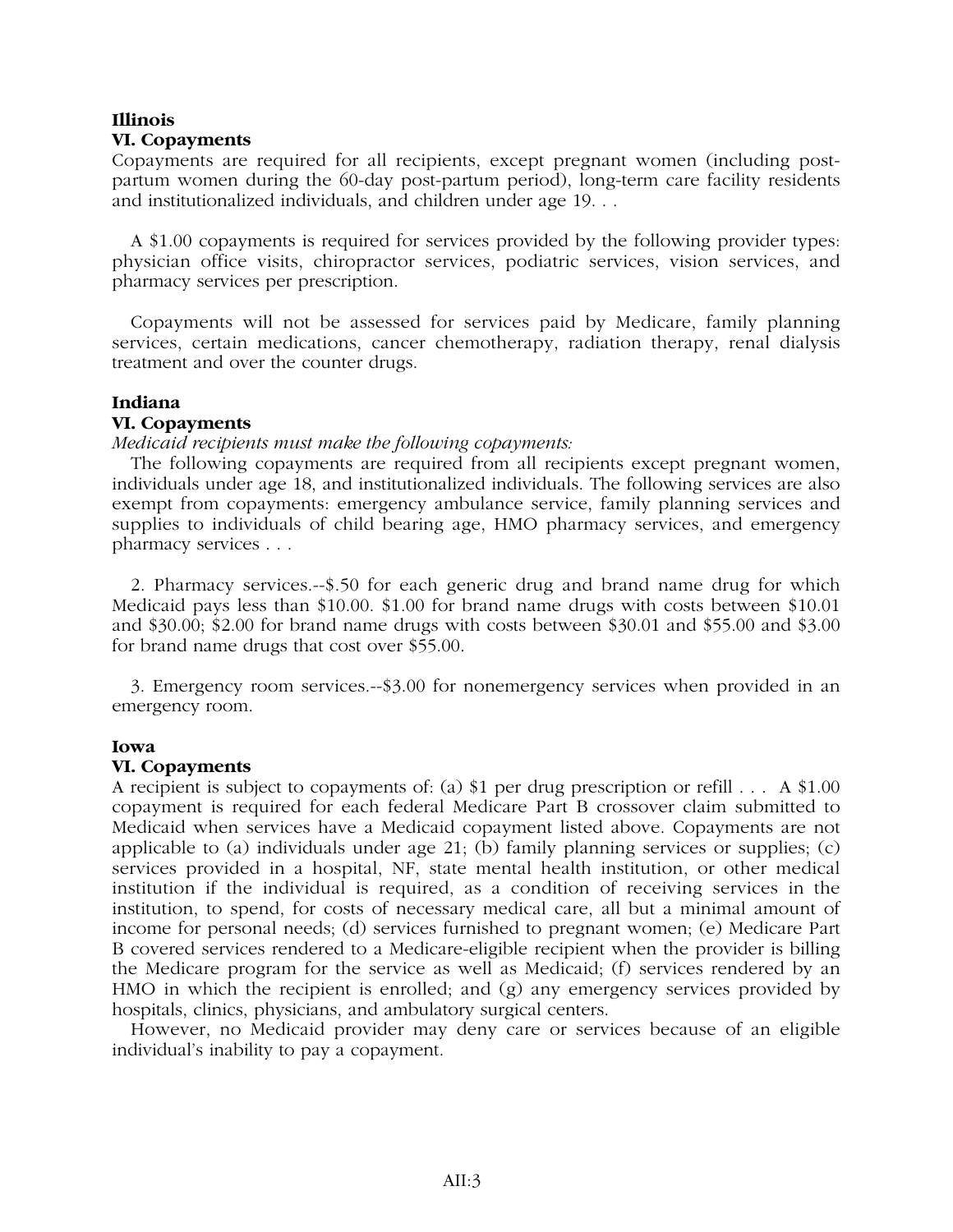# **Kansas VI. Copayments**

Medicaid recipients must make the following copayments: . . . (b) hospital outpatient (nonemergency) services--\$1.00 per visit. Copayments for other medical services are based on the following ranges: (a) for services below \$10--\$.50; (b) for services below \$25--\$1; (c) for services below \$50--\$2; and (d) for services \$50 or over--\$3. Other medical services include . . . prescribed drugs (new or refill); physician or physician extender services . . . federally qualified health center services; and rural health clinic services.

Exempt from copayment requirements are: (a) recipients under age 18; (b) pregnancyrelated services; (c) individuals in hospitals, nursing homes, or other medical institutions; (d) emergency services; (e) family planning services or supplies; and (f) health maintenance organization enrollees.

# **Kentucky Silent**

# **Maine**

# **VI. Copayments**

Medicaid recipients generally must make the following copayments: . . . (b) pharmacy- initial and refill prescriptions--\$1 for generic and single-source drugs and \$2 for multisource brand name drugs, with total charges limited to no more than four copayments per month or eight per family . . .

# **Massachusetts**

# **VI. Copayments**

The following copayments are required:

\$.50 per day for each prescription for all legend or nonlegend drugs including the original prescription and all refills; and

\$3.00 for nonemergency services provided in a hospital emergency department.

Copayments are not required from members who: (a) are under age 19; (b) are pregnant including during the postpartum period; (c) hospitalized or in nursing facilities; (d) receive family planning services and supplies; (e) receive emergency services; (f) receive hospice care services; and (g) members who receive medical services through the emergency aid to the elderly, disabled and children programs.

# **Michigan**

# **VII. Copayments**

The following copayments are required for all recipients, except pregnant women, institutionalized individuals, children under age 21 (EPSDT recipients), and health maintenance organization enrollees. Family planning drugs and supplies and emergency services also are exempt for copayment charges…

6. Pharmacy services - - \$1 per prescription.

**Minnesota Silent**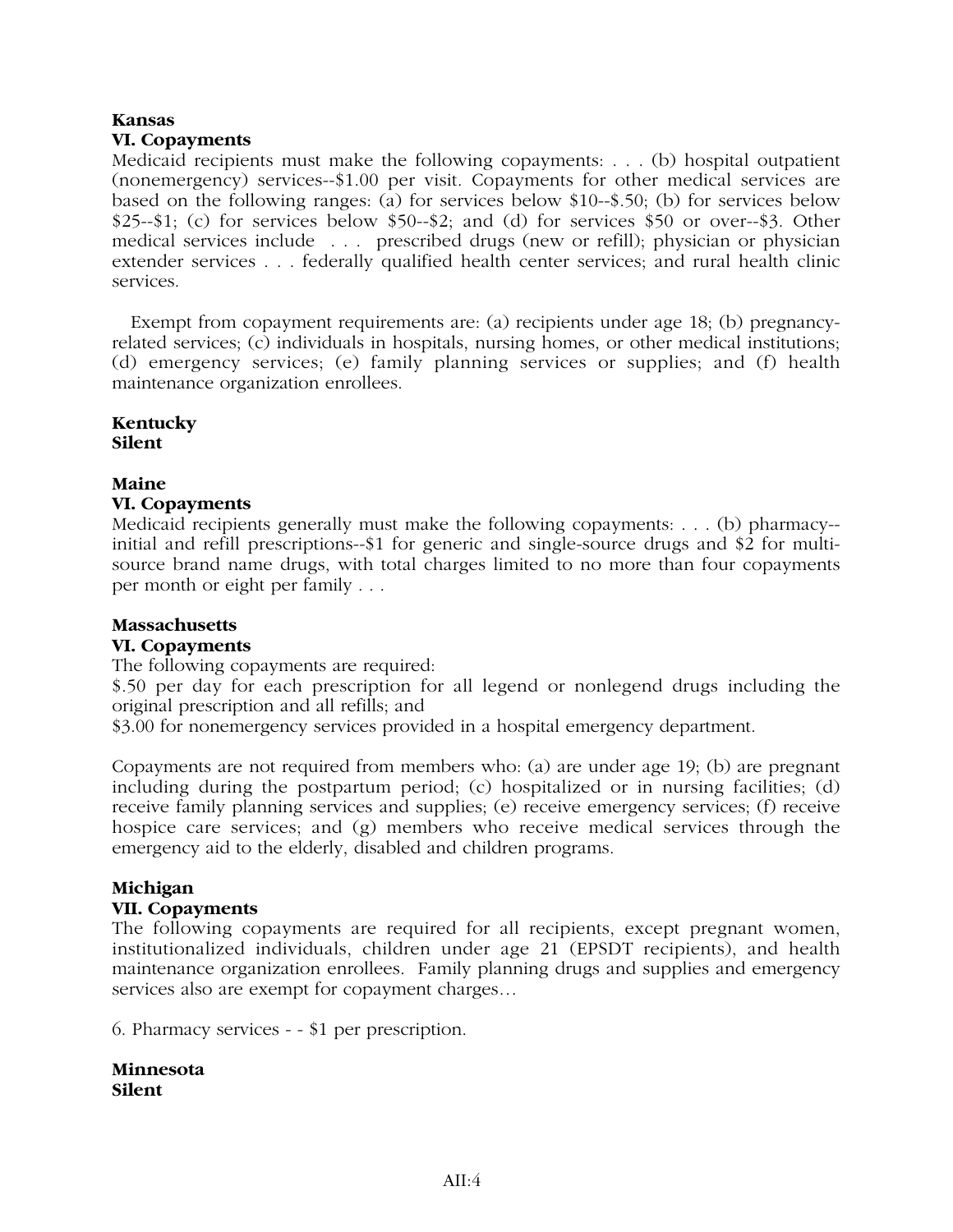# **Mississippi VI. Copayments**

The following copayments are required from all recipients other than children under age 18, pregnant women, and nursing home patients. Emergency services provided in an emergency room and family planning services also are excluded from the requirement . .

Outpatient hospital and emergency room services--\$2 per visit Physician office visits--\$1 per visit Home health visits--\$2 per visit Clinic visits--\$1 per visit Rural health clinic--\$2 per visit . . . Prescribed drugs--\$1 per prescription or refill . . .

# **Missouri**

.

# **VI. Copayments by Recipients**

*Prescribed drugs*--A copayment is required of recipients, except as exempted below, for each original or refilled prescription of a Medicaid-covered drug. Copayments are \$.50 for items of service costing \$10.00 or less, \$1.00 for items costing from \$10.01 to \$25.00, and \$2.00 for items costing \$25.01 or more.

*Other services*-- . . . . For outpatient hospital clinic or emergency room services, the copayment per date of service is \$2.00 plus \$1.00 for the physician's services . . .

. . . .Copayments for items of service costing up to \$10.99, \$1.00 for costs up to \$25.99, \$2.00 for costs up to \$50.99, and \$3.00 for costs of \$51.00 or more.

Exempted from the copayment and coinsurance requirements are services to recipients under age 18, institutionalized individuals, services to those having Medicare-Medicaid coverage, certain emergency services, certain types of therapy, services related to family planning or pregnancy, services to foster care children, EPSDT services and services to HMO enrollees.

# **Montana**

# **VII. Copayments**

Copayments are required of both categorically and medically needy individuals with the following exceptions: (a) individuals under age 21; (b) pregnant women; (c) patients in a nursing home or other medical institution who are required to spend all but their personal needs allowance for their care; (d) individuals who are health maintenance organization enrollees; and (e) individuals receiving hospice care. Emergency and family planning services are also excluded from the requirement. Providers are responsible for collecting cost sharing charges from individuals; however, services may not be denied because the recipient cannot pay.

The copayments according to service are ...

- 2. *Outpatient hospital services:* \$1.00 per service.
- 3. *Physicians' and podiatrists' services:* \$2.00 per service . . .
- 6. *Clinic services:* \$1.00 per visit . . .
- 8. *Prescribed drugs:* \$1.00 per generic prescription; \$2.00 for name brand drugs . . .

11. *Rural health clinic, federally qualified health center, and freestanding dialysis clinic services:* \$2.00 per unit. .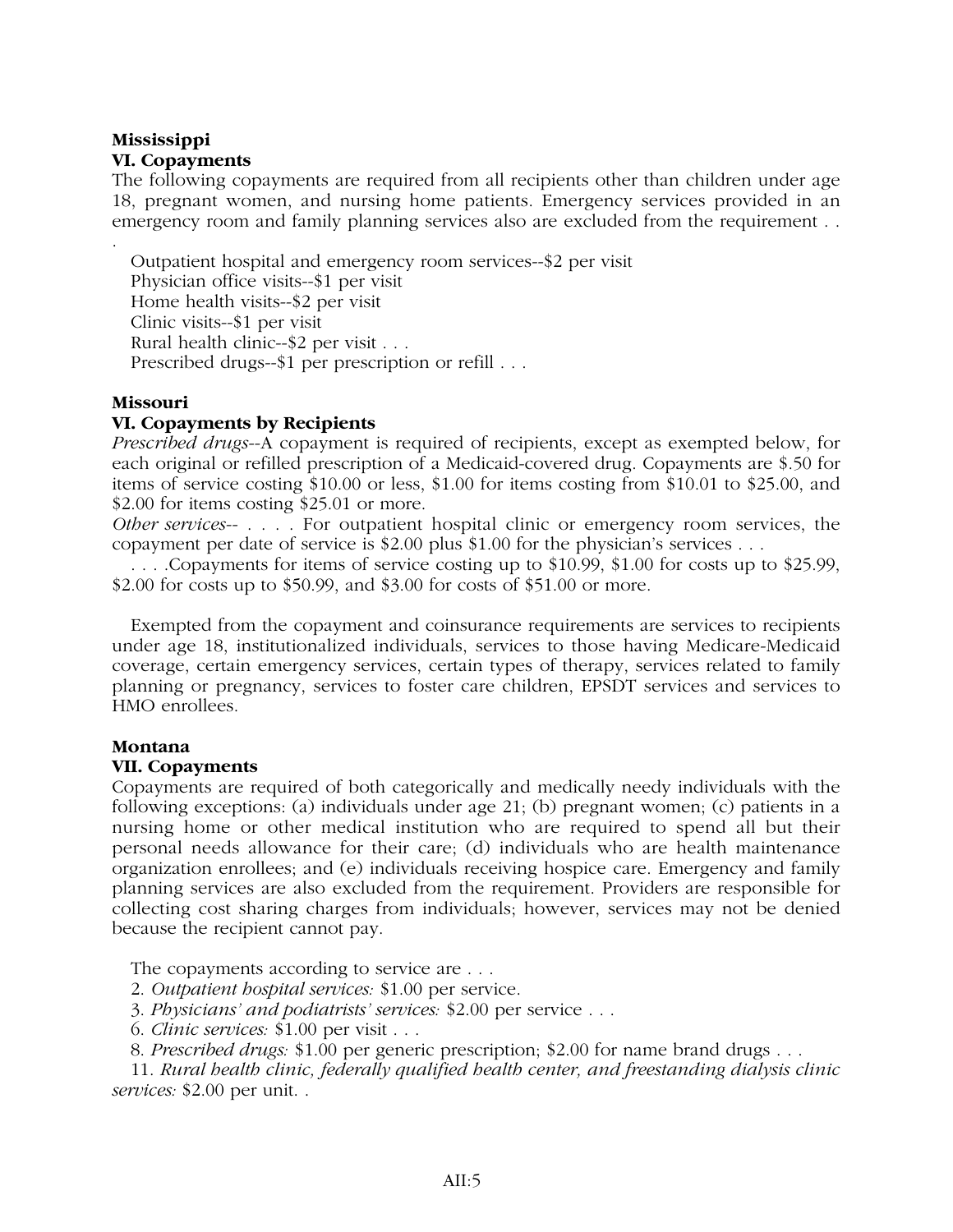13. *Mid-level practitioners' services:* \$2.00 per unit . . .

# **Nebraska**

# **VI. Copayments for Recipients**

The following copayments apply . . .

Prescribed drugs--\$2.00 per prescription . . .

Optometrists' services and physicians' services, including nurse midwives, nurse practitioners, and physician assistants providing primary care--\$2.00 per visit . . .

Outpatient hospital service--\$3.00 per visit.

Copayments do not apply to children under age 18, institutional services, emergency services, family planning services, and HMO services.

**Nevada Silent**

**New Hampshire Silent**

**New Jersey Silent**

**New Mexico Silent**

**New York Silent**

# **North Carolina**

# **VI. Copayments**

Medicaid recipients generally must make the following copayments . . .

\$3.00 per outpatient hospital visit . . . \$1.00 per generic prescription and \$3.00 per brand name prescription drugs

# **North Dakota**

# **VI. Copayment**

The following copayments are required, except for: (a) individuals under age 21; (b) pregnant women; (c) inpatients of medical institutions; (d) family planning services; and (e) emergency services:

Physicians' services--\$2 per office visit . . . Federally qualified health center services--\$2 per visit. Rural health clinic services--\$2 per visit.

**Ohio Silent**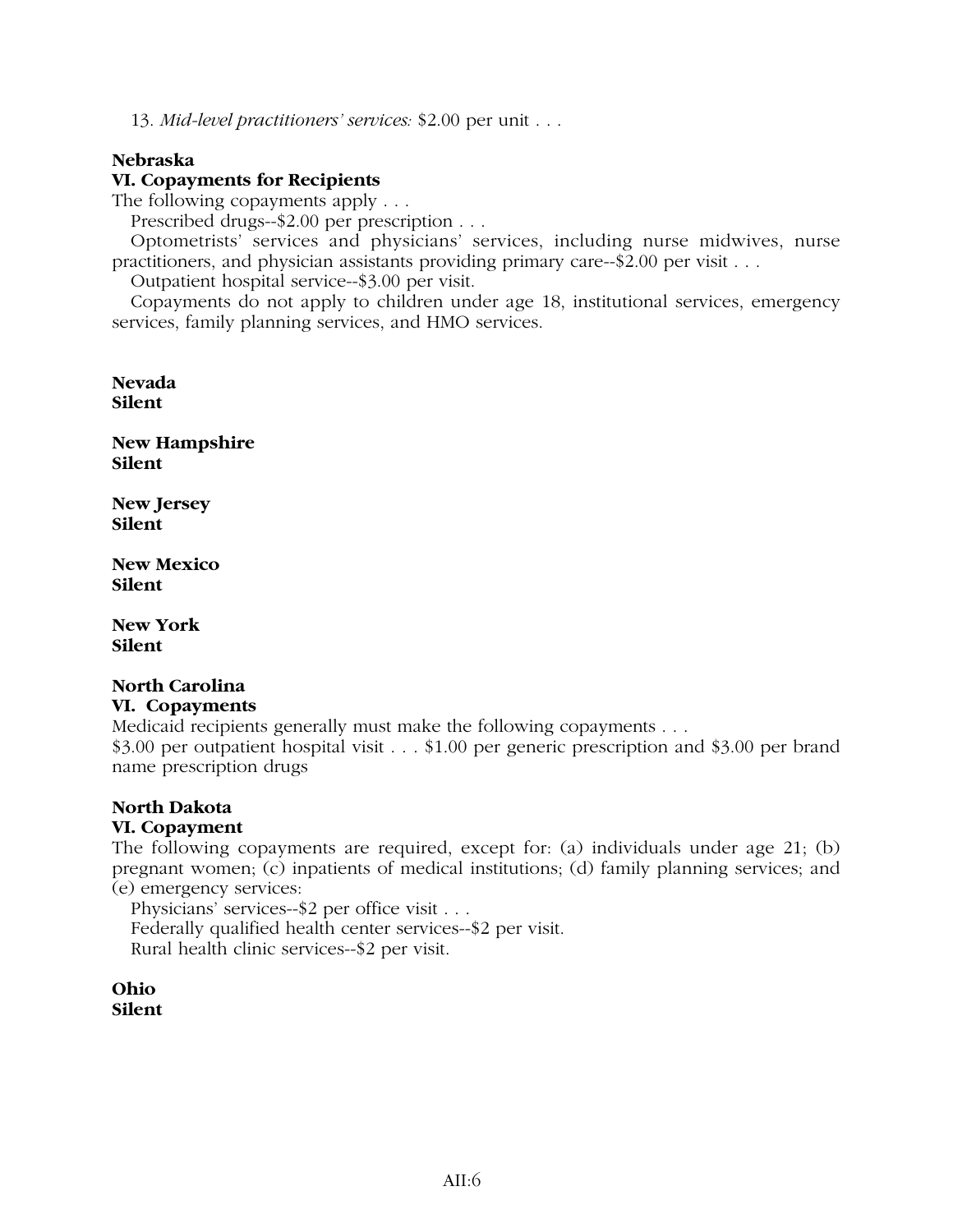# **Oklahoma VI. Copayments**

Medicaid recipients generally must make the following copayments: (a) \$3.00 for each inpatient or outpatient hospital service, organized clinic service, or ambulatory surgical service; (b) \$1.00 for each physician, optometrist, home health agency, rural health clinic, CRNA or federally qualified health center service; and (c) \$.50 per service for all Part B covered services.

# **Oregon**

# **V. Copayments**

Medically needy beneficiaries must make the following copayments: (a) outpatient services--\$3.00 per visit; (b) other medical services--\$3.00 per visit; and (c) prescription drugs--\$2.00 for generic drugs; or \$3.00 for brand name prescriptions.

Exempt from copayment requirements are: (a) recipients under age 19; (b) pregnant women; (c) institutionalized individuals; (d) emergency services; (e) family planning services or supplies; (f) health maintenance organization enrollees; and (g) individuals who receive services through Indian Health Services (IHS)/Tribal Health Facilities.

# **Pennsylvania**

# **VI. Copayments for Recipients**

Recipients must make copayments for Medicaid services except for: (a) individuals under age 18; (b) pregnant women; (c) nursing home patients who must spend all but a minimal amount of their income for medical care; (d) emergency care; (e) laboratory services; (f) the professional component of diagnostic radiology, nuclear medicine, radiation therapy, and medical diagnostic services when the professional component is billed separately from the technical component; (g) family planning services and supplies; (h) HMO services; (i) services furnished or authorized by a health insuring organization; (j) home health agency services; (k) services by a psychiatric partial hospitalization program; (l) services of a funeral director; (m) renal dialysis services; (n) blood and blood products; (o) oxygen; (p) ostomy supplies; (q) drugs specified by the program; (r) rental of durable medical equipment; (s) outpatient services with a fee under \$2.00; (t) medical examinations requested by the program; (u) EPSDT screening; (v) more than one of a series of a specific allergy test provided in a 24-hour period; and (w) targeted case management. These are the copayments:

1. Legend and nonlegend drugs--\$1.00 per prescription or refill . . .

5. Other services in relation to the Medicaid fee amount--(a) \$.50 for \$2.00 through \$10.00; (b) \$1.00 for \$10.01 through \$25.00; (c) \$2.00 for \$25.01 through \$50.00; and (d) \$3.00 for \$50.01 or more.

The program reimburses the recipient for copayment exceeding \$90 in a six-month period. A provider may not deny covered care because of a recipient's inability to copay. However, the provider may attempt to collect copayment. A recipient who believes copayment charges are incorrect must continue to copay until the program determines correctness. Providers may neither waive copayment nor compensate recipients for copayment. Copayment may not exceed Medicaid payment when care is partly covered by a third party other than Medicaid.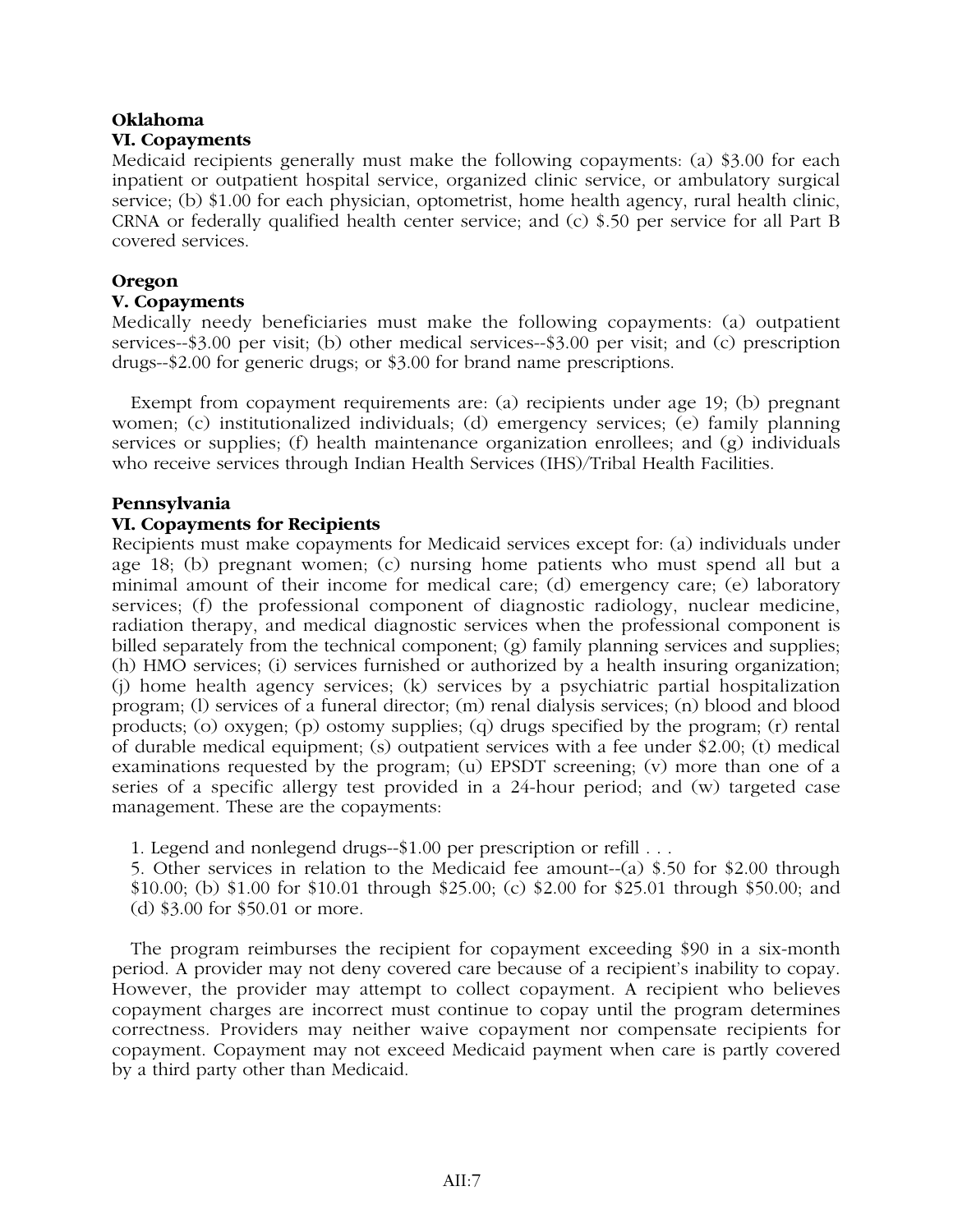**Rhode Island Silent**

**South Carolina Silent**

# **South Dakota VI. Cost Sharing by Recipients**

The state's Medicaid program requires the following coinsurance and copayment amounts from recipients age 18 or older who are not inpatients in medical institutions. Exempt from cost-sharing requirements are services related to pregnancy, family planning, and emergency hospital services.

*Coinsurance:* 5% of payment amount for: (a) each nonemergency outpatient hospital service; (b) durable medical equipment; (c) prosthetic devices; and (d) mental health center services.

*Copayments:* \$2 for each of the following: (a) physician services--home visit, office visit . . . (b) rural health clinic visit including hospital based rural health clinics; (c) federally qualified health center visit; and (d) each prescription or refill.

**Tennessee Silent**

**Texas Silent**

**Utah Silent**

# **Vermont VI. Copayments**

A recipient is subject to the following copayments . . . (b) \$3.00 per day for outpatient hospital services . . . and (c) \$1.00 for prescriptions or refills with usual and customary charges not exceeding \$29.99 and \$2.00 for those with usual and customary charges of \$30 or more.

# **Virginia**

# **VI. Copayments**

Categorically needy and medically needy individuals must generally pay \$1.00 for each clinic visit . . . drug prescription or refill, or physician visit, and \$3.00 for each outpatient hospital clinic visit . . . . The following are exempt from cost-sharing requirements: (a) individuals under age 21; (b) nursing home patients; (c) women receiving pregnancyrelated services; and (d) individuals receiving family planning services.

**Washington Silent**

**West Virginia Silent**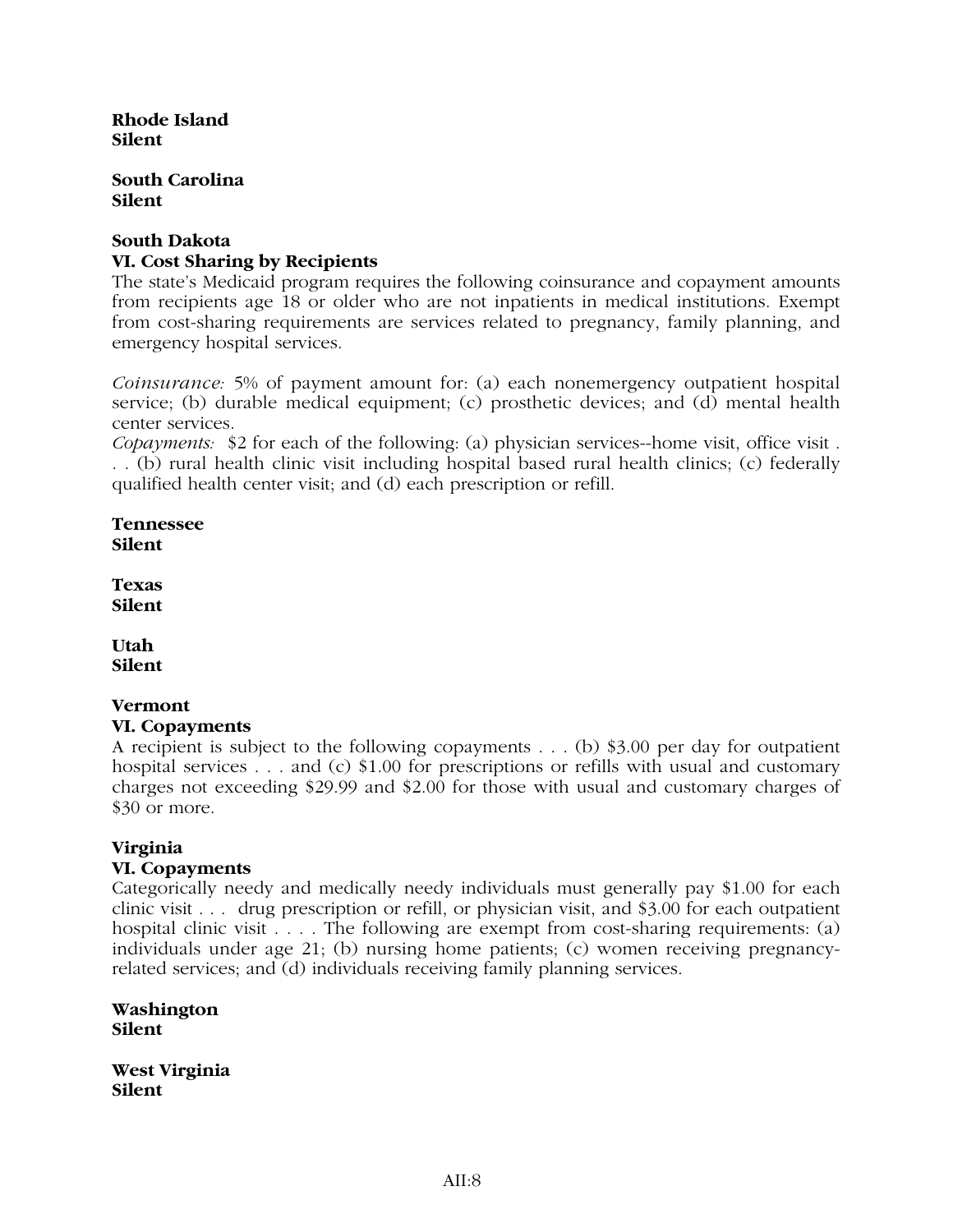# **Wisconsin**

# **VI. Copayments**

*Medicaid recipients must make the following copayments:* The following copayments are required from all recipients except nursing home residents, HMO or PHP members, recipients of EPSDT, pregnant women if service is related to pregnancy, and hospice recipients. Emergency hospital, dental, or transportation services, transportation services provided by specialized medical vehicles or by the County Department of Social Services, AODA day treatment services, respiratory care for ventilator-assisted recipients, community support program services, family planning services and supplies, home health services, personal care services, and case management services are also excluded from the requirement . . .

2. Outpatient hospital services--\$3.00 per visit; 50 cents per day for day treatment . . .

4. Rural health clinic services--\$.50 to \$3.00 per encounter.

5. Physicians' services--\$1.00 per home or preventive medical evaluation . . . \$1.00 to \$2.00 per office or other outpatient visits. Consultation--\$3.00 per service. . . . The maximum copayment required of a recipient is \$30 per calendar year . . .

10. EPSDT--\$1.00 per screening for recipients over age 18 . . .

12. Drugs and disposable medical supplies--\$1.00 per new or refill prescription up to a \$5.00 limit on copayment per recipient per pharmacy each month, and 50 cents per item for each new and refill over-the-counter drug or disposable medical supply; there is no monthly limit on copayment for OTC items or disposable supplies . . .

15. Nurse practitioner services--Same as for physicians' services in 5, above . . .

# **Wyoming**

# **V. Copayments**

The following copayments are required of Medicaid recipients

- 1. Prescription drugs--\$2 per prescription.
- 2. Practitioner visits--\$2 for office visits, home visits. . . .
- 3. Outpatient hospital services--\$6 per non-emergency outpatient clinic. . . .
- 4. Rural health clinic and federally qualified health center services.--\$2 per encounter.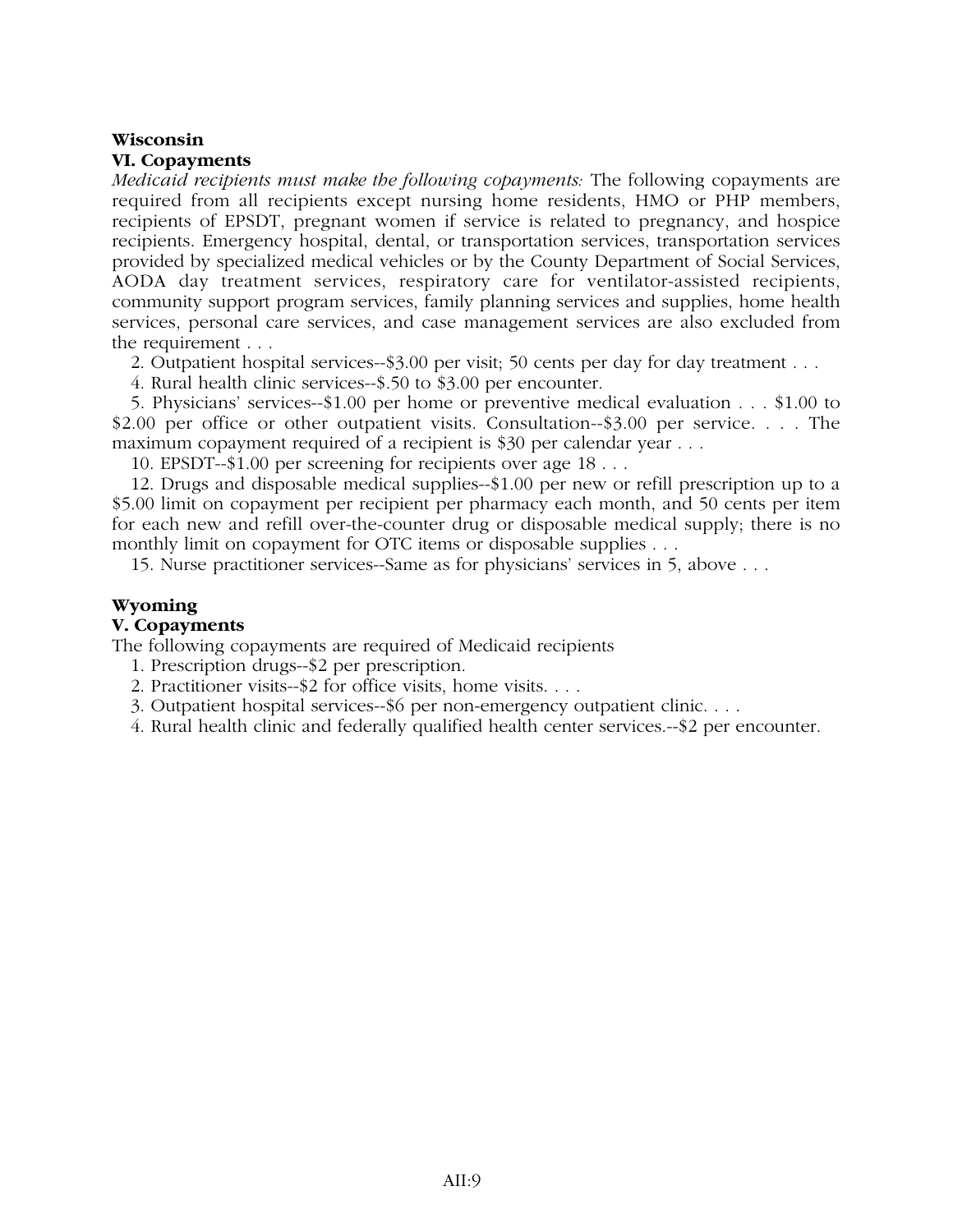# **APPENDIX III - PROVIDER REIMBURSEMENT Provider Manuals**

# **Alabama**

# **Adult Immunizations**

Payment for immunizations against communicable diseases for adults will be made if the physician normally charges his patients for this service . . . Immunizations are reimbursable on a fee-for-service basis. The administration fee (procedure code Z4998) may be billed separately if an office visit is not billed. *Provider Manual*

# **Arizona**

**90632** Hepatitis A Vaccine, Adult Dosage, For Intramuscular Use; Rate 2003 \$60.24 **90659** Influenza Virus Vaccine, Whole Virus, For Intramuscular Or Jet Injection Use; Rate 2003 \$3.92 **90707** Measles, Mumps, and Rubella Virus Vaccine (MMR), Live, For Subcutaneous or Jet In.; Rate \$31.74 **90716** Varicella Virus Vaccine, Live, For Subcutaneous Use; Rate \$61.70 **90718** Tetanus and Diphtheria Toxoids (TD) Adsorbed For Use In Individuals Seven Years; Rate \$10.35 **90732** Penumococcal Polysaccharide Vaccine, 23-Valent, Adult Or Immunosuppressed Patient; Rate \$14.68 **90733** Meningococcal Polysaccharide Vaccine (Any group(s)), For Subcutaneous Or Jet Inj.; Rate \$37.25

**90746** Hepatitis B Vaccine, Adult Dosage, For Intramuscular Use; Rate \$52.54 *AHCCCS 2003 Rate Codes – Drugs & Injections*

**\*\*\***

. . . AHCCS Office of Medical Management does not require prior authorization for medically necessary immunization services performed by fee-for-service providers. *Arizona Health Care Cost Containment System Medical Policy Manual*

# **Arkansas**

No information available.

# **California**

This section outlines policy related to billing injection services, including immunizations . . . Reimbursement is determined by the cost of the injection, plus the physician's administration fee. Only one administration fee will be reimbursed per injection regardless of the quantity reflected on the claim line . . . *Injections, May 2003*

# **Colorado**

# **Immunizations for Adults**

. . . If immunization is the only service rendered, providers may also submit charges for a minimal Evaluation/Management (E/M) service (CPT code 99211). If additional E/M services are rendered, the reason for care (diagnosis) and appropriate level of service (procedure code) must be recorded on the claim . . .Reimbursement for immunizations to adults is at the Medicaid injectable drug fee schedule rate. The fee schedule amount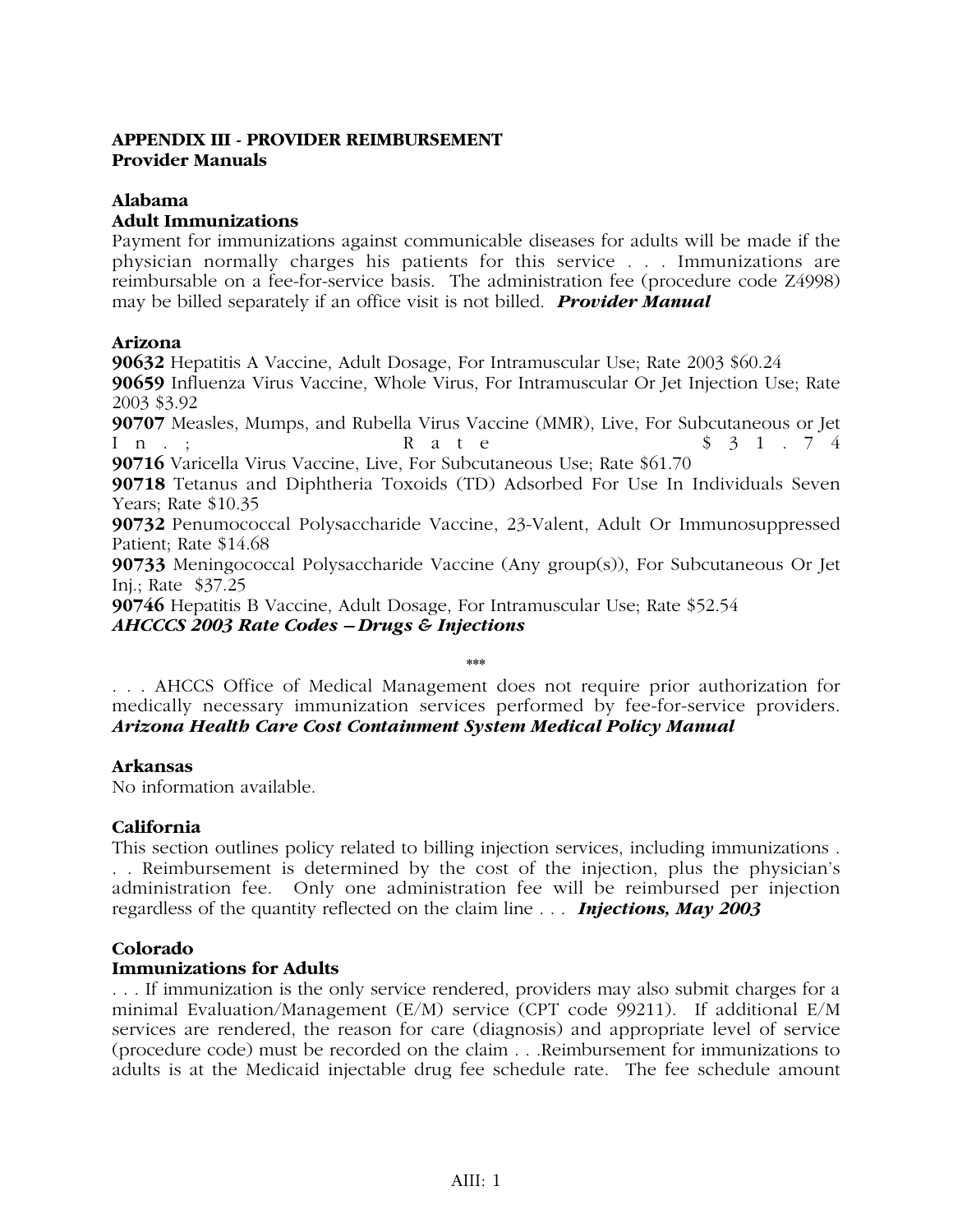includes average wholesale cost. Providers should bill their usual and customary charge . . . *Medicaid Bulletin, April 2002*

# **Connecticut**

**90632** Hepatitis A Vaccine, Adult Dosage, For Intramuscular Use; M.P. (Manually Priced By DSS)

**90659** Influenza Virus Vaccine, Whole Virus, For Intramuscular or Jet Injection Use; \$18.95

**90707** Immunization, Active, Measles, Mumps, and Rubella Virus Vaccine, Live; M.P.

**90716** Immunization, Active, Varicella (Chicken Pox) Vaccine; M.P.

**90718** Tetanus And Diphtheria Toxoids (TS) Adsorbed For Use in Individuals Seven Years Or Older, For Intramuscular Or Jet Injection; \$15.00

**90732** Pneumococcal Polysaccharide Vaccine, 23-Valent, Adult or Immunosuppressed Patient Dosage, For Use in Individuals 2 Years Or Older, For Subcutaneous or Intramuscular Use; \$25.00

**90733** Immunization, Active, Menningococcal Polysaccharide Vaccine (Any Group(s)); M.P.

**90746** Immunization, Active, Hepatitis B Vaccine, 20 Years and Above; \$30.00 *Medical Assistance Policy Fee Schedule, Physician* **\*\*\***

# **Sec. 17b-442 Services Not Covered**

. . . (b) immunizations . . . available to providers free of charge . . . *Physician Services Regulation/Policy*

# **Delaware**

EDS manages the state's Medicaid system. They do not publish a fee schedule. *Phone call with EDS on 9/11/03 with Christy C.*

# **Florida**

Reimbursement . . .

Medicaid reimburses the FQHC a clinic-specific, all-inclusive encounter rate for clinic services. Immunizations . . . are reimbursed on a fee-for-service basis. There is a \$3 recipient copayment for FQHC services, per clinic, per day, unless the recipient is exempt. *p 4*

Rural Health Clinic Services . . .

Reimbursement . . . Immunizations . . . are reimbursed on a fee-for-service basis. There is a \$3 recipient copayment for RHC services, per clinic, per day, unless the recipient is exempt. *p 76*

Hospital Services Outpatient . . . Reimbursement . . .

There is a \$3 recipient co-payment for each hospital outpatient department or clinic visit and emergency room visit to receive non-emergency services, unless the recipient is exempt. *p 58*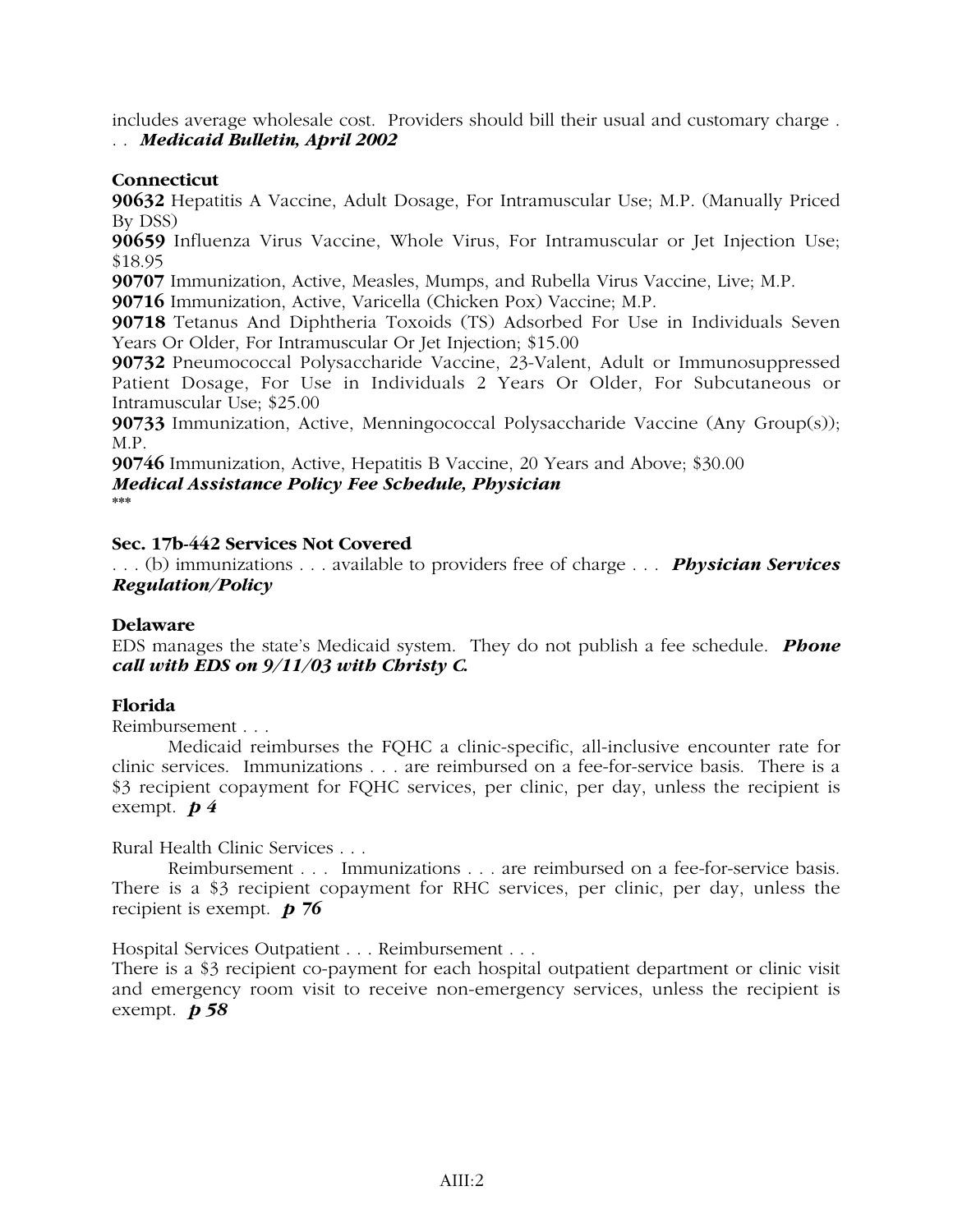# **Georgia**

# **907. Non-Covered Emergency Room and Outpatient Services**

h) Services provided free-of-charge to the public by the hospital, County Health Departments, State Laboratory or other state agencies; i.e., immunizations . . . *Policies and Procedures For Hospital Services*

**\*\*\***

# **903.7 Immunizations**

Diagnostic, Screening and Preventive Services (DSPS) providers may bill under code 99211 for a clinic visit associated with the administration of covered immunizations given to members over 21 years of age. *Policies and Procedures For Diagnostic, Screening and Preventive Services*

# **Hawaii**

# **6.6 Immunizations**

6.6.1 Medicaid covers immunizations and the administrative costs of the immunizations for adults and children . . .

6.6.3 Exclusions

b) Pneumococcal and annual influenza vaccines provided to nursing home residents who are Medicare beneficiaries will not be covered as Medicare covers 100 percent of the reasonable costs of these vaccines . . . *Medicaid Provider Manual; Medical/Surgical Services*

# **Idaho**

# **3.19.6.1 Administration Only of an Injectable and/or Adult Vaccine**

When a provider-purchased injectable is only administered (al ages) and/or adult vaccine is administered (21 years of age or older), Medicaid will pay an injection plus the Estimated Acquisition Cost (EAC) for the injectable/vaccine . . .

# **3.19.6.3 Administration of an Injectable/Adult Vaccine with Evaluation and Management Visit**

When an injection or adult vaccine is administered in conjunction with an Evaluation and Management visit, Medicaid will pay only for the Evaluation and Management visit and the EAC . . .

# **3.19.5 State Supplied Vaccines**

Medicaid should be billed for the administration of free vaccines according to the service(s) rendered at the time the vaccine(s) was administered . . .

Hepatitis A Vaccine, Adult Dosage Allowed Amount \$50.50 Influenza Virus Vaccine, Whole Allowed Amount \$5.09 MMR Vaccine, Allowed Amount \$30.00 Immunization, Active; Varicella Allowed Amount \$46 Tetanus and Diphtheria Toxoid Allowed Amount \$5.00 Pneumococcal Polyvalent Pneumovax \$13.00 Meningococcal Polysaccharde Allowed Amount \$\$55.00 Immunization, Active Hepatitus Allowed Amount \$52.50 *Provider Handbook*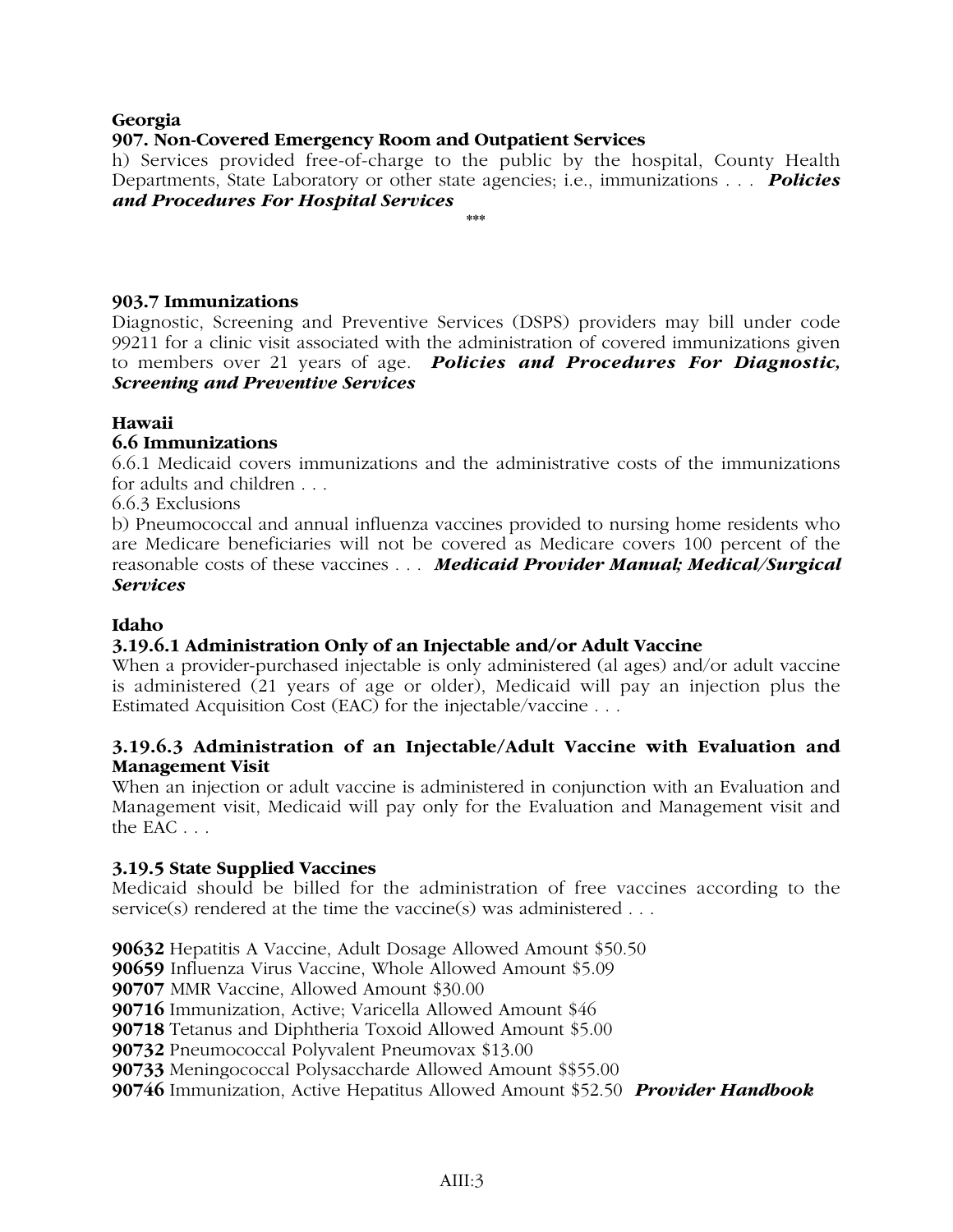# **Illinois**

Hepatitus A Vaccine, Adult Dosage, Intramuscular Use Rate \$56.15 Flu Virus Vaccine, Whole Virus, Intramuscular/Jet Inject Rate \$5.65 Immunization Measles-Mumps-Rub Rate \$39.70 Varicella Chicken Pox Vaccine Rate \$46.60 Immunization Tetanus-Dip Adult Rate \$2.70 Immunization Pneumococcal Vac rate \$14.60 Immunization Meningococcal Polysaccharide Vaccine \$85.00

**90746** Immun. Active Hepatitis B Vaccine Rate \$0.00 *Physicians Fee Schedule*

# **Indiana**

# **Billing for Vaccines and Toxoids**

Reimbursement for vaccines and toxoids, procedure codes 90585-90749, will continue to include the \$2.90 administration fee. Codes 90471 and 90472 are nonreimbursable codes, since the fee for administration of the vaccine or toxoid is included in the procedure code. Providers should not bill any other administration code with these procedure codes. Payments made for additional administration is subject to recoupment. . . *Provider Bulletin*

# **Iowa**

# **A. Injections**

Physicians are reimbursed separately for injections and for the administration of injections . . . Immunizations are usually given with a medical service. When an immunization is the only service performed, you may list a minimal service in addition to the injection. Immunization procedures include the supply of related materials . . .

**90632** Hepatitis A Vaccine, Adult Dosage \$52.94

**90659** Influenza Virus Vaccine, Whole Virus \$6.11

**90707** Measles, Mumps, and Rubella Virus Vaccine \$27.65

**90716** Varicella (chicken pox) Immunization \$44.46

**90718** Tetanus and Diphtheria Toxoid Absorbed \$6.19

**90732** Pnemococcal Vaccine Polyvalent 1 Immuni. \$8.19

**90733** Meningococcal Polysaccharide Vaccine \$11.98

**90746** Immunization, Active, Hepatitis B \$51.34 *Physician Services*

# **Kansas**

# **Adult Immunization Administration**

Reimbursement for adult (non-VFC) immunization administration is included in the total cost; i.e., providers are reimbursed one rate for the vaccine and the administration. *Professional Services Provider Manual*

# **Kentucky**

# **2003 Physicians, Resource Based Relative Value Scale (RBRVS)**

Flu Vaccine, Whole, IM Rate Outpatient \$0.00 Professional \$3.30 MMR Vaccine, SC Rate \$3.30 Chicken Pox Vaccine, SC Rate Outpatient \$0.00 Professional \$3.30 TD Vaccine < 7, IM Rate Professional \$3.30 Pneumococcal Vaccine Professional \$3.30 Hep B Vaccine, Adult, IM Rate Outpatient \$0.00 Professional \$3.30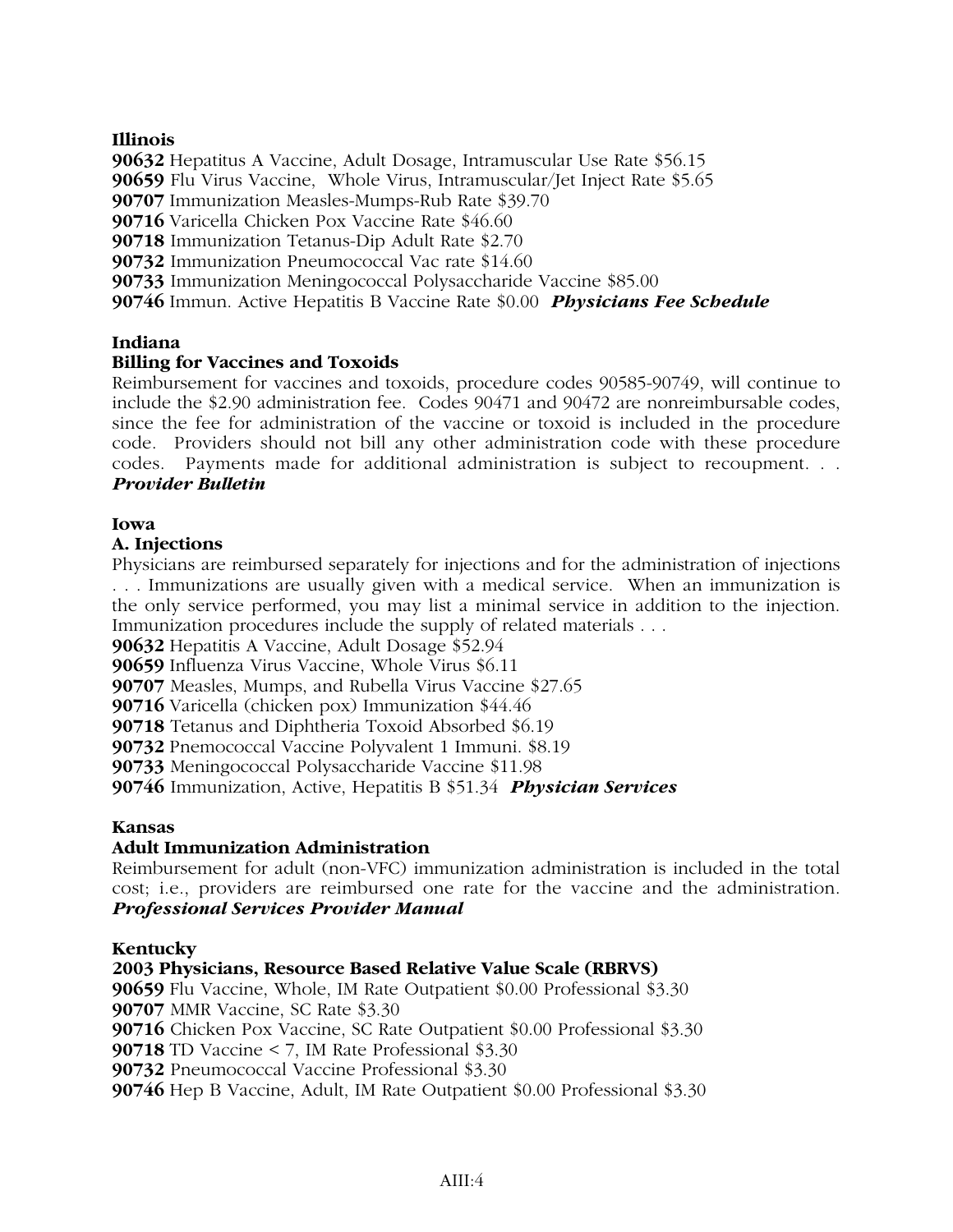# **Maine**

# **8. Immunization's, Therapeutic Injections, Hyposensitization:**

**a. Immunizations:** All immunization codes include both the administration and the immunological material. The maximum allowance for immunizations is adjusted monthly, based on the average wholesale price of the serum. Providers should report the size of the dosage administered when billing for immunizations. The charged amount for the immunization by the provider must reflect the acquisition cost of the serum plus the \$2.00 allowance for administration. Any vaccine distributed by the State Immunization Program is not reimbursable, e.g. MMR. However, a \$5.00 reimbursement amount will be made for the administration of such a vaccine . . . *Maine Medical Assistance Manual: Allowances for Physicians*

# **Maryland**

No information available

# **Massachusetts**

# **Claims That Have Special Requirements or Limitations**

IC: Claim requires individual consideration. 90632 IC . . . 90707 IC . . . 90713 IC . . . 90716 IC . . . 90732 IC . . . 90733 IC . . . 90746 IC

(C) Immunization or Injection. When an immunization or injection is the primary purpose of an office or other outpatient visit, the physician may bill only for the injectable material and its administration. However, when the immunization or injection is not the primary purpose of the office or other outpatient visit, a physician may bill for both the visit and the injectable material, but not for its administration . . .The Division does not pay for the cost of the injectable material if: (1) the Massachusetts Department of Public Health distributes the injectable material free of charge; or (2) the cost to the physician is \$1.00 or less.

# *Physician Manual*

# **Michigan**

# **Immunizations (Vaccines and Toxoids)**

 . . .Michigan offers a . . . program for Medicaid adults 19 years old and older called the MI-VRP (Michigan Vaccine Replacement Program). Td. MMR, and Hepatitis B for adults are available from the local health department at no cost to the provider. Any local health department in the state can be contacted for specifics about the VFC and MI-VRP program, what vaccines are available, and instructions on enrolling and obtaining vaccines. The Program will not cover vaccine costs for any product available free for Medicaid enrollees.

An administration fee is covered separately for vaccines and toxoids given to Medicaid beneficiaries whether the vaccine is free or not, and without regard to other services provided on the same day. The administration fee is set for each immunization. *Michigan Department of Community Health, Notice of Proposed Policy*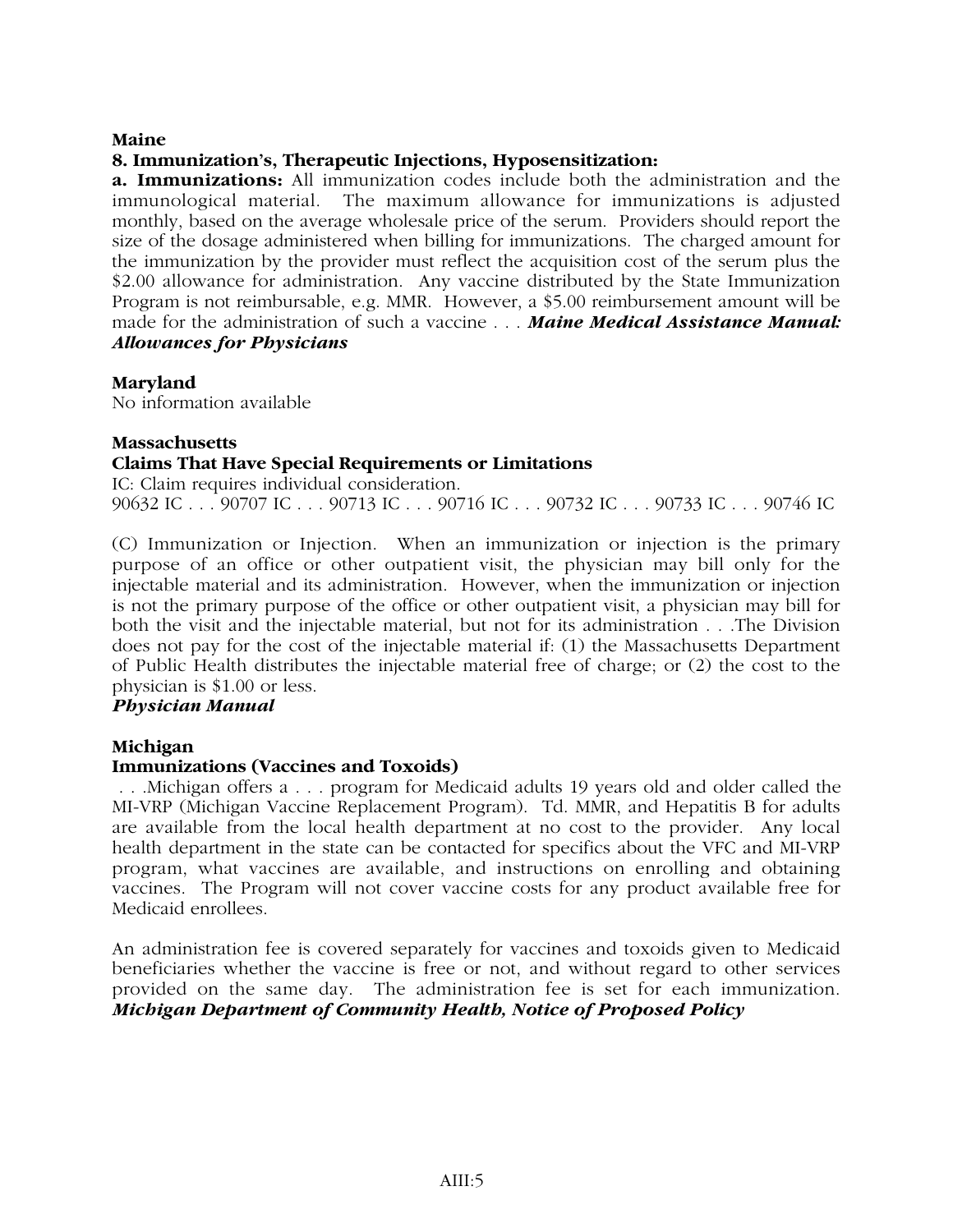# **Minnesota**

# **Immunizations and/or Vaccinations**

MHCP covers vaccines, toxoids, and an administration fee.

MHCP covers only the administration fee for vaccines and toxoids provided free by the Minnesota Vaccines for Children (MnVFC), available through the Minnesota Department of Health (MDH). Most routine childhood and some adult vaccines are available through MnVFC . . .

# **Immunizations Covered Services**

Administration of vaccines and toxoids to MHCP enrolled infants, children, and adults is covered. Clinic, physician, C&TC, outpatient hospital, certified nurse-midwife, certified family and certified pediatric nurse practitioner, home health agency, public health clinic, and public health nursing clinic providers may bull for immunizations. Pharmacies may also provide vaccines to long-term care facilities . .

# **Billing Requirements and Vaccines for Children**

Providers must bill according to the flowing instructions: . . . .Providers will receive an administration fee for each immunization.

. . . .MHCP does not pay for purchase if vaccines available through MnVFC . . . .

For vaccines not available through MnVFC, payment to providers for immunization procedure codes is based on the average wholesale price plus a standard administration fee . . .

In addition to the CPT vaccine codes, usual and customary charges for an office visit associated with the immunization may also be billed . . . *Physician and Professional Services*

# **Mississippi Reimbursement**

To receive maximum reimbursement for flu and pneumonia immunizations for adults, providers should bill as follows:

For beneficiaries who come in only for these immunizations, providers may bill E&M procedure code 99211, the vaccine code(s), and the G administration code(s). This E&M procedure code does not count toward the twelve (12) office visit limit for beneficiaries.

For beneficiaries who are seen by the provider fir evaluation or treatment and receive these immunizations, the provider may bill the appropriate E&M procedure code, the vaccine code(s), and the G administration code(s). The E&M procedure code billed in this instance will count toward the twelve (12) office visit limit for beneficiaries.

Rural Health Clinic (RHC) and Federally Qualified Health Center (FQHC) providers will count visits under current procedures. Providers will count or bill visits when the only service involved is the administration of influenza or pneumonia vaccine.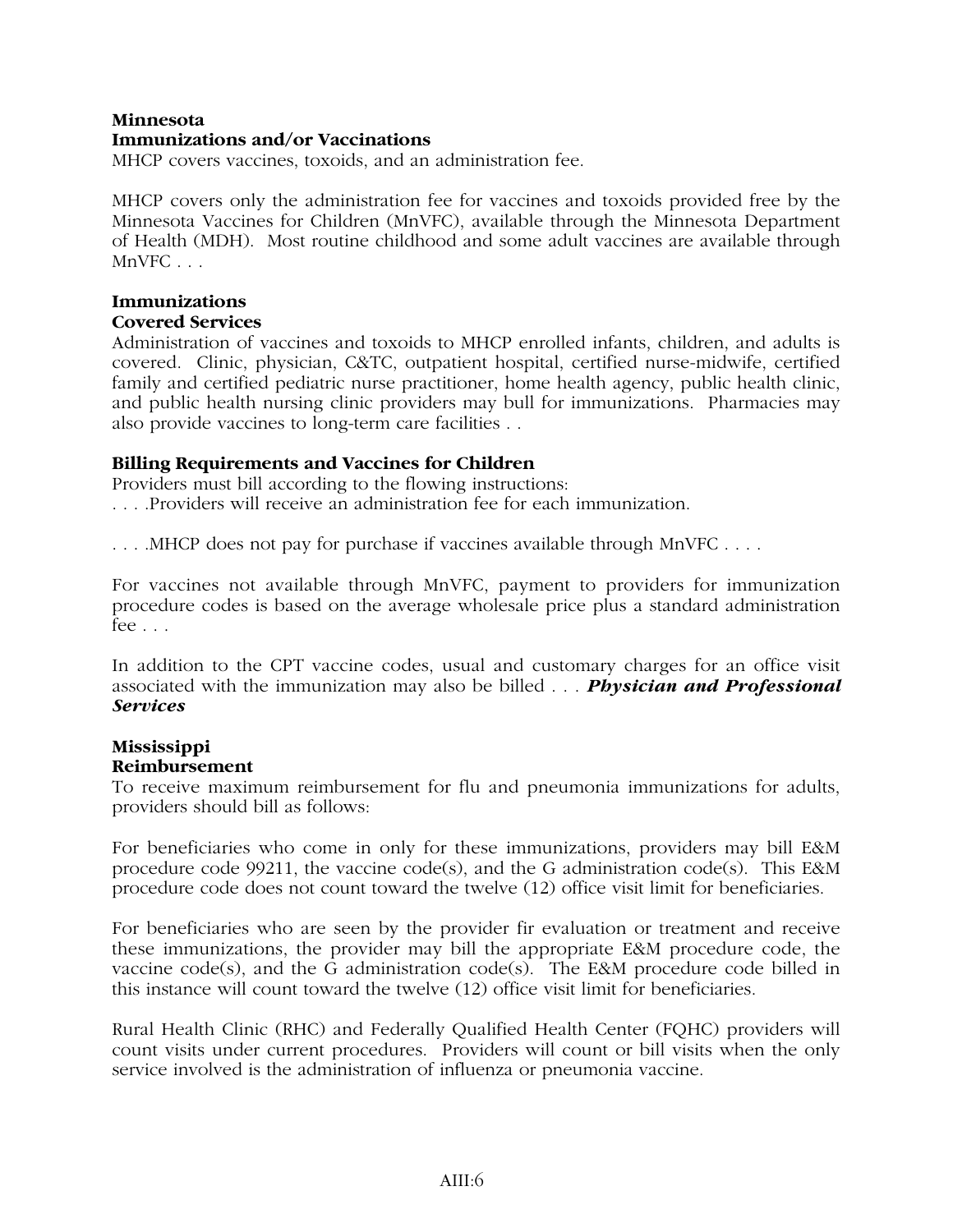. . . Influenza and pneumococcal vaccines will be reimbursed by the DOM for residents with a payment source of Medicaid only in nursing facilities. The facilities may have the provider come to the facility and administer the injections or may send a resident to the provider's office for the injection. The provider may bill and be reimbursed by Medicaid, or the facility may purchase the vaccine, administer the injection, and claim the cost of the vaccine in the Medicaid cost report for Medicaid residents only. *Provider Policy Manual*

# **Missouri**

# **Immunization Administration Codes (Change in Policy)**

. . . In the past, Missouri Medicaid has allowed providers to bill a minimal office visit when a patient comes into the office to receive and immunization only . . . that will no longer be an option. The provider may bill the appropriate administration code and the drug may continue to be billed . . . If a significant, separately identifiable Evaluation and Management (E/M) service, (Procedure Codes 99201-99215) is performed, the appropriate E/M code may be billed in addition to the administration code . . .The administration procedure codes may not be billed by federally qualified health centers (FQHCs) or rural health clinics (RHCs) as outlined by federal guidelines. The administration of any medications, including immunizations, is included in the encounter rate and additional reimbursement is not allowed. *Missouri Medicaid Bulletin Vol. 21, No. 6, April 1, 1999*

# **13.24.B Injections and Immunizations**

. . . .When vaccines are furnished at no cost to the practitioner by the Department of Health and Senior Services, Center for Disease Control and Prevention, the vaccines cannot be billed to Medicaid . . .

**\*\*\***

Reimbursement for injectables billed on the Pharmacy Claim form is made on the basis of the current market price, defined as the current average wholesale price (AWP) for the specific product used . . . A Federally Qualified Health Clinic (FQHC) or Rural Health Clinic (RHC) . . . are reimbursed on the basis of the current physician fee schedule . . . *Physician Provider Manual*

# **Montana**

HEP A Vaccine, Adult IM Fees Office \$57.59 Facility \$57.59 FLU Vaccine , Whole, IM Fees Office \$0.00 Facility \$0.00 MMR Vaccine, SC Fees Office \$27.28 Facility \$27.28 Chicken Pox Vaccine, SC Fees Office \$44.12 Facility \$44.12 TD Vaccine > 7, IM Fees Office \$10.26 Facility \$10.26 Pneumococcal vaccine, Fees Office \$9.42 Facility \$9.42 Meningococcal vaccine, SC Fees Office \$63.98 Facility \$63.98 HEP B Vaccine Adult IM Fees Office \$50.14 Facility \$50.14 *Montana Medicaid Fee Schedule*

**Nebraska** No information available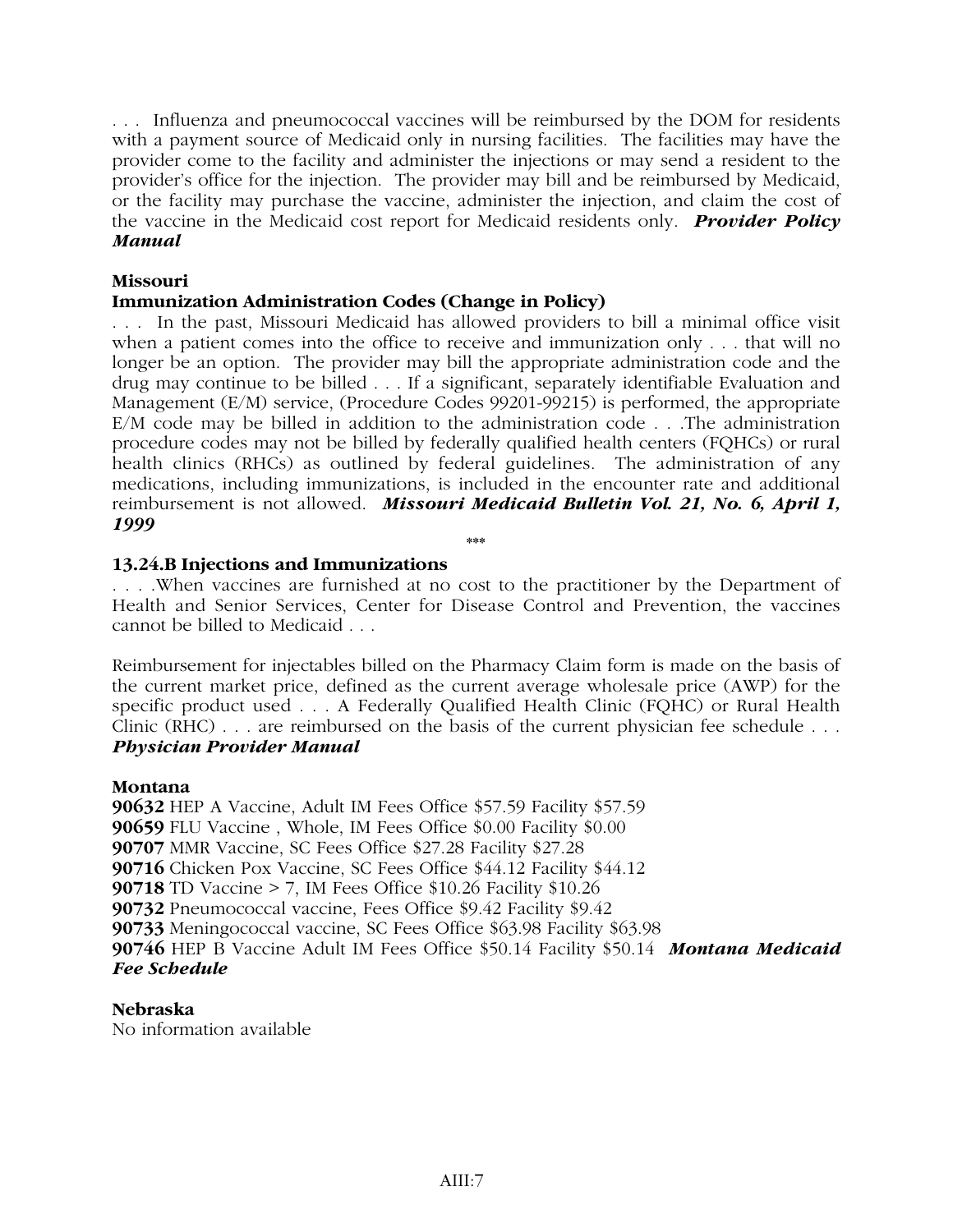# **Nevada**

 . . . To calculate Medicaid's maximum allowable reimbursement for a specific procedure, multiply the unit value by the unit rate listed for your provider type and procedure code range . . . *Unit Rate Schedule & Procedure Code Value List*

# **New Hampshire Covered Physician Services E. Injections**

 . . .NOTE: Immunizations . . .are billed according to HCPCS codes for the complete service. These services will be reimbursed at a global fee . . .

3. Some vaccines are available free of charge form the New Hampshire Division of Public Health. They are not reimbursable by the NH Medicaid Program. However, the cost of administering the vaccines may be billed using HCPCS code 99070. *New Hampshire Medicaid Billing Manual*

**90632** Fee \$61.00 . . . **90659** Fee \$3.54 . . . **90707** Fee \$0.01 . . . **90716** Fee \$75.00 . . . **90718** Fee \$5.00 . . . **90732** Fee \$16.50 . . . **90733** Fee \$47.50 . . . **90746** Fee \$65.00 . . . *2002 NH Medicaid Fee Schedule*

**\*\*\***

# **New Jersey**

**10:58A-4.2 HCPCS procedure code numbers and maximum fee allowance schedule** (j) Immunizations:

\$39.87; Administration of serum only \$2.50 \$48.00; Administration of serum only \$2.50 \$3.35; Administration of serum only \$2.50 \$14.35; Administration of serum only \$2.50 \$17.48; Administration of serum only \$2.50

 . . .Administration of serum only. These codes shall be reimbursable only for services provided to beneficiaries 19 years of age and older. *Certified Nurse Practitioner/Clinical Nurse Specialist Manual*

# **\*\*\* 10:54-4.12 Physician reimbursement in special situations**

 . . .1. Reimbursement for immunization services will be based on the formula of Average Wholesale Price (AWP) of the drug plus 15 percent, plus \$2.00 for physician's cost of dispensing the immunization . . .

**W9099** Hepatitis B immunoprophylaxis with Recombivax HB, 1.0 ml does. This code applies only to high risk recipients over 19 years of age. \$63.57

**W9335** Hepatitis B immunoprophylaxis with Engerix-B, 1.0 ml does. This code applies only to high risk recipients over 11 years of age. \$62.09 *Physicians Services Manual*

# **New Mexico**

**90632** \$60.00 . . . **90659** \$16.88 . . . **90707** \$10.00 . . . **90716** \$10.00 . . . **90718** \$10.00 . . . **90732** \$14.00 . . . **90733** \$14.00 . . . **90746** \$58.00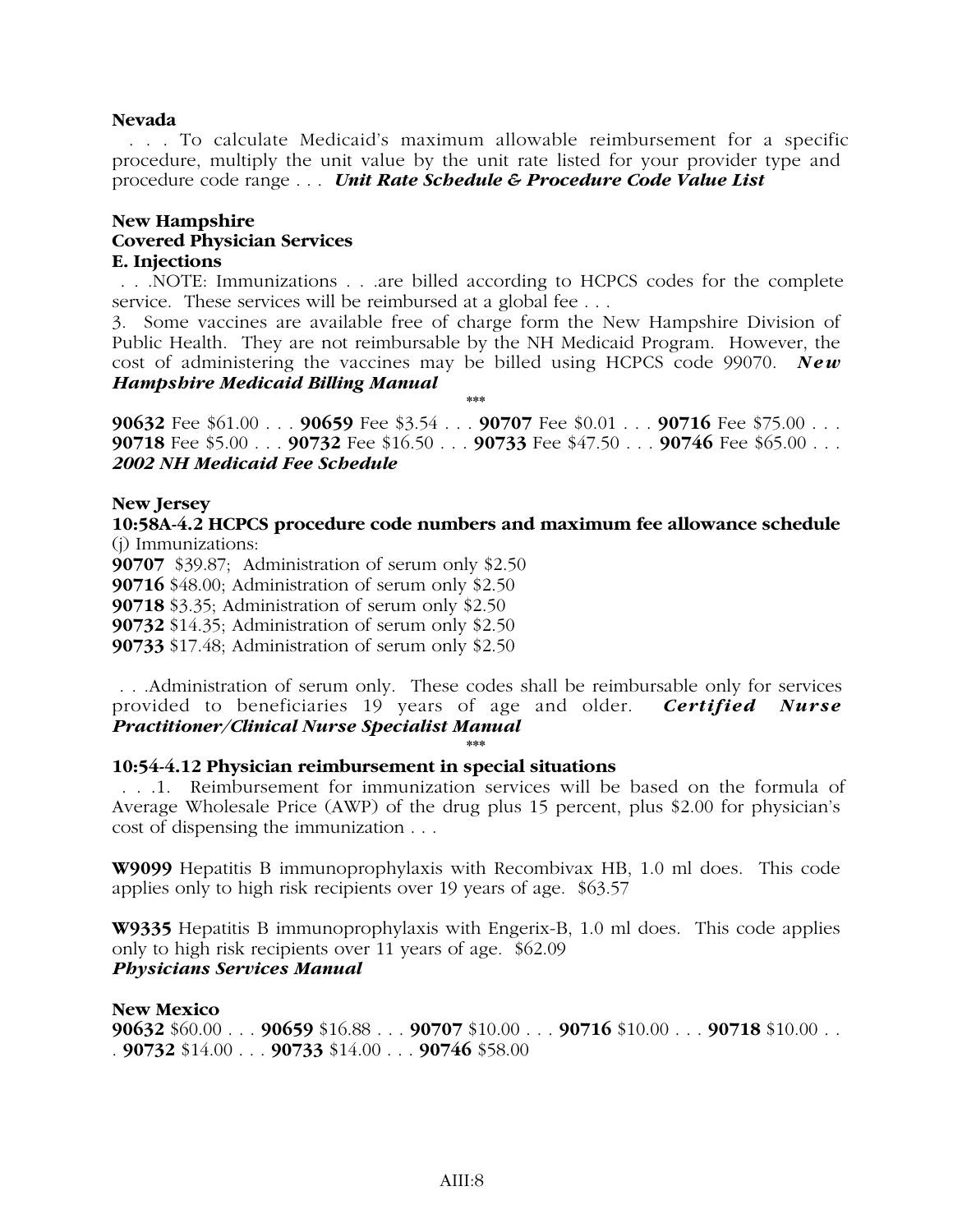# **New York Immunization Injections**

If a significantly separately identifiable Evaluation and Management services (eg, office service, preventative medicine services) is performed, the appropriate E/M code should be reported in addition to the vaccine and toxoid codes.

Injections are usually given in conjunction with a medical service. When an immunization is the only service, performed, a minimal service may be listed in addition to the injection. Immunization procedures include reimbursement for the supply of materials and administration.

NOTE: The maximum fees for immunization injection codes are adjusted periodically by the State to reflect the current acquisition cost of the antigen . .

Reimbursement for drugs (including vaccines and immune globulins) furnished by practitioners for their patients is based on the acquisition cost to the practitioner of the drug dose administered to the patient . . . *Physician Services*

# **North Carolina**

# **Vaccines/Toxoids**

**90632** Hepatitis A vaccine, adult dosage, for intramuscular use, 1 ml Fee \$57.83

**90707** Measles, mumps and rubella virus vaccine (MMR), live, for subcutaneous or jet injection use

**90716** Varicella virus vaccine, live, for subcutaneous use, 0.5 ml Fee \$61.52

**90718** Tetanus and diphtheria toxoids (Td) adsorbed for use in individuals seven years or older, for intramuscular or jet injection, 0.5 ml Fee \$10.35

**90732** Pneumococcal polysaccharide vaccine, 23-valent, adult or immunosuppressed patient dosage, for use in individuals 2 years or older, for subcutaneous or intramuscular use, 0.5 ml.

# *August 2002 North Carolina Medicaid Bulletin*

# **North Dakota**

No information available

# **Ohio**

# **APN.1104. Immunizations . . .**

APN.1104.1 General Information

Immunizations are usually given in conjunction with a medical service. When an immunization is the only service performed, the lowest level of office visit (evaluation and management code) may be billed in addition to the immunization procedure code. Immunization procedure codes include the supply of materials and the provision of the vaccine . . .

# APN. 1104.7 Reimbursement

The Medicaid maximum for each designated free vaccine code is limited to the lowest acquisition cost available to providers as determined by the Department plus two dollars twenty eight cents not to exceed the Medicare maximum for the vaccine. The department will pay the lesser of the provider's billed charge or the Medicaid maximum for the vaccine.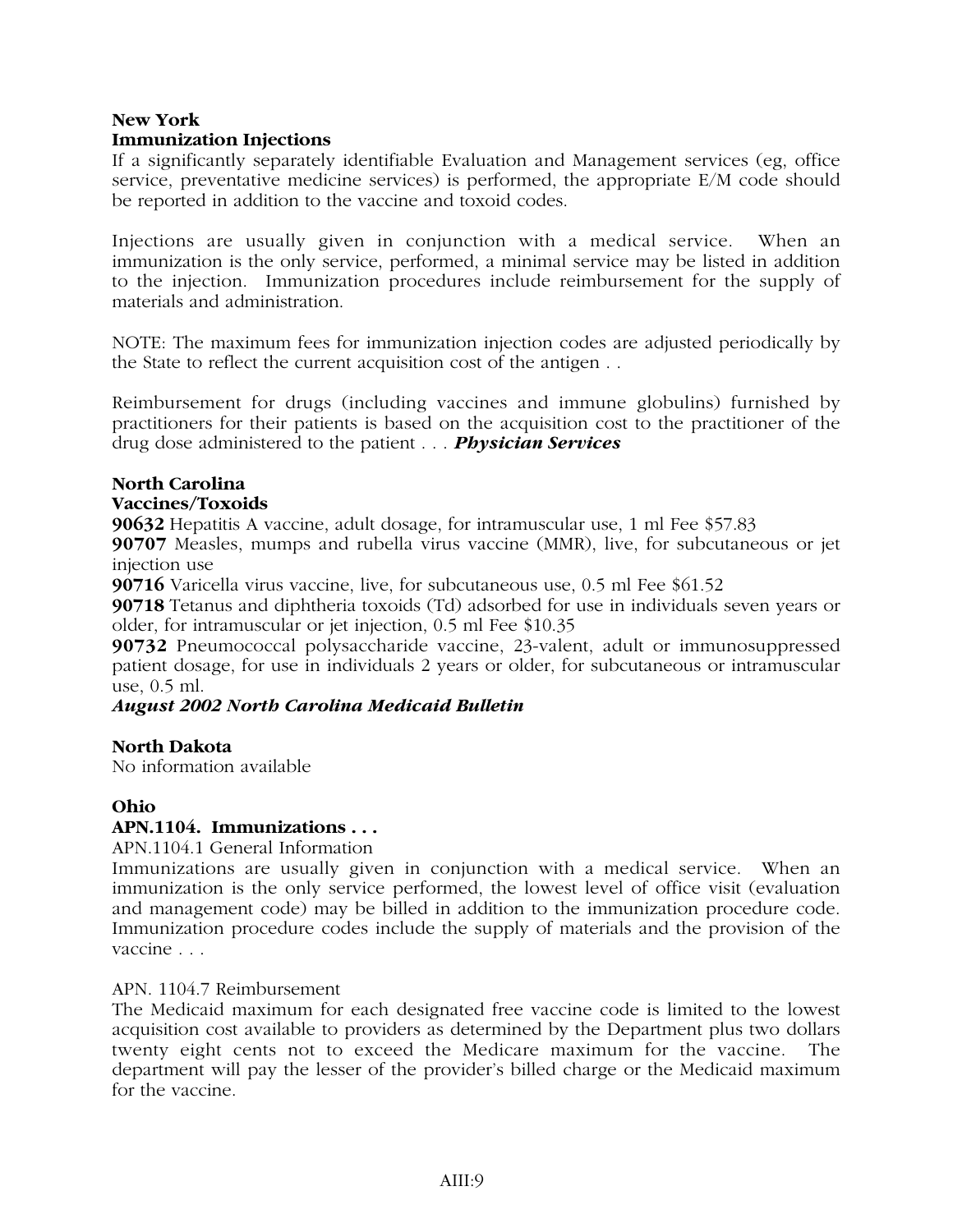As long as the designated free vaccines are available free through an ODJFS/ODH interagency agreement and/or the Vaccines for Children (VFC) program, the provider's lowest acquisition cost for the designated free vaccines is zero and reimbursement for those vaccines will be limited to the maximum.

Effective July 1, 2003, the codes 90658, 90703, 90706, and 90718 . . .for adults over eighteen years of age, the codes will be reimbursed at the lesser of the provider's billed charge or the Medicaid maximum.

Immunizations are reimbursable as a physician or clinic service only if the immunization was provided in a nonhospital setting.

Immunization administered in a hospital setting are reimbursable only to a hospital billing on an institutional claim form/transaction.

Reimbursement is not available for the cost of designated free vaccines obtained from a source other than ODH.

Immunizations prescribed for residents of a Long-Term-Care Facility (LTCF) for subsequent administration by LTCF staff are reimbursable only to a pharmacy participating in the Medicaid program. *Ohio Medicaid Provider Handbook*

# **Oklahoma**

# **317:30-5-14. Injections**

. . .Administration of injections is paid in addition to the medication . . .

# **Oregon**

Hepatitis A Vaccine, Adult Dosage Pricing/Action Code 3 (Pay the lesser of: OMAP's Level 3 rate, times the quantity, or billed amt.) Influenza Virus Vaccine, Whole V. Code 3. Immunization Active; Measles, Mumps, Rubella. Code 3. Immunization, Active, Varicella, Code 3. Tetanus And Diphtheria Toxoids, Code 3. Pneumococcal Polysaccharide Vacc, Code 3. Immunzation Actice; Meningoccoc, Code 3. Immunization, Active Hepatitis, Code 3. *Fee Schedule*

# **Pennsylvania**

Hepatitis A Vaccinem Adult Dosage Fee \$10.00 Influenza Virus Vaccine Fee \$10.00 Measles, Mumps, and Rubella Virus Vaccine (MMR) Fee \$10.00 Varicella Virus Vaccine Fee \$10.00 Tetanus and Diphtheria Toxoids Fee \$10.00 Pneumococcal Polysaccharide Vaccine Fee \$10.00 Meningococcal Polysaccharide Vaccine Fee \$10.00 Hepatitis B Vaccine Fee \$10.00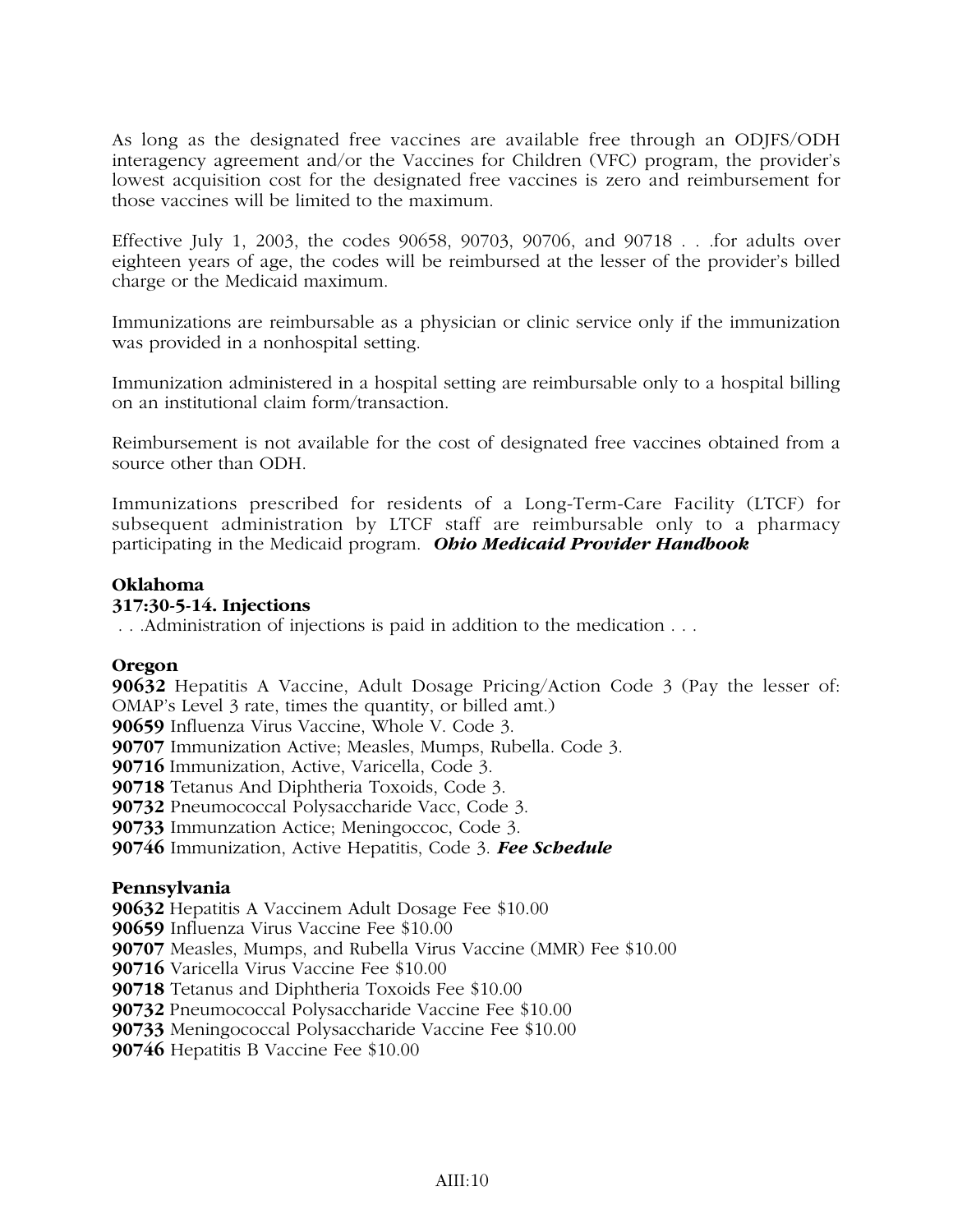# **Rhode Island**

# **Pneumonia and Influenza Immunizations/Age 21 and over** . . .

A. When a vaccine is administered during an office visit, the serum can be billed along with the office visit. The administration of the vaccine, however, is included in the office visit and cannot be billed separately . . .

B. If the recipient is only receiving the vaccine, without an office visit, both the vaccine and the administration can be billed. When billing for the vaccine . . .

 . . . Immunization codes (90700-90749) are no longer reimbursable through the Rhode Island Medical Assistance Program. All immunizations are considered to be part of the fee for the office visit at which the immunization was administered. When it is not possible to administer a vaccine as part of the first office visit and the patient must return to the office for a second visit, the office/clinic may be billed with procedure code 99211. *Provider Update Newsletter Vol. 75*

# **South Carolina**

**90632** Payment \$40.18 . . . **90659** Payment \$4.92 . . . **90732** Payment \$11.19 . . . **90733** Payment \$47.65 . . . **90746** Payment \$40.22 *Medicaid Payment Schedule – Physicians*

# **South Dakota**

**90471** Immunization Administration (Includes Percutaneous, Intradermal, Subcutaneous, Intramuscular, and Jet Injections and/or intranasal or oral administration); One vaccine (single or combination vaccine/toxoid) . . . \$7.00

**90472** Immunization Administration (Includes Percutaneous, Intradermal, Subcutaneous, Intramuscular, and Jet Injections and/or intranasal or oral administration); One vaccine (single or combination vaccine/toxoid); Each additional vaccine (single or combination/vaccine/toxoid) (List separately in addition to co . . .) . . . \$7.00

**90645** Hemophilus Influenza B Vaccine (HIB), HBOC Conjugate (4 does schedule) . . . \$7.00

**90646** Hemophilus Influenza B Vaccine (HIB), PRP-D Conjugate, For Booster . . . \$7.00

**90647** Hemophilus Influenza B Vaccine (3 does schedule) . . . \$7.00

**90648** Hemophilus Influenza B Vaccine (4 dose schedule) . . . \$7.00

**90658** Influenza Virus Vaccine, Split Virus, 3 Years and Above Dosage . . . \$9.00

**90659** Influenza Virus Vaccine, Whole Virus . . . \$9.00

**90700** Diphtheria, Tetanus Toxoids, and Acellular Pertussis Vaccine (DTAP) . . .\$7.00

**90701** Diphtheria, Tetanus Toxoids, and Whole Cell Pertussis Vaccine (DTP) . . . \$7.00

**90704** Mumps Virus Vaccine, Live . . .\$7.00

**90705** Measles Virus Vaccine, Live . . . \$7.00

**90706** Rubella Virus Vaccine, Live . . .\$7.00

**90707** Measles, Mumps, and Rubella Virus Vaccine (MMR), Live . . . \$7.00

**90710** Measles, Mumps, Rubella, and Varicella Vaccine (MMRV), Live . . .\$7.00

**90716** Varicella Virus Vaccine, Live . . .\$44.68

**90718** Tetanus and Diphtheria Toxoids (TD) . . .For use in individuals seven years or older . . .\$7.00

**90719** Diphtheria Toxoid . . . \$7.00

**90720** Diphtheria, Tetanus Toxoids, and Whole Cell Pertussis Vaccine And Hemophilus Influenza B Vaccine (DTP-HIB) \$7.00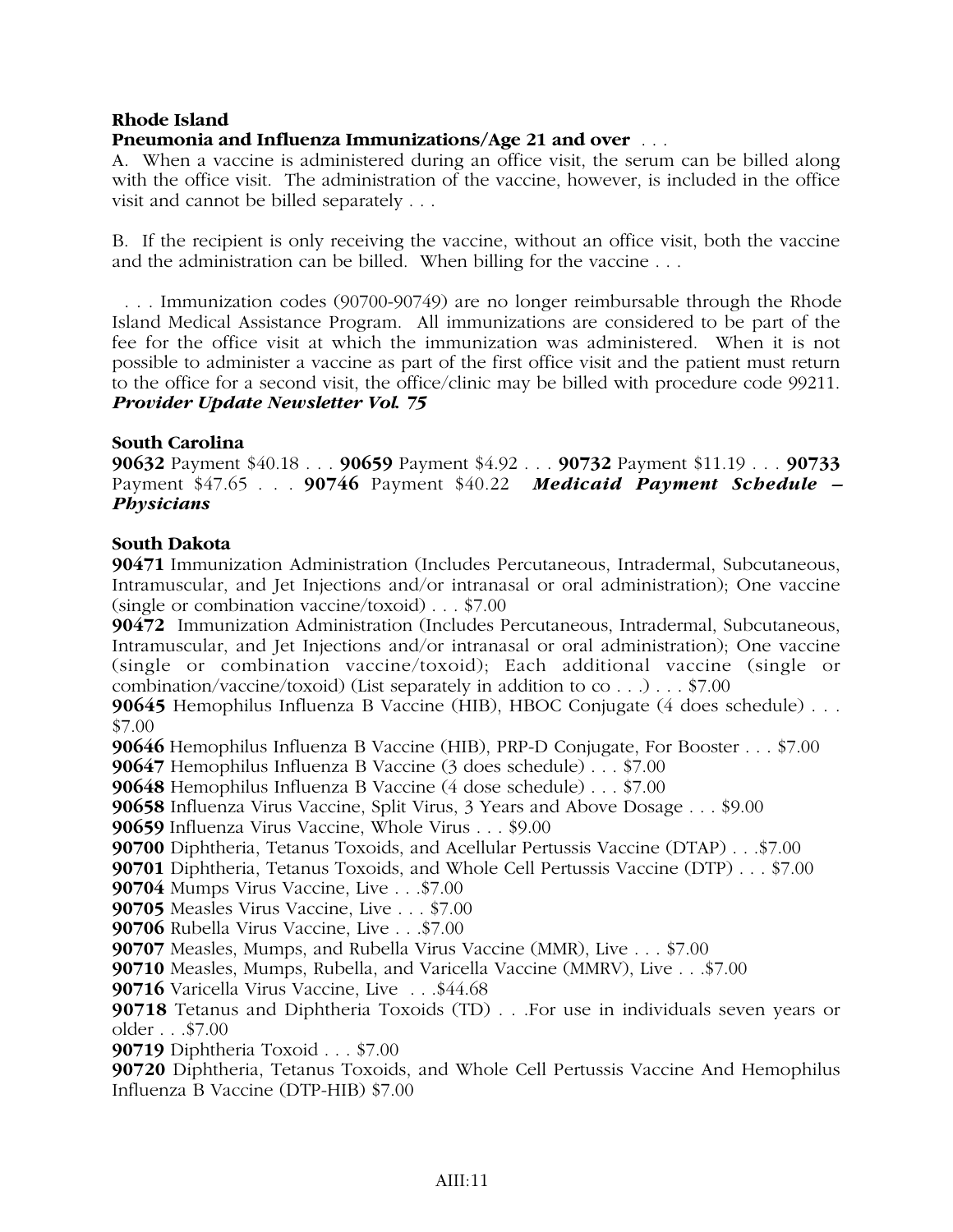Diphtheria, Tetanus Toxoids, And Acellular Pertussis Vaccine and Influenza B Vaccine (DTAP-HIB) \$7.00 Pneumococcal Polysaccharide Vaccine . . .Adult or Immunosuppressed Patient Dosage . . .\$20.00 Meningococcal Polysaccharide Vaccine (Any Group(s)) . . .\$54.60 Hepatitis B Vaccine, Adult Dosage . . .\$34.28 Hepatitis B Vaccine, Dialysis or Immunosuppressed Patient Dosage (4 dose schedule) . . .\$7.00 Unlisted Vaccine/Toxoid \$7.00

# **Tennessee**

No information available

# **Texas**

**90659** Flu Vaccine, Whole . . .Access Based or Whole Fee \$4.01 **90732** Pneumococcal Vaccine . . .Access Based or Whole Fee \$11.81 **90746** Hep B Vaccine, Adult, IM . . .Access Based or Whole Fee \$57.99

# **Utah**

. . .b. Immunization codes include:

(1) 90471-90473 Administration fee

(2) Covered immunizations agents . . . *Utah Medicaid Provider Manual*

# **Vermont**

Vermont Social Welfare . . . Medicaid . . . M610 Physician Services (Medicaid) . . . Payment for a service rendered by a physician (M.D. or D.O.) will be made at the lower of: The actual charge for the service; or the Medicaid reimbursement rate on file.

Routine . . . immunizations . . . are covered . . . Supplies used in connection with a physician's treatment are not subject to separate reimbursement. Some examples of these supplies are tongue depressors, dextrosticks, bandages, antiseptics, and other consumable items . . *. Physicians Services (Medicaid) Bulletin No. 91-31. p 1*

# **Virginia**

Vaccines Not Available Under VFC . . .

Diphtheria Tetanus and Pertussis (DTP) and Hepatitis B for Dialysis Patients . . .Medicaid will reimburse for the acquisition cost for these vaccines. . . . No administration fee will be reimbursed under . . . since this vaccine is not available under VFC.

# **Washington**

# **Immunizations-Adults**

 . . .Immunizations materials are reimbursed at MAA's established Maximum Allowable Fee (MAF). Bill administration CPT codes 90471 and 90472 in addition to the immunization materials.

Do not bill and E&M procedure with an administration unless there is a separate identifiable diagnosis from the administration . . .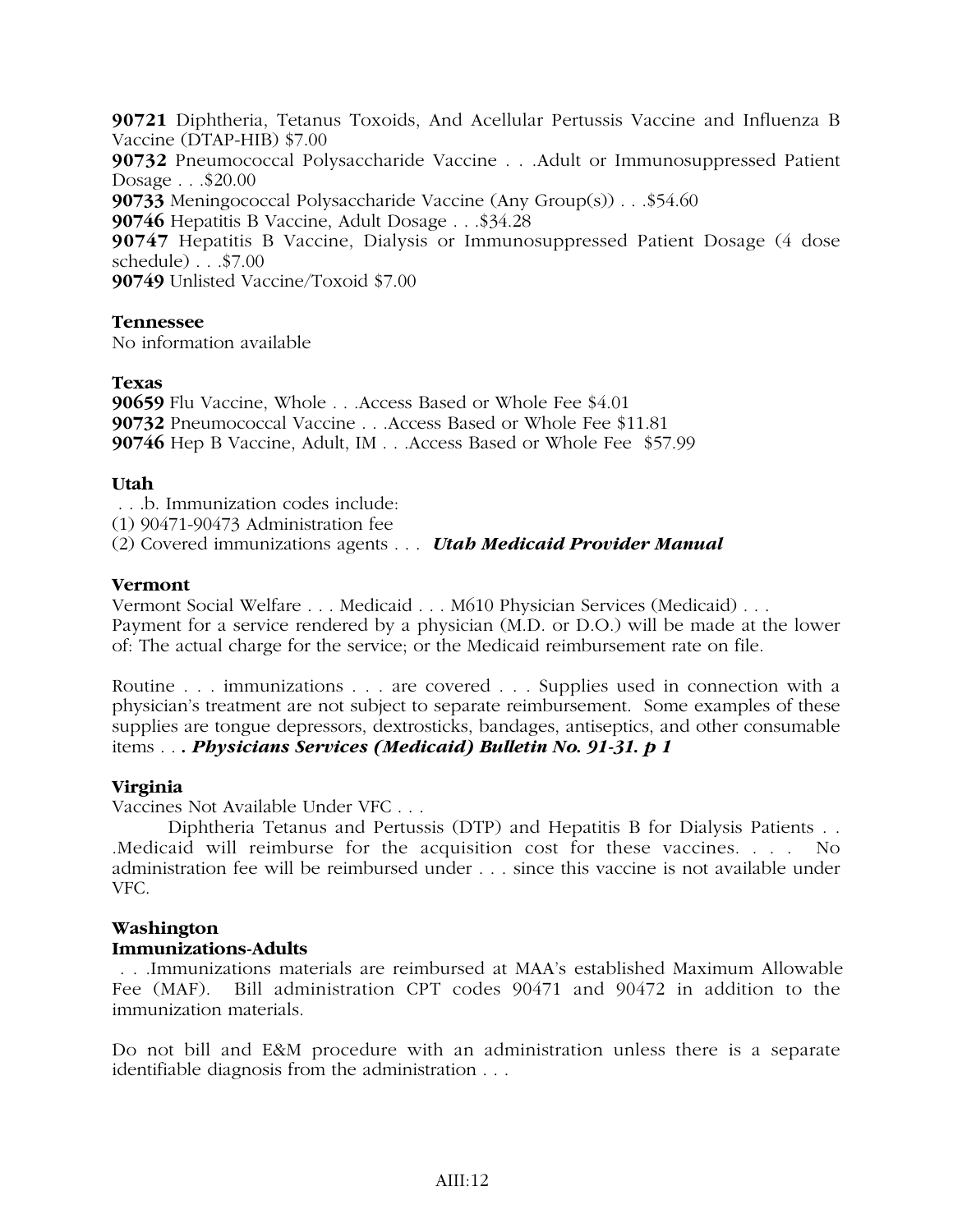. . .MAA will reimburse a maximum of \$8.00 when: More than one vaccine is administered and Both CPT codes 90471 and 90472 are billed . . . *Physician-Related Services*

# **West Virginia**

Immunizations: Vaccines listed below are covered by West Virginia Medicaid. . . . the CPT codes include the serum and administration. . . . Specific coverage information follows the list of covered immunizations.  $\ldots$  90707  $\ldots$  90716  $\ldots$  90718  $\ldots$  90732  $\ldots$ 90733. *p 50, 51*

# **Wisconsin**

 . . .Wisconsin Medicaid's reimbursement for . . .immunizations . . .includes reimbursement for the administration of the immunizations . . . *Physician Services Handbook*

# **Wyoming**

# **Vaccines, Toxoids – 90471-90749**

Procedure codes 90476-90478 identify the vaccine product only and are reported in addition to the immunization administration codes 90471-90472 . . . *Medical Services Covered Services and Limitations Module, June 2002*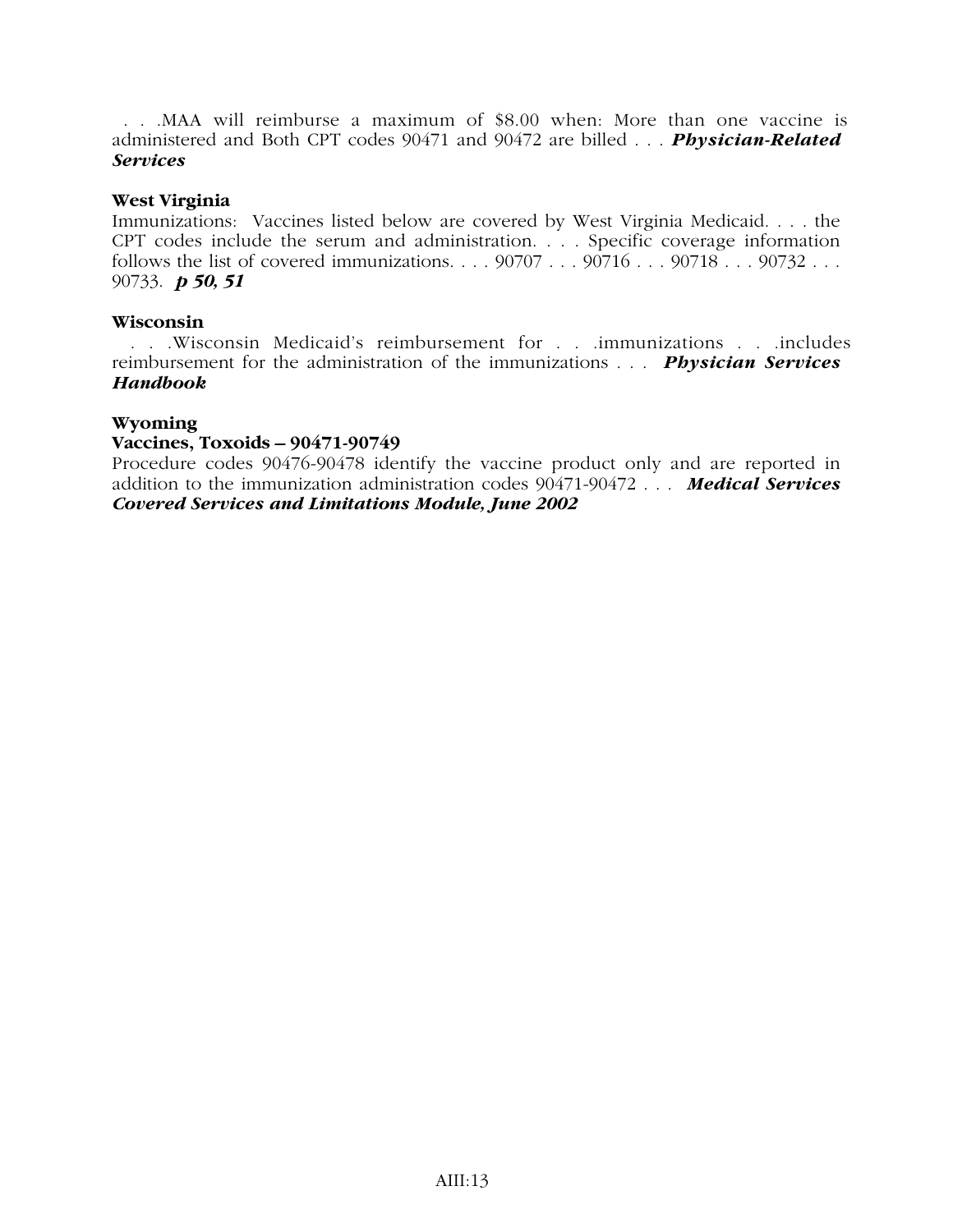# **APPENDIX IV - ACIP RECOMMENDED IMMUNIZATIONS: CPT CODES AND DESCRIPTIONS**

| 90632        | Hepatitis A vaccine, adult dosage for intramuscular use                                                                               |  |  |  |  |  |
|--------------|---------------------------------------------------------------------------------------------------------------------------------------|--|--|--|--|--|
| 90659        | Influenza virus vaccine, whole virus, for intramuscular or jet injection use                                                          |  |  |  |  |  |
| 90707        | Measles, mumps and rubella virus vaccine (MMR) live, for subcutaneous or<br>jet injections use                                        |  |  |  |  |  |
| 90716        | Varicella virus vaccine, live, for subcutaneous use                                                                                   |  |  |  |  |  |
| 90718        | Tetanus and diphtheria toxoids (Td) adsorbed for use in individuals seven<br>years or older, for intramuscular or jet injection       |  |  |  |  |  |
| 90732<br>for | Pneumococcal polysaccharide vaccine, 23-valent, adult or<br>immunosuppressed patient dosage, for use in individuals 2 years or older, |  |  |  |  |  |
|              | subcutaneous or intramuscular use.                                                                                                    |  |  |  |  |  |
| 90733        | Meningococcal polysaccharide vaccine (any $group(s)$ ), for subcutaneous or<br>jet injection use                                      |  |  |  |  |  |
| 90746        | Hepatitis B vaccine, adult dosage for intramuscular                                                                                   |  |  |  |  |  |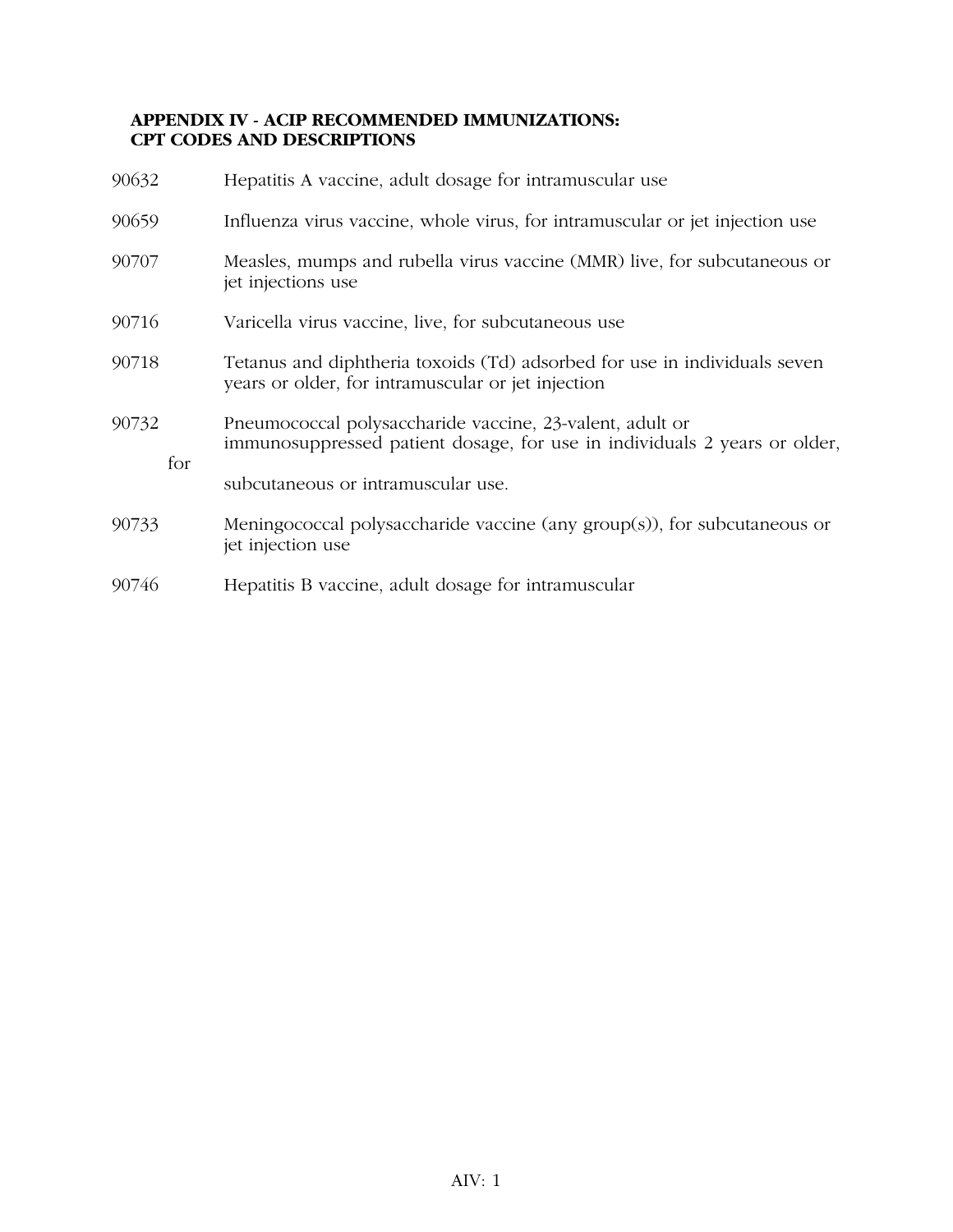# **APPENDIX V – ACIP LIMITATIONS**

# **1) Tetanus-Diphtheria**

- a) No limitations identified
- b) 1 dose every 10 years for all age groups

# **2) Influenza**

- a) Ages 19—49 Limitations
	- i) Medical
		- (1) Disorders of cardiovascular system
		- (2) Diabetes
		- (3) Renal dysfunction
		- (4) Immunosuppression
		- (5) Women in 2-3 trimester of pregnancy during flu season
	- ii) Occupational
		- (1) Health care workers
		- (2) Residents of nursing homes and other long-term care facilities
		- (3) Persons who are likely to transmit to those who are at high-risk
		- (4) Anyone who wishes to be vaccinated
- b) Ages  $50 +$ 
	- i) No limitations identified
	- ii) 1 dose every year

# **3) Pneumococcal**

- a) Ages 19-64
	- i) Medical indications
		- (1) Disorders of cardiovascular system (excluding asthma)
		- (2) Diabetes
		- (3) Liver disease as the result of alcohol abuse
		- (4) Asplenia
		- (5) Immune-suppression
	- ii) Geographic
		- (1) American Indian/Alaska Native
	- iii) Occupational
	- (1) Residents of nursing homes and other long-term care facilities
	- iv) Revaccination: one-time after 5 years with medical indications
- b) Ages 65+
	- i) One dose for unvaccinated person
	- ii) One dose revaccination (if vaccinated more than 5 years before)

# **4) Hepatitis B**

- a) All Adult Age groups
	- i) 3 doses for all persons with medical, behavioral, occupational or other indications
		- (1) Medical
			- (a) Hemodialysis patients
		- (2) Behavioral
			- (a) Injection-drug user
			- (b) Persons with >1 sex partner during last 6 months
			- (c) Recently acquired STD's
			- (d) All clients in STD clinics
			- (e) MSM